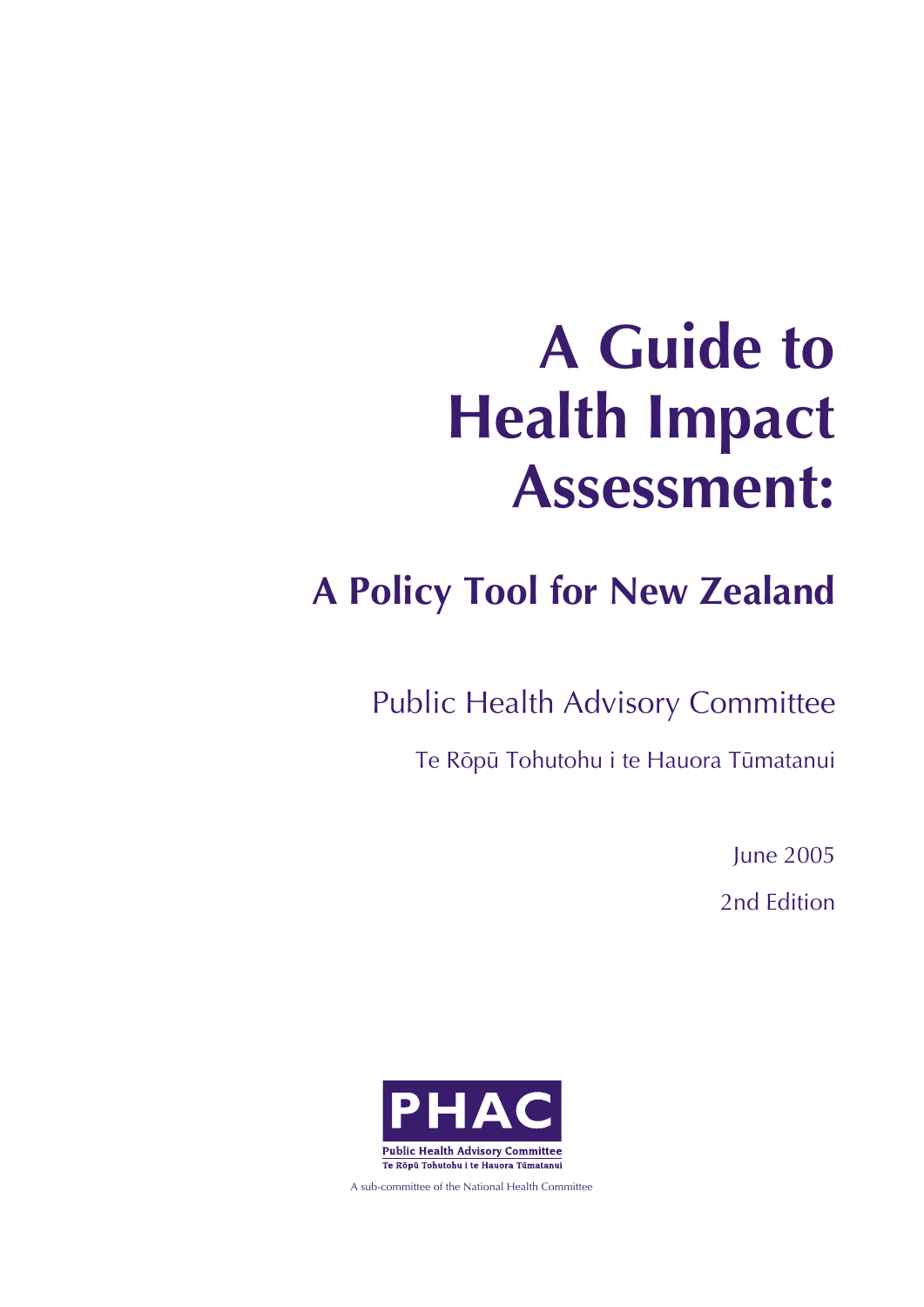The Public Health Advisory Committee is a subcommittee of the National Health Committee. It provides the Minister of Health with independent advice on public health issues, including the factors underlying the health of people and communities.

#### **Members of the Public Health Advisory Committee for the production of the first edition of this Guide**

Kevin Hague (Chair until February 2004) Geoff Fougere (Chair from February 2004) Robert Logan (Chair of the National Health Committee) Lynette Stewart Neil Pearce Cindy Kiro (until August 2003)

#### **Acknowledgements**

The Public Health Advisory Committee would like to acknowledge the significant contribution of the Health Impact Assessment Advisory Group to the first edition of this Guide:

Martin Ward Jennifer Dixon Alistair Woodward John Hohapata-Oke Gillian Durham Louise Signal

The first edition of this Guide was printed in March 2004. Peer review of the first edition was provided by John Kemm, Lea den Broeder, Nick Taylor and Lesley Woudberg.

The Committee would like to thank Mary Mahoney, Deakin University, Louise Signal, Wellington School of Medicine and Health Sciences, Martin Ward, Environmental Advisor, and Robert Quigley of Quigley and Watts Ltd for their support for and contribution to this second edition.

This second edition has been revised based on feedback from users, comments received by people attending health impact assessment training courses, and from the experiences of Barbara Langford, Robert Quigley (Quigley and Watts Ltd), Louise Signal and Martin Ward.

Barbara Langford and Louise Thornley provided the secretariat support for this project.

ISBN 0-478-25342-7 (printed document) ISBN 0-478-25341-9 (web version)

Public Health Advisory Committee (a sub-committee of the National Health Committee) Wellington New Zealand June 2005 2nd edition

This document is available on the NHC's website http://www.nhc.govt.nz/phac.htm. Copies are available by phoning 04 496 2277 or e-mailing moh@wickliffe.co.nz. This document can be freely quoted, copied and circulated with appropriate acknowledgement.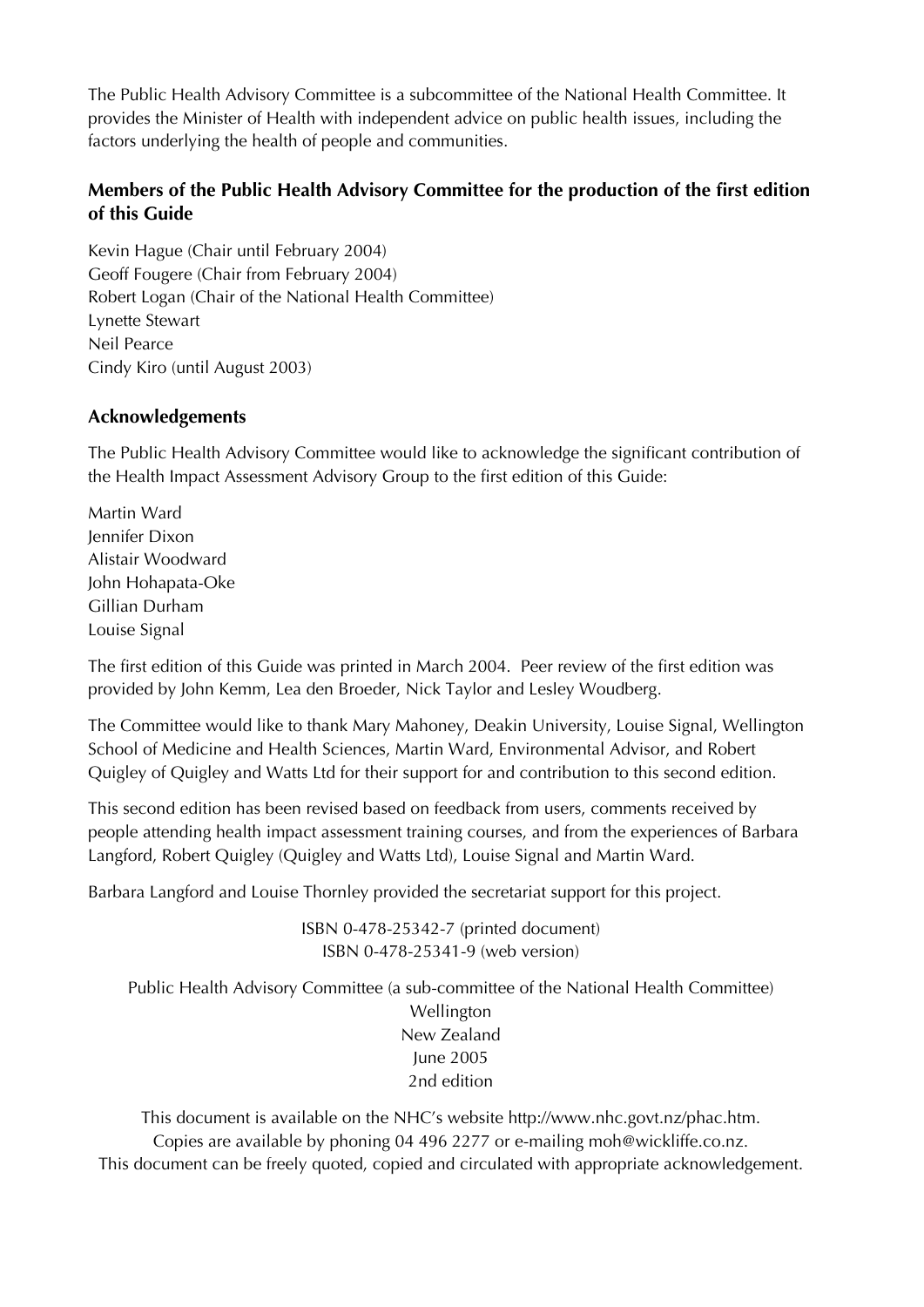### **FOREWORD**

It is now widely accepted that the factors that have the greatest effect on people's health and wellbeing lie outside and beyond the control of the health sector. Income, housing, education and employment are factors that play a major part in the ill-health people experience during their lifetime.

It is therefore in the interests of population health for policy-makers in local and central government to think seriously about the impacts – both positive and negative – that policies in these areas will have on people's health and wellbeing. By doing so, local, regional and national agencies can direct their investment to policies that indicate likely beneficial effects and away from policies that indicate likely adverse effects.

Health impact assessment (HIA) is a formal approach used to predict the potential health effects of a policy, with particular attention paid to impacts on health inequalities. It is applied during the policy development process in order to facilitate better policy-making that is based on evidence, focused on outcomes and includes input from a range of sectors. This Guide is for use – largely but not exclusively – by policy-makers in sectors other than health. Those likely to be affected by policy may also use it. We recommend that people who are using this Guide, or HIA for the first time, should attend an HIA training course and/or work alongside an experienced HIA practitioner.

In New Zealand the economic implications of policy proposals are routinely analysed before policies are finalised. The Public Health Advisory Committee (PHAC) believes that policies at central and local government level should also be routinely analysed for their potential effects on human health and wellbeing.

For example, if the health impacts of the introduction of market rates to state housing rentals in the 1990s had been assessed, this may have highlighted implications for health resulting from overcrowding, which is strongly associated with infectious diseases such as meningococcal disease.

Policy HIA takes place in a complex political and administrative environment. HIA does not strive to make health and wellbeing considerations paramount over other concerns such as economic or environmental. Rather, it enriches the policy-making process, providing a broader base of information to make trade-offs between objectives where necessary, and makes explicit the health implications of those trade-offs.

The PHAC believes that the values that should underpin HIA in New Zealand include commitment to the principles of Treaty of Waitangi, sustainable development, equity, public participation and working cross-sectorally.

The Government has made a strong commitment to HIA, listing it as an objective of the New Zealand Health Strategy. HIA is a valuable tool for local government when delivering on the expectations of the Local Government Act 2002, and delivering the outcomes desired by communities. The Public Health Advisory Committee has developed this Guide for use by policymakers in any sector – and at both central and local level – to assist in assessing policies for their impact on human health.

Kevin Hague

Chair, Public Health Advisory Committee until Feb 2004

Kein's Hogen

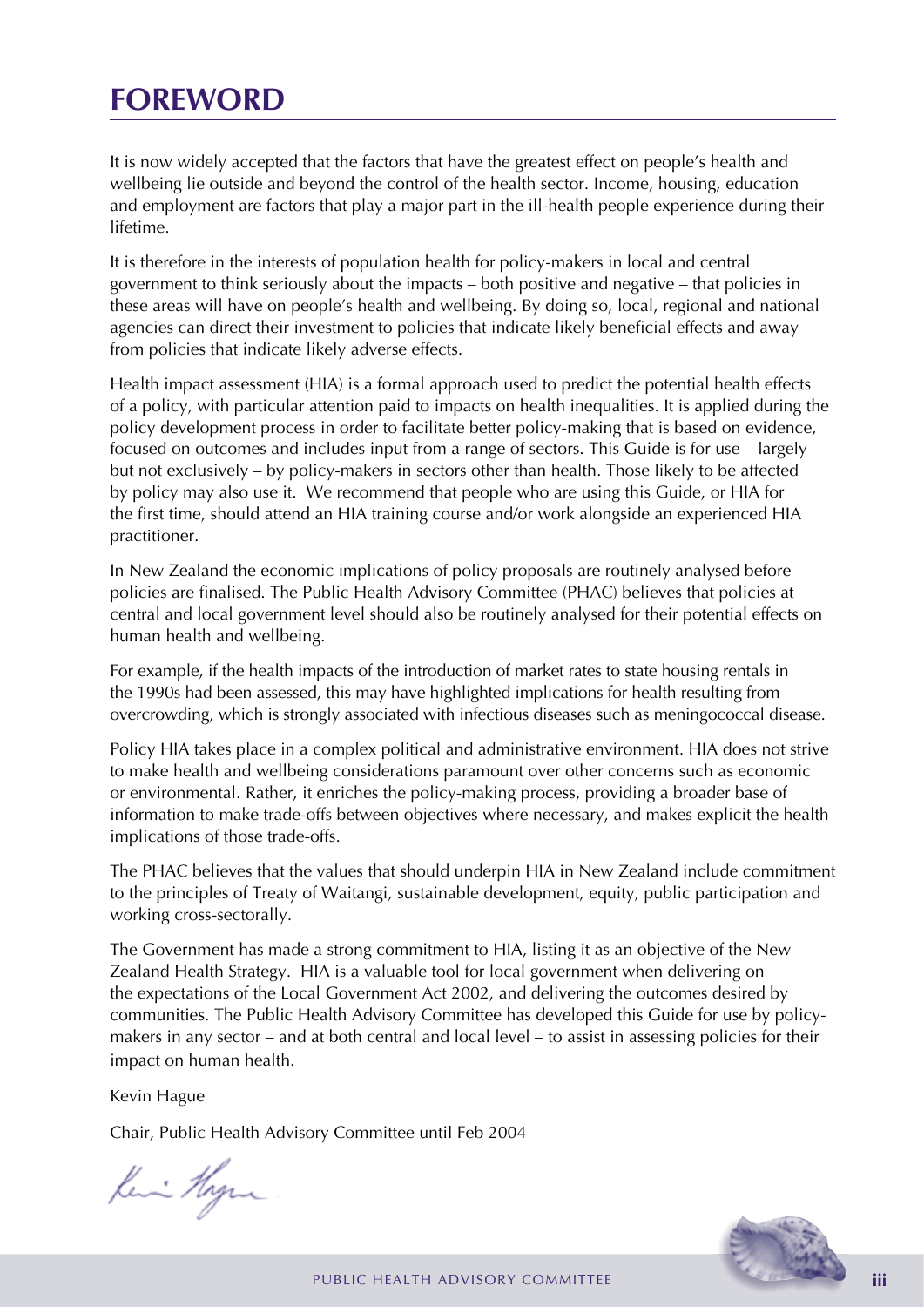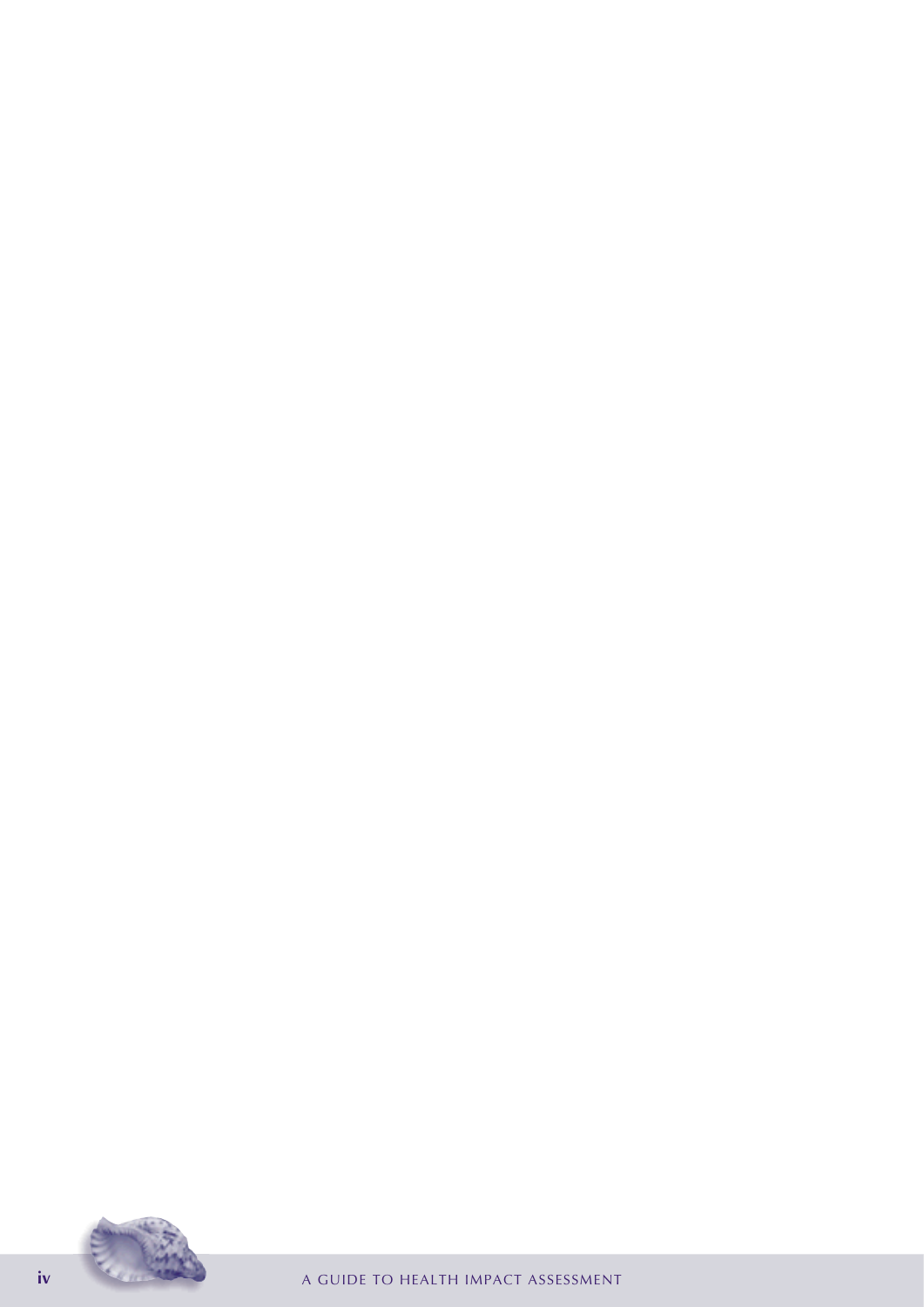## **TABLE OF CONTENTS**

| <b>GLOSSARY OF TERMS</b>                           | $\mathbf{2}$ |
|----------------------------------------------------|--------------|
| <b>EXECUTIVE SUMMARY</b>                           | 3            |
| <b>WHAT IS IN THIS GUIDE?</b>                      | 5            |
| <b>WHAT IS HEALTH IMPACT ASSESSMENT?</b>           | 7            |
| WHY DO HEALTH IMPACT ASSESSMENT?                   | 9            |
| WHO SHOULD DO HEALTH IMPACT ASSESSMENT?            | 11           |
| <b>WHAT ELSE DO YOU NEED TO KNOW?</b>              | 13           |
| HOW TO DO HEALTH IMPACT ASSESSMENT                 | 19           |
| <b>STAGE ONE: SCREENING</b>                        | 23           |
| <b>STAGE TWO: SCOPING</b>                          | 27           |
| STAGE THREE: APPRAISAL AND REPORTING               | 33           |
| Introduction                                       | 33           |
| Identifying the relevant determinants of health    | 35           |
| <b>Appraisal Tools</b>                             | 40           |
| - The Health Lens                                  | 41           |
| - The Health Appraisal Tool                        | 45           |
| - Impact assessment                                | 54           |
| Reporting                                          | 57           |
| <b>STAGE FOUR: EVALUATION</b>                      | 61           |
| <b>FURTHER READING ON HEALTH IMPACT ASSESSMENT</b> | 63           |
| <b>SUPPORT AVAILABLE</b>                           | 66           |
| <b>REFERENCES</b>                                  | 67           |

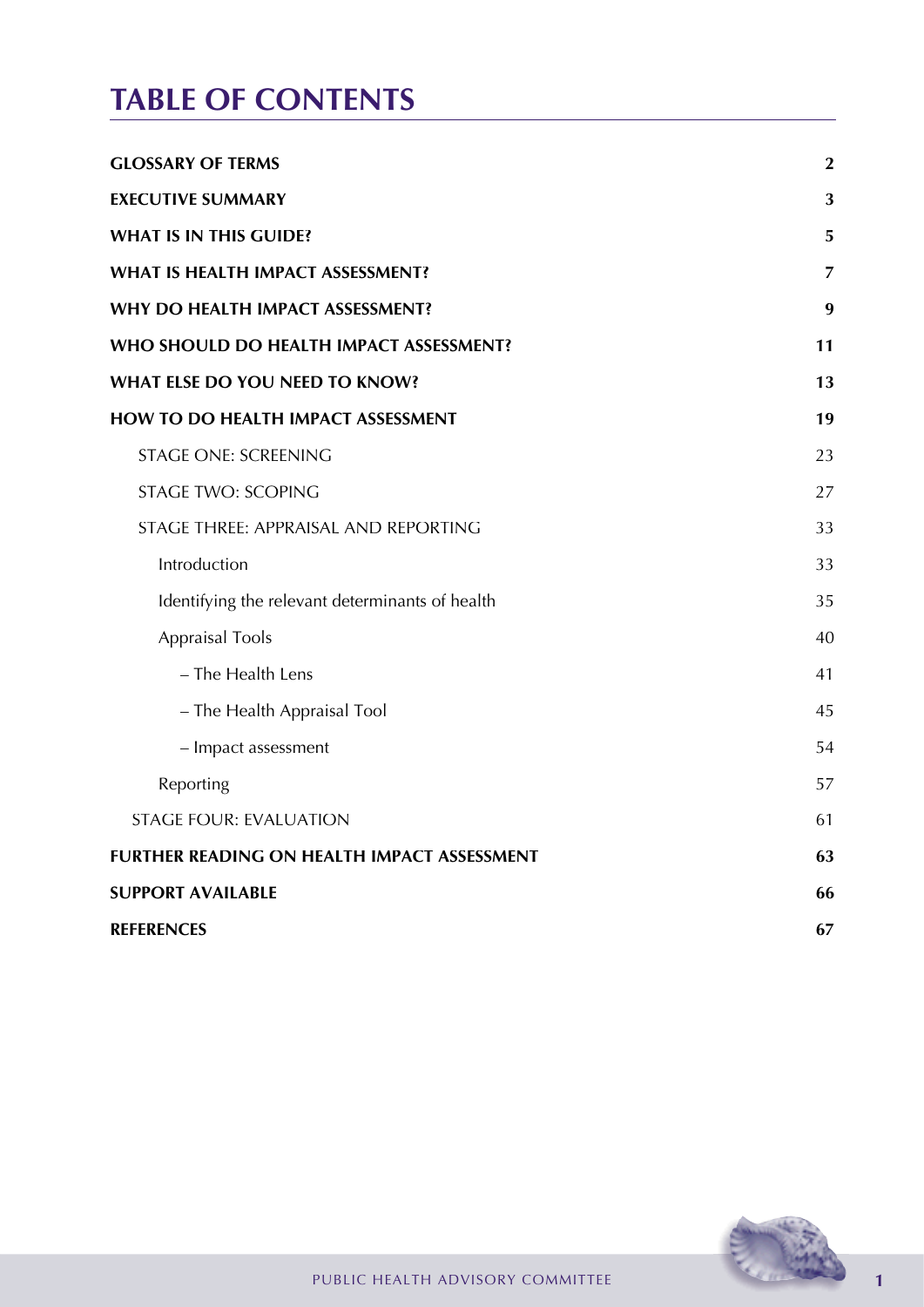## **GLOSSARY OF TERMS\***

| <b>Concept of health</b>                    | The conceptual framework used in health impact<br>assessment. This Guide recommends the use<br>of the Whare Tapa Wha model of health (see<br>section 'What else do you need to know?')                                                                                                                    |
|---------------------------------------------|-----------------------------------------------------------------------------------------------------------------------------------------------------------------------------------------------------------------------------------------------------------------------------------------------------------|
| <b>Determinants of health</b>               | Health is determined by a continuum of<br>influences ranging from age, sex and hereditary<br>factors, through individual behaviours, to the<br>social, cultural and economic contexts in which<br>people live their lives.                                                                                |
| <b>Health impact assessment (HIA)</b>       | A combination of procedures, methods and tools<br>by which a policy may be assessed and judged<br>for its potential effects on the health of the<br>population, and the distribution of those effects<br>within the population. <sup>1</sup>                                                              |
| <b>Health outcomes</b>                      | The health status of individuals, groups within<br>the population, or the population as a whole, eg,<br>diabetes, asthma, injuries or the achievement of<br>a level of physical fitness.                                                                                                                  |
| <b>Policy</b>                               | A course of action through which the<br>Government aims to achieve its objectives.<br>Health impact assessment can be used at both<br>central and local government levels.                                                                                                                                |
| <b>Prospective health impact assessment</b> | Health impact assessment that takes place before<br>a policy proposal is finalised, at a stage early<br>enough to give input to the decision-making<br>process, but late enough so that proposals are<br>firm enough to assess. This Guide recommends<br>the use of prospective health impact assessment. |
| <b>Public health</b>                        | "The science and art of preventing disease,<br>prolonging life and promoting health through the<br>organised efforts of society." <sup>2</sup>                                                                                                                                                            |

\* See also Mindell J, Ison E and Joffe M. 2003. A glossary for health impact assessment. J Epidemiology and Community Health 2003;57:647-651.

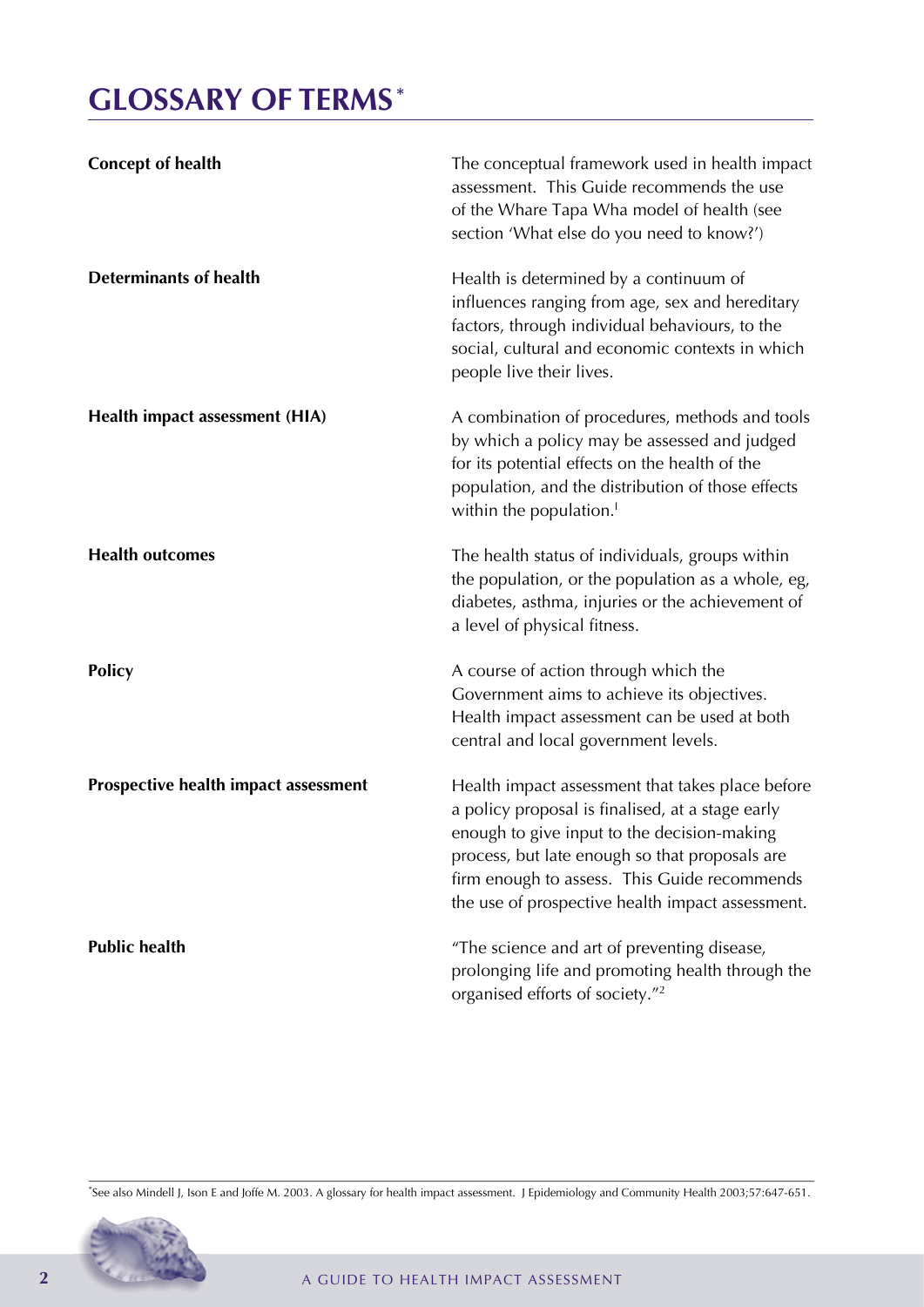## **EXECUTIVE SUMMARY**

This Guide introduces health impact assessment (HIA) as a practical way to ensure that health and wellbeing are considered as part of policy development in all sectors. Policy-makers in any sector, at both central and local level, could use this Guide. Those who may be affected by policy may also find the Guide useful.

Health impact assessment is a formal activity that aims to predict the potential effects of policies on health and health inequalities. It is used to help analyse policy alternatives during the policy development process. Where this Guide and the HIA approach is used by policy-makers who have little health experience, we recommend using public health specialists as advisors, participating in an HIA training course, and/or employing the support of an experienced HIA practitioner.

Health impact assessment is based on the recognition that the health status of people and communities is greatly influenced by factors that lie outside the health sector, for instance in areas such as housing, employment or transport. HIA can be applied at the 'project' level (eg, when a new road is being built in a particular community), but this Guide focuses on the policy level (eg, public transport policy, housing assistance policy, student loans policy).

The main purpose of HIA is to enhance the policy-making process. It is a practical aid to help facilitate better policy-making that is based on evidence, focused on outcomes and encourages collaboration between a range of sectors and stakeholders. The use of HIA is part of wider moves towards sustainable development, cross-sectoral collaboration and a 'whole of government' approach. It is undertaken when there are policy alternatives being considered but before commitment has been made.

Key reasons to undertake HIA are:

- to help policy-makers use a sustainable development approach
- to assist policy makers meet public health requirements of legislation and policy direction, such as the Local Government Act (2002) and the Land Transport Management Act (2002)
- to help policy-makers incorporate evidence into policy-making
- to promote cross-sectoral collaboration
- to promote a participatory, consultative approach to policy-making
- to improve health and wellbeing, and reduce inequalities in health
- to help policy-makers consider Treaty of Waitangi implications.

The Guide defines health broadly using the 'Whare Tapa Wha' model, which includes physical, mental, spiritual and family/community aspects. Concepts of public health including determinants of health, inequalities in health, and health outcomes are discussed. Health inequalities are of particular concern in New Zealand. For instance, people on low incomes tend to experience worse health than those financially better off.

The Guide sets out four stages and two different appraisal tools for HIA (adapted from overseas models). Guidance is provided on how to apply the tools. The Public Health Advisory Committee (PHAC) intends the Guide to be primarily used by policy-makers in central and local government (with the support of public health specialists) but believes it could also be applied more widely.

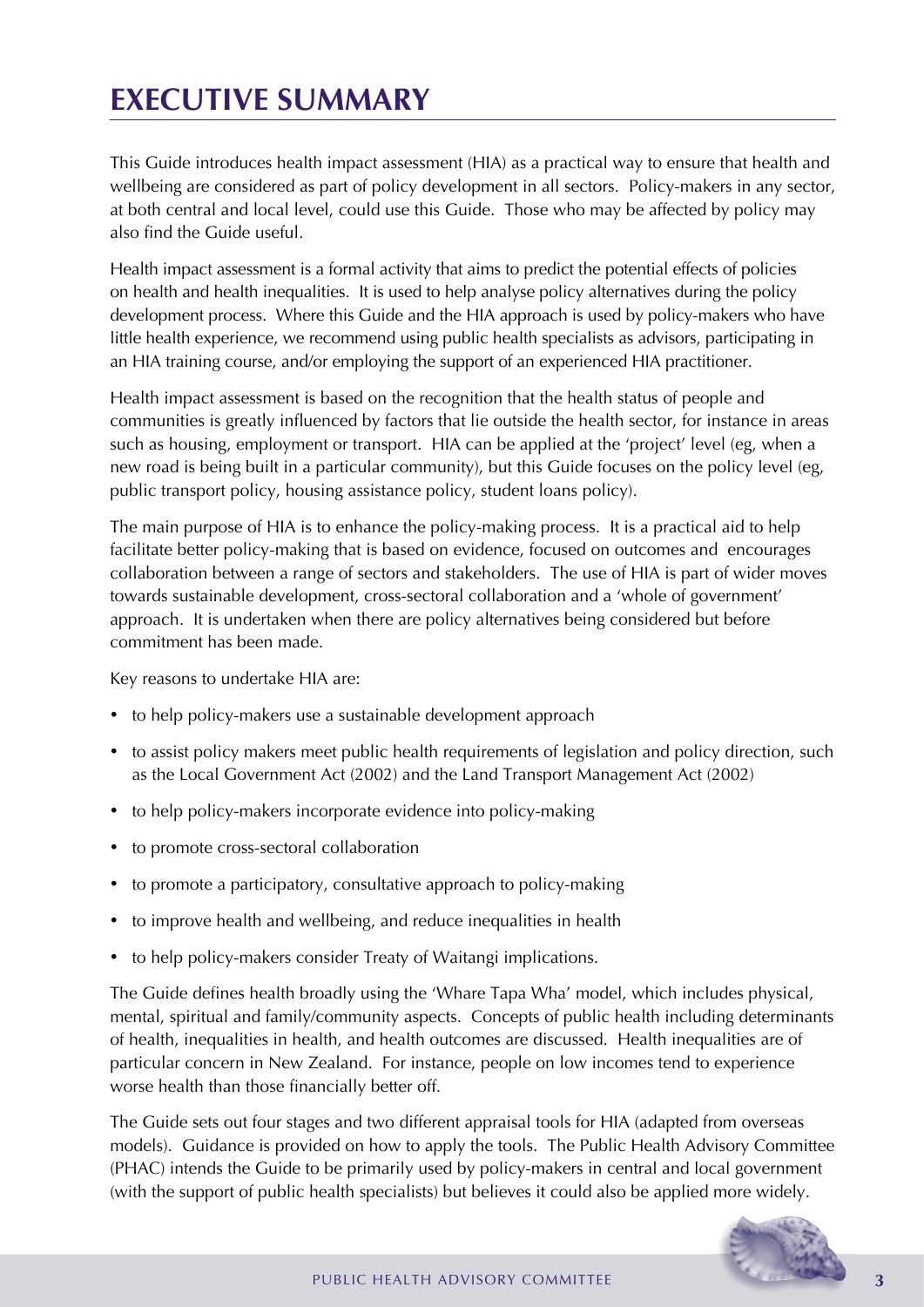The tools were originally tested on two case studies – policies on public transport funding and the patenting of human DNA – and revised in light of these applications. It has been revised a second time for this version based on feedback from users and people trained in the HIA approach. The PHAC believes in continuous improvement and anticipates feedback from users for further refinement and improvement of the Guide. Users are encouraged to adapt and refine the tools as they apply them and to give feedback to the PHAC so that the Guide may be enhanced over time.

The four key stages in the health impact assessment process are:

- 1) screening
- 2) scoping
- 3) appraisal and reporting
- 4) evaluation.

Each stage is described as distinct. However, in practice they may be revisited and repeated once new information becomes available.

- 1) **Screening** is the initial selection process to assess a policy's suitability for health impact assessment. A checklist and guidance notes are provided for this process. At this stage some thought is given to which of the determinants of health are relevant to the policy.
- 2) **Scoping** highlights the key issues that need to be considered to define and shape the HIA. At the end of this stage, policy-makers will have written a project plan (that identifies the parameters of the HIA, its objectives, and who will be involved) and decided on the appropriate depth of HIA.
- 3) The **appraisal** and **reporting** stage first identifies the relevant determinants of health and uses specific tools to identify potential health impacts. It then assesses the significance of these impacts (the 'impact assessment' phase) and draws out the practical changes to the policy that will enhance the positive and mitigate the negative effects on health and wellbeing.

Two appraisal tools are described in the Guide:

- the Health Lens (a concise list of questions)
- the Health Appraisal Tool (which includes assessing the impacts on health determinants, health inequalities, and a Treaty of Waitangi appraisal)

 One of these appraisal tools is chosen by the HIA team in light of the information considered in the scoping stage.

 Following on from whichever appraisal tool is applied, users of the Guide develop recommendations to adjust the policy proposal to maximise the benefits to health and wellbeing.

4) **Evaluation** of both the process of HIA and its impact is important. The HIA can be evaluated by assessing how the process was undertaken (process evaluation), and the extent to which the recommendations were taken up by the policy-makers (impact evaluation). Questions for evaluating the process and impact of HIA are provided in this section.

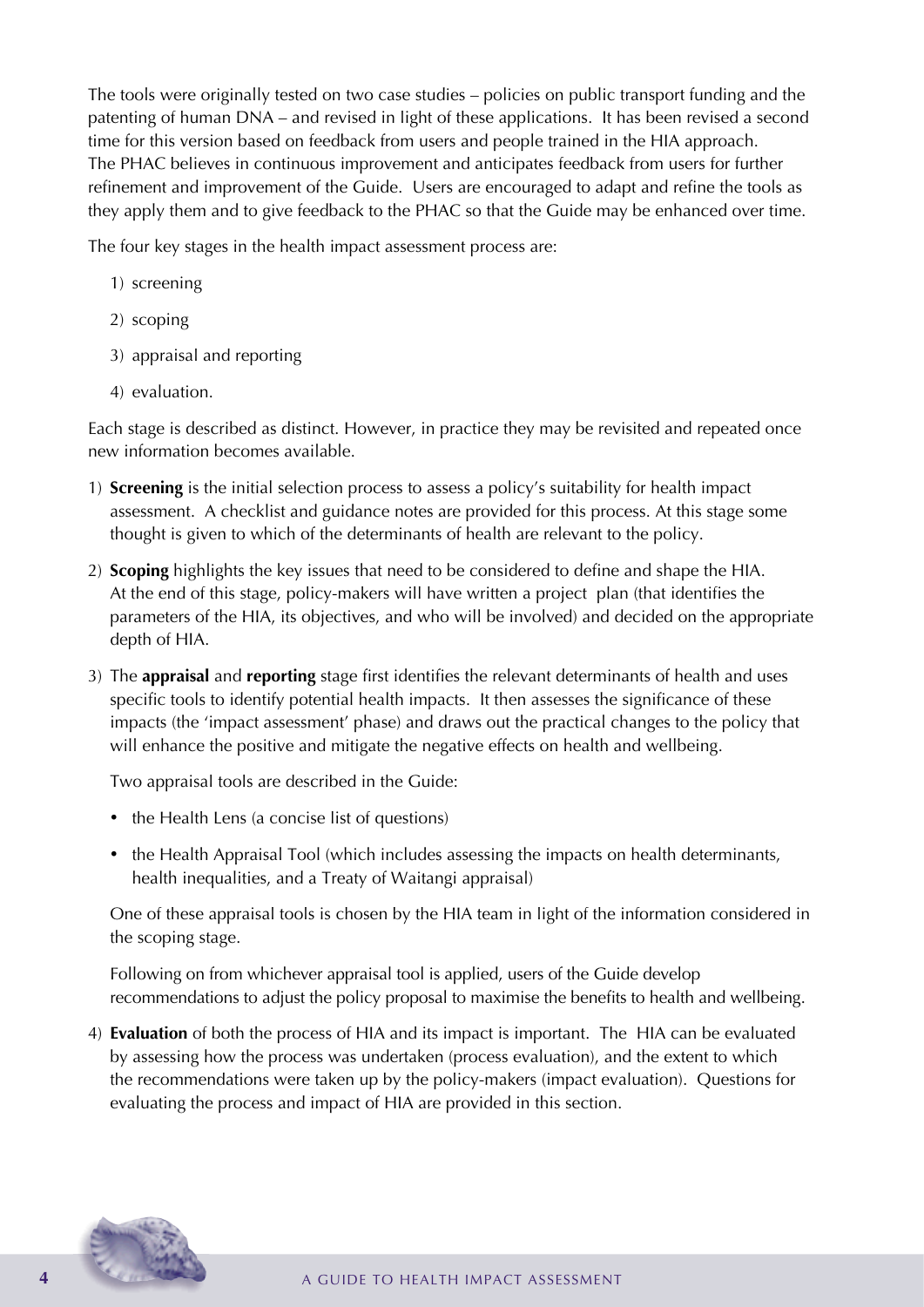## **WHAT IS IN THIS GUIDE?**

#### **1) Introduction**

The first section introduces health impact assessment (HIA) and answers these key questions:

- What is health impact assessment?
- Why do it?
- Who should do it?
- What else do you need to know?

#### **2) How to do health impact assessment**

The rest of this document sets out guidance for how to do health impact assessment. It covers the following:

- Each of the four stages of health impact assessment:
	- screening
	- scoping
	- appraisal and reporting
	- evaluation.
- Two appraisal tools to choose from for the appraisal and reporting stage the Health Lens and the Health Appraisal tool. Users select **one** of these tools.
- 'Impact assessment', which is part of the appraisal and reporting stage, prioritises potential impacts on health and wellbeing, and assesses their significance.
- Making recommendations to amend the policy proposal in light of the health impact assessment at the end of the appraisal and reporting stage.
- A set of questions to evaluate both the process and impact of HIA is provided.
- A separate response form is provided for users to evaluate the Guide itself and give feedback to help develop it further.
- Further reading and references are provided at the end of the Guide.

Illustrations of the use of different parts of the process from public transport policy and a policy allowing the patenting of human DNA are provided throughout the Guide.

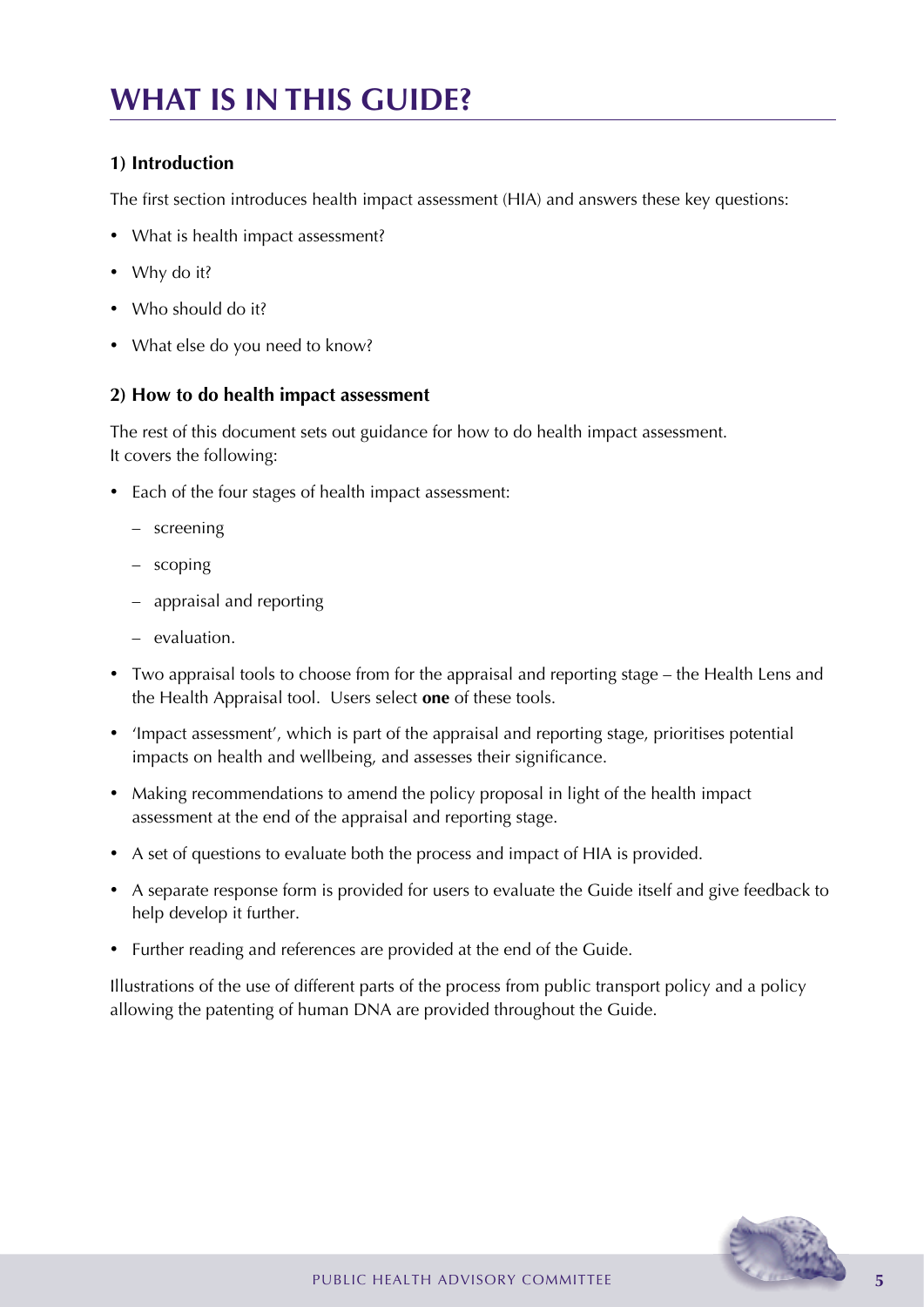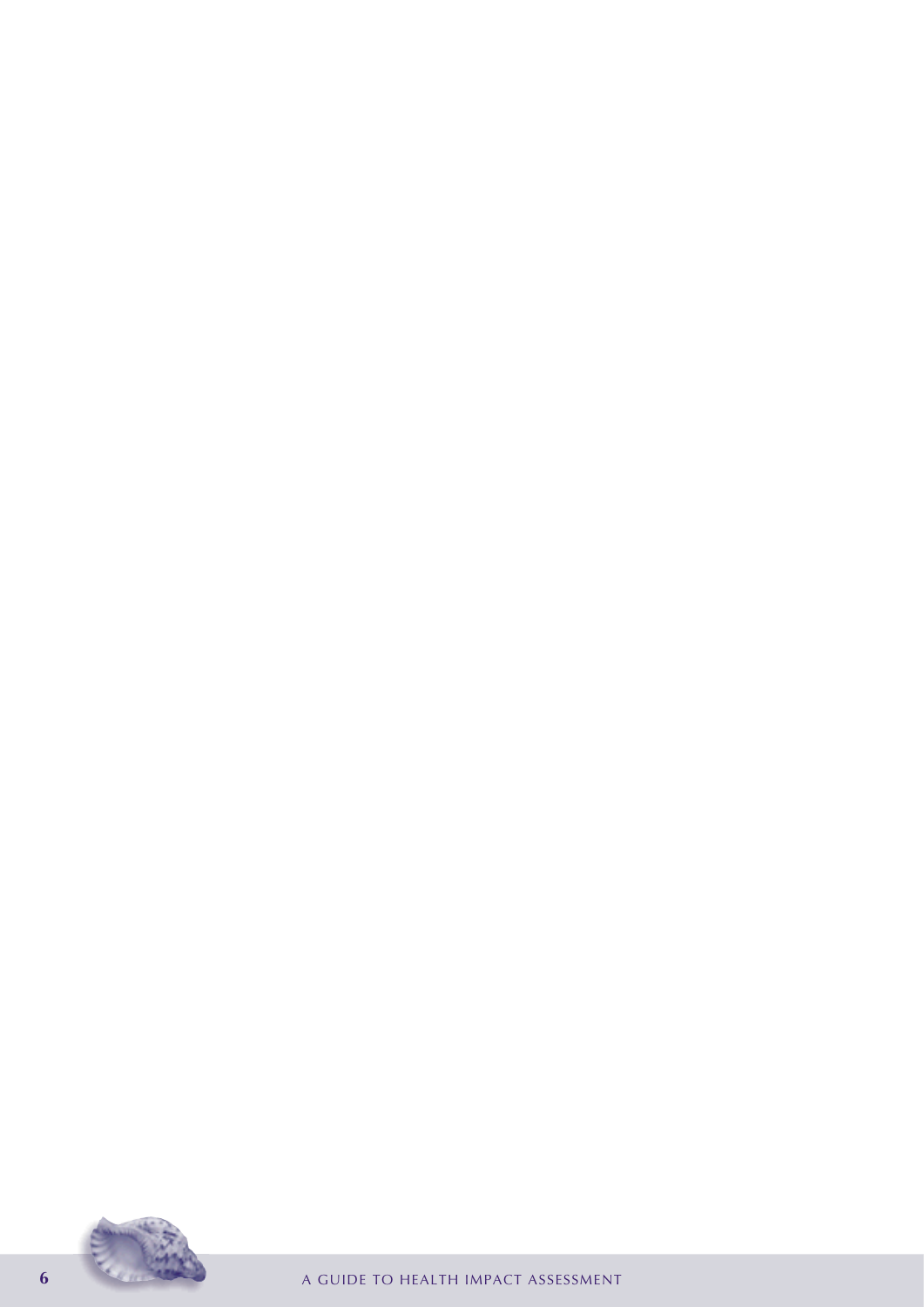## What is Health Impact Assessment?

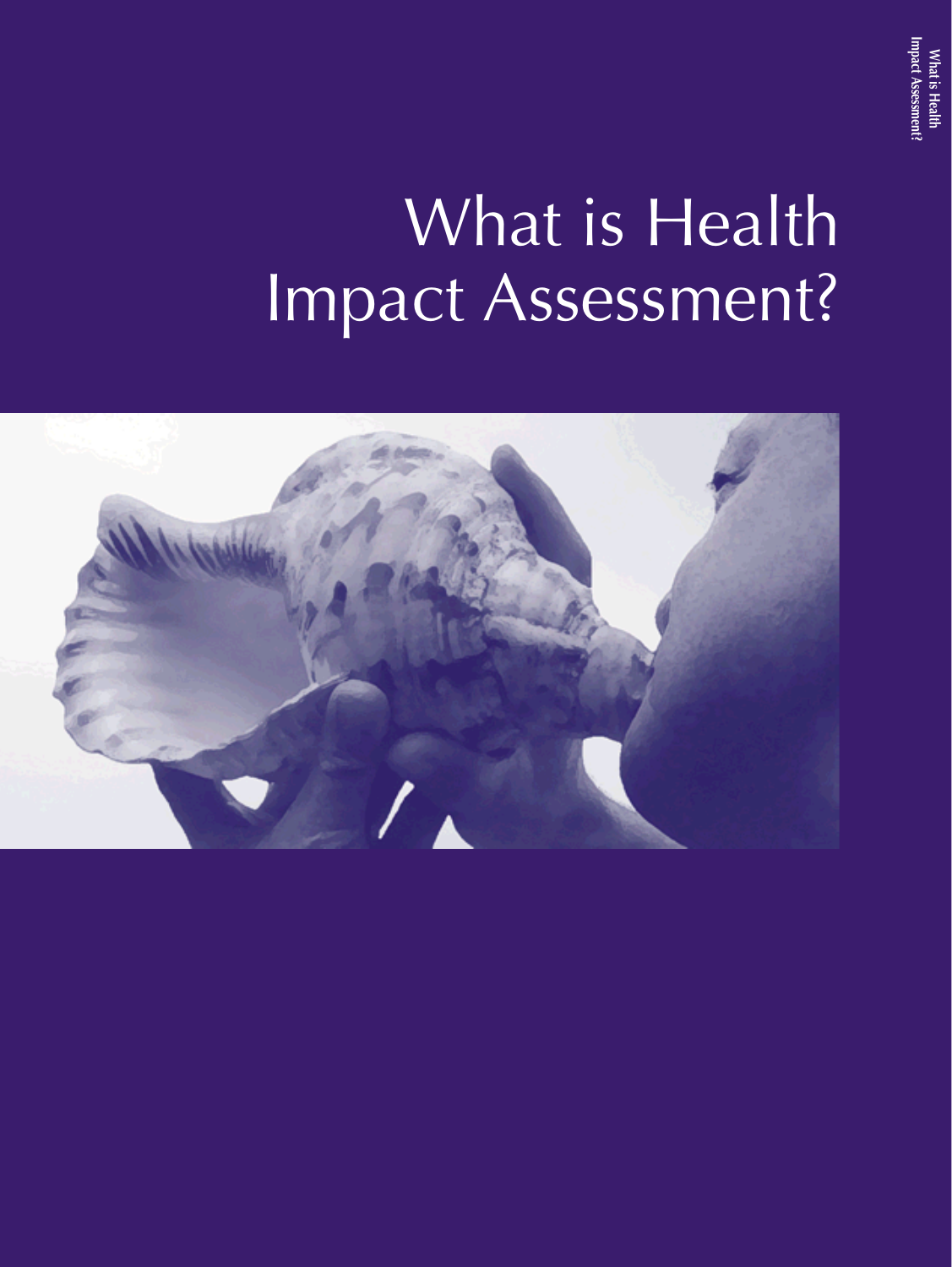## **WHAT IS HEALTH IMPACT ASSESSMENT?**

Health impact assessment (HIA) is a formal process that aims to predict the potential effects of policies on health and wellbeing, and on health inequalities. It can be applied to policymaking at central and local government level, and is most effective when used early in the policy development process.

Health impact assessment is defined as a combination of procedures, methods and tools by which a policy may be assessed and judged for its potential effects on the health of the population, and the distribution of those effects within the population.1

There are two major types of health impact assessment:

- 1. policy level HIA
- 2. project level HIA.

Health impact assessment is currently used at the project level in many countries (in New Zealand it is usually within resource management processes). Guidance on undertaking project level HIA in the context of the Resource Management Act was published by the Public Health Commission in 1995.3

The focus of this Guide, however, is the use of HIA in policy-making, which is less common but potentially more influential. The assessment of health and wellbeing impacts at the policy level is not yet well-established in New Zealand and is a relatively new field internationally.

In HIA at the policy level, the primary focus is on health and its determinants, whereas when HIA is applied to environmental management, health is just one component. Policy-linked HIA has its roots in public health and the recognition that health is largely determined by decisions made in other sectors. It aims to assist with meeting policy goals such as 'outcome-based' decision-making where the focus is on actual outcomes for people, rather than 'outputs' of policy (eg, a reduction in smoking prevalence is an outcome, while smoking cessation programmes are outputs).

Health impact assessment is based on the recognition that the health status of people and communities is greatly influenced by factors that lie outside the health sector, for instance, through social and economic policies. HIA is a forward-looking approach that could potentially be used in policy-making in any sector. It can help to identify ways in which:

- positive health effects of the policy can be enhanced
- negative health effects of the policy can be diminished or removed
- health inequalities may be reduced or widened as a result of the policy.

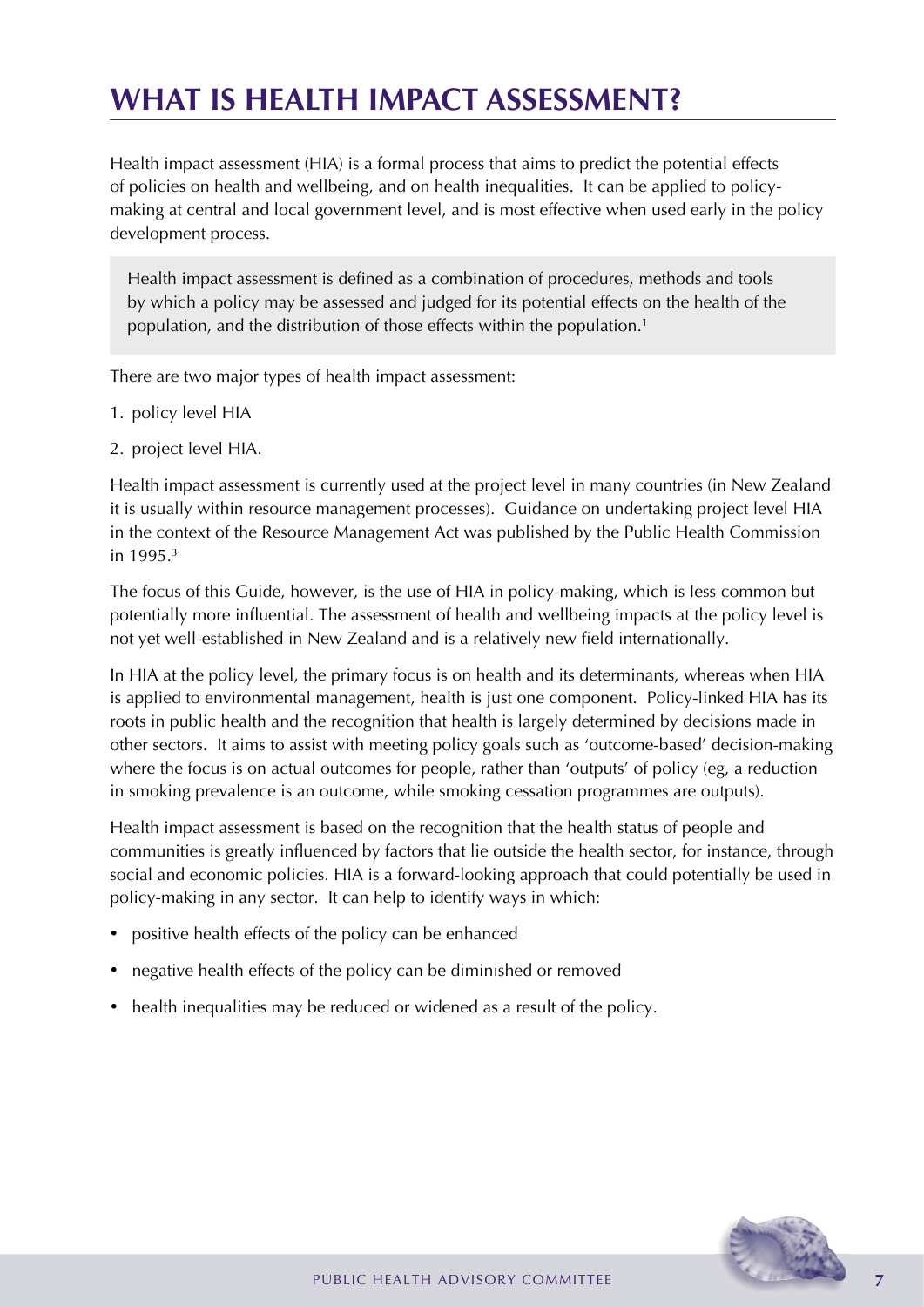Some past policies in New Zealand may have been adjusted if an HIA had been conducted prior to the policy being finalised. For instance:

- the decision to remove tariffs on the importing of second hand cars
- the lowering of the drinking age
- the introduction of work-testing for the domestic purposes benefit
- the move to market rents for state houses
- the introduction of ambient air standards.

It is acknowledged that policy HIA takes place in a very complex political and administrative environment. Many factors influence how a policy is developed and finalised, with political will being an important factor.

This Guide contains guidance to be applied prospectively when policy alternatives are being considered prior to decision-making. Ideally, HIA should be an ongoing process that begins with the initial policy development stage, and concludes when the policy is finalised.

The four key stages in the process of health impact assessment are:

- screening
- scoping
- appraisal and reporting
- evaluation.

This Guide sets out each of these stages in turn. The next section looks at the rationale for doing health impact assessment.

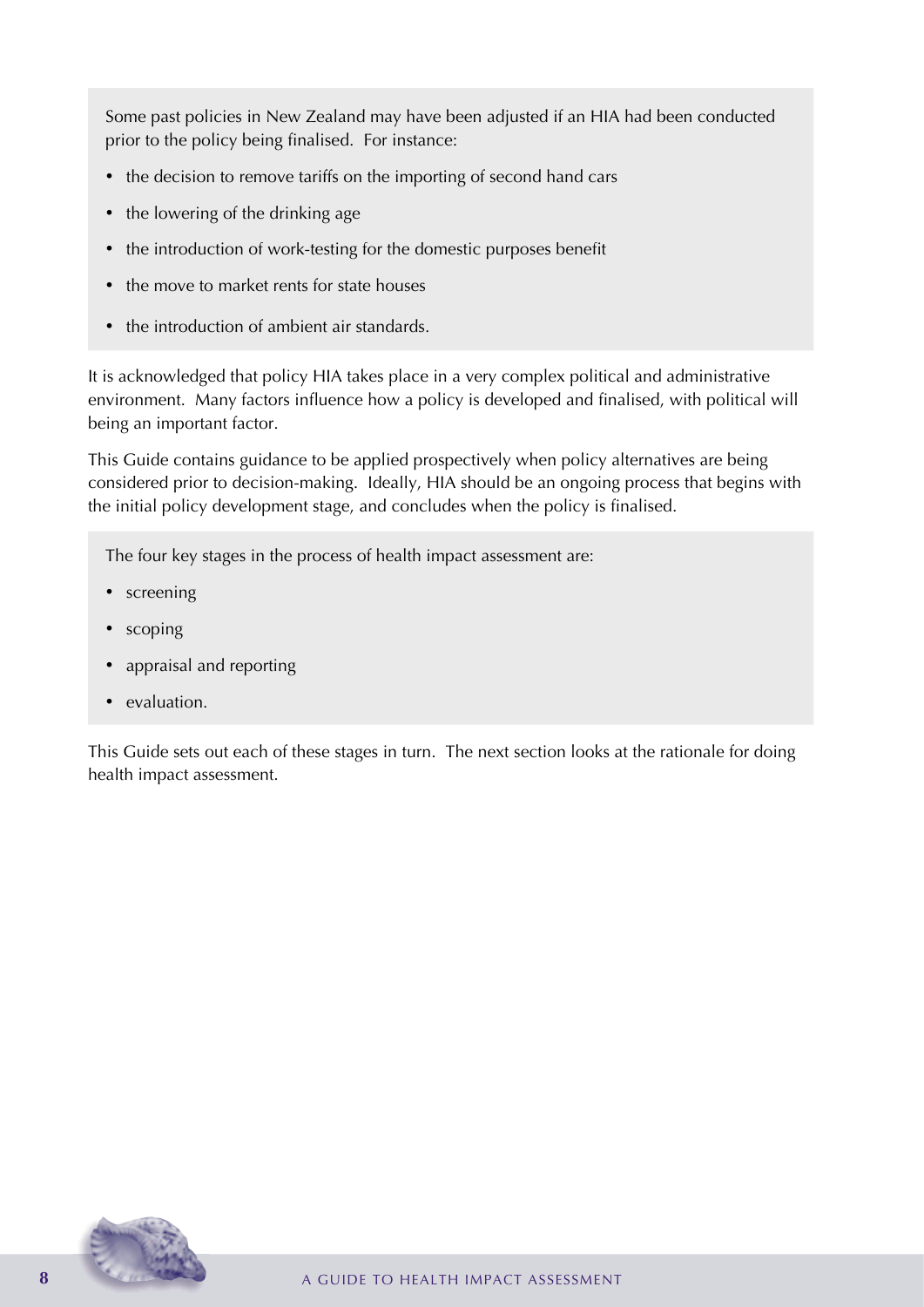## Why do Health Impact Assessment?

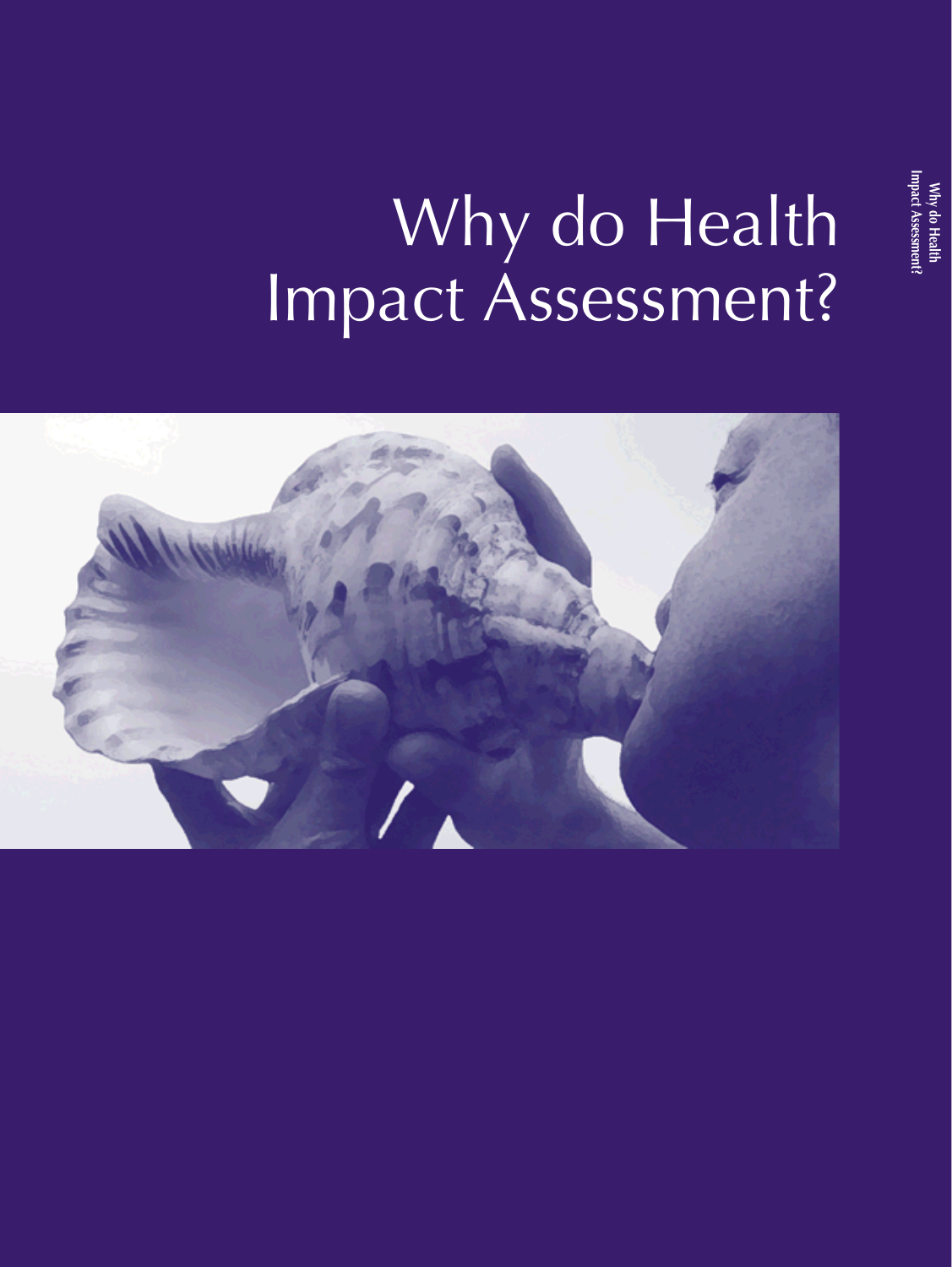## **WHY DO HEALTH IMPACT ASSESSMENT?**

Health impact assessment is a practical means to help policy-makers apply a sustainable development approach to their work. It is a practical aid to help facilitate better policy-making that is based on evidence, focused on outcomes and incorporates input from a range of sectors and stakeholders.

The use of health impact assessment is part of wider moves towards sustainable development, cross-sectoral collaboration and a 'whole of government' approach.

One of the objectives of the New Zealand Health Strategy<sup>4</sup> is to assess public policies for their impact on health and health inequalities. The New Zealand Disability Strategy promotes an inclusive society that enhances full participation by those with disability.<sup>5</sup> Wide application of HIA will help to ensure the objectives of these strategies are met.

#### **Key reasons to do health impact assessment**

#### **1) To help policy-makers use a sustainable development approach.**

Sustainable development highlights the importance of taking into account the economic, environmental, social and cultural dimensions of issues when making policy decisions. The Government has implemented a programme of action towards ensuring that sustainable development concepts underpin all government activity. HIA is a tool to assist with this.

#### **2) To help policy-makers address public health requirements of legislation and policy.**

Health impact assessment is part of a wider culture change across government to incorporate a much broader range of considerations in routine policy work. HIA has strong links with the Local Government Act 2002 that requires local bodies to use a sustainable development approach to 'promote the social, economic, environmental, and cultural well-being of communities, in the present and for the future'. The Act also requires councils to prepare Longterm Council Community Plans (LTCCPs), which will set out the community's judgment about what it needs to promote its wellbeing and how the Council will contribute to those outcomes. In addition, the Health Act 1956 states that every territorial authority has a duty to "improve, promote and protect public health within its district".

HIA is a powerful tool that can be used by Local Government to help meet these obligations.

 The Land Transport Management Act 2002 requires that agencies must now consider how their work "protects and promotes public health". HIA can be used to broaden the scope of transport planning beyond the traditional public health considerations of noise, vibration, and vehicle emissions. A focus on the wider determinants of health, such as social support, and access to services, and cultural resources, will significantly increase the type of information available to decision makers on the public health impacts of transport decisions.

 In addition, the Human Rights Commission is now calling for HIA to be undertaken on local and central government policies.†

† Human Rights Commission. Priorities for action: Economic, cultural and social rights. Available at http://www.hrc.co.nz/report/actionplan/6economic.html

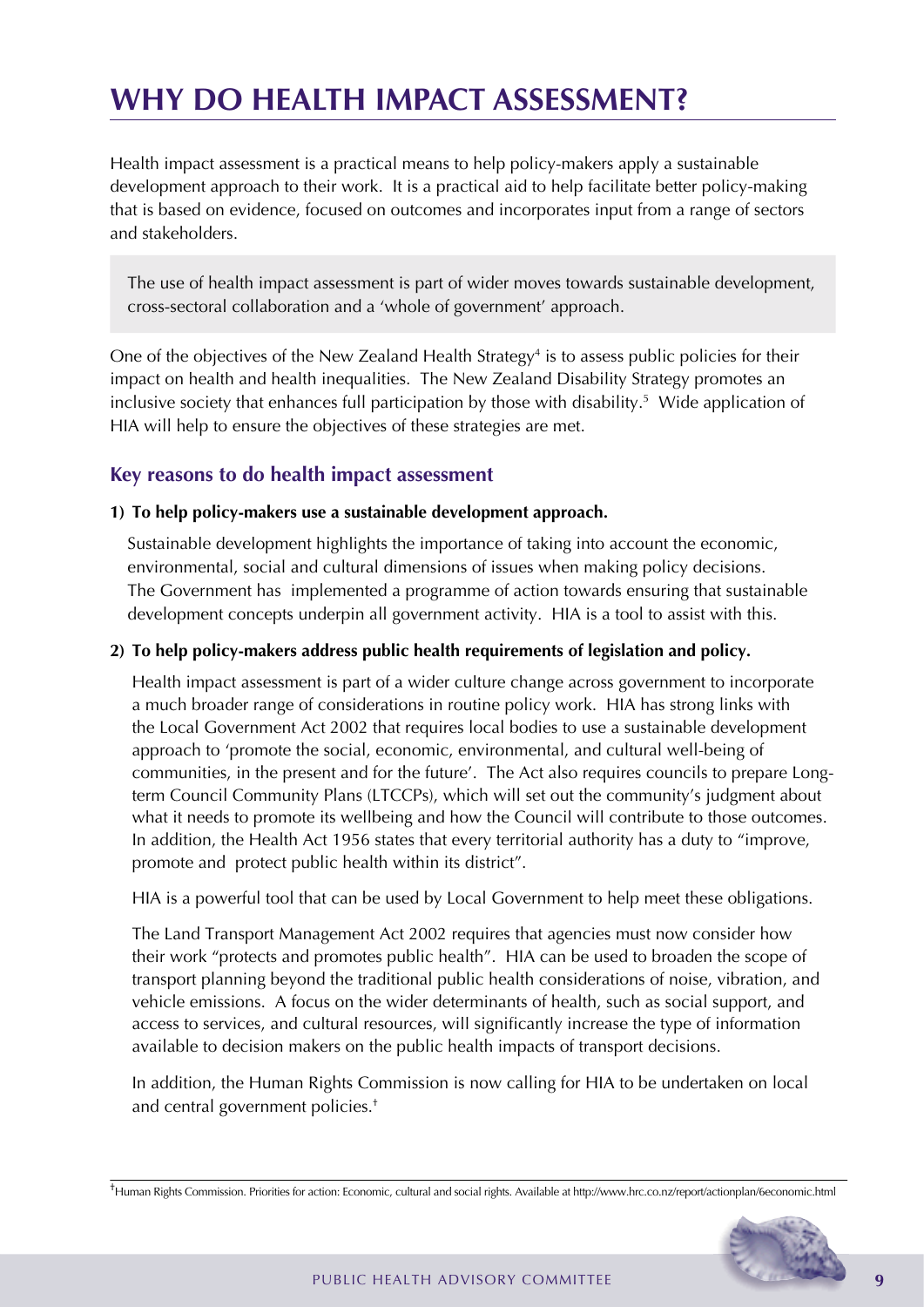Health impact assessment helps to create a policy environment that routinely considers a broad range of potential impacts. It not only highlights negative health effects, but also seeks to amend policies to maximise potential positive effects on health.

- **3) To help policy-makers incorporate evidence into policy-making.** Health impact assessment promotes the contribution of research and other evidence to policy-making. It can strengthen the links between research and policy.
- **4) To promote cross-sectoral working by encouraging policy-makers to collaborate with other sectors.** This contributes to more integrated policy development and the promotion of 'whole of government' thinking. HIA is consistent with other cross-government initiatives, such as the Review of the Centre, and the Growth and Innovation Framework.
- **5) To promote a participatory, consultative approach to policy-making.** Health impact assessment asks policy-makers to identify and consult with a wide range of stakeholders. This may include community representatives in some cases, or a range of government or nongovernment agencies. The HIA provides the focus for bringing disparate groups together in a non-confrontational and collegial way.
- **6) To improve health and reduce health inequalities.** While health impact assessment is not a 'magic bullet', it can contribute to improving the overall health of the population by ensuring that policies, at the very least, do not produce serious adverse effects on health. It can also play a part in reducing inequalities in health by helping to ensure that policies do not exacerbate or continue existing inequalities.
- **7) To help policy-makers consider Treaty of Waitangi implications.** Mäori bear a disproportionate burden of premature death and illness. Mäori have poorer health even when socioeconomic position is considered. This means that it is important to ensure that new policies aim to improve Mäori health and wellbeing, and to reduce the difference in health status between Mäori and non-Mäori. Health inequalities for Mäori should be addressed within a Treaty of Waitangi framework, which justifies an increased focus on Māori health. It is for this reason that appraisal tools in this Guide include an appraisal of the policy for its attention to the principles of the Treaty: partnership, participation and protection, and consequent impacts on the health and wellbeing of Mäori whänau/families and communities. (See Treaty Appraisal section, pg 50, 51).

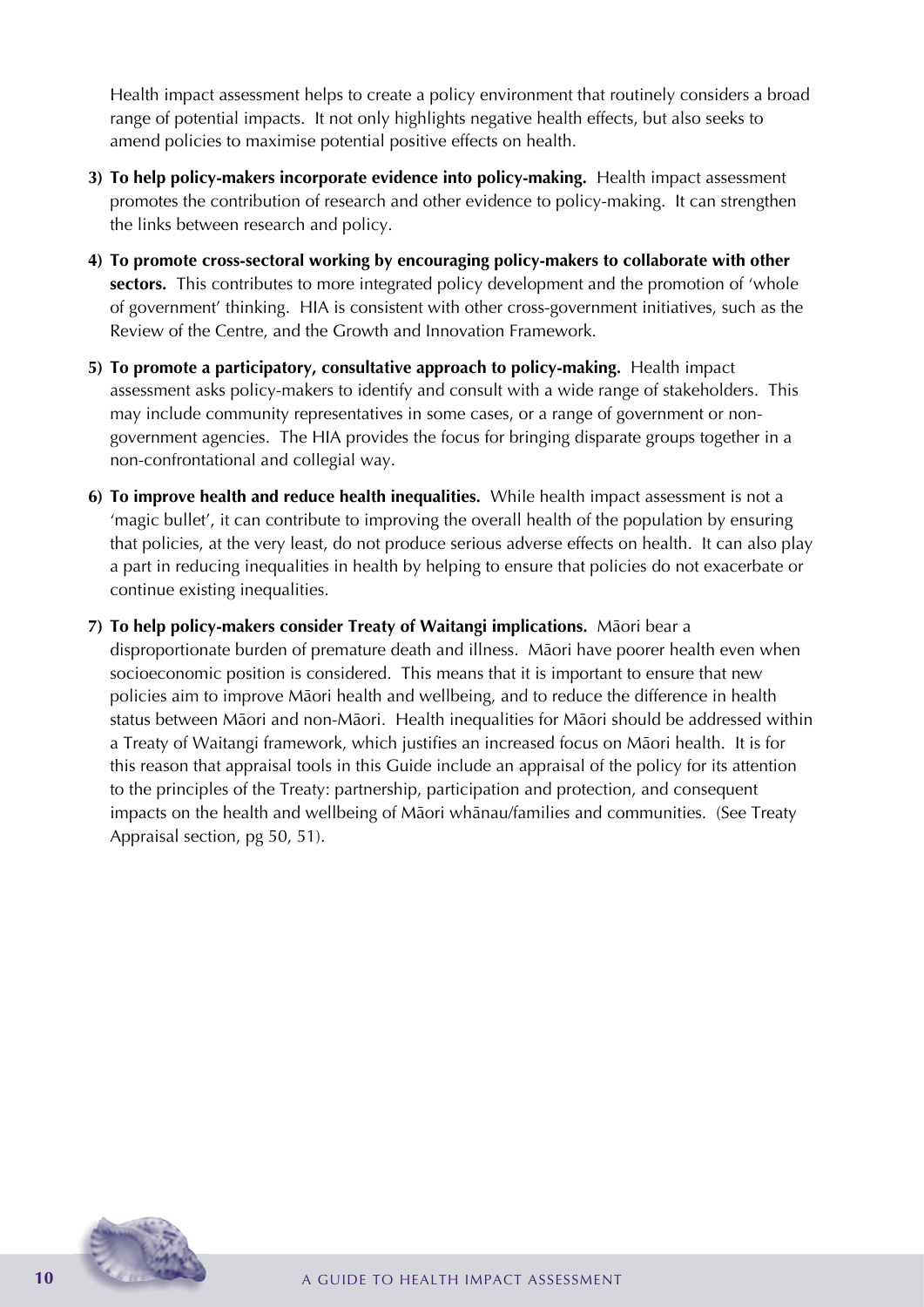## Who should do Health Impact Assessment?

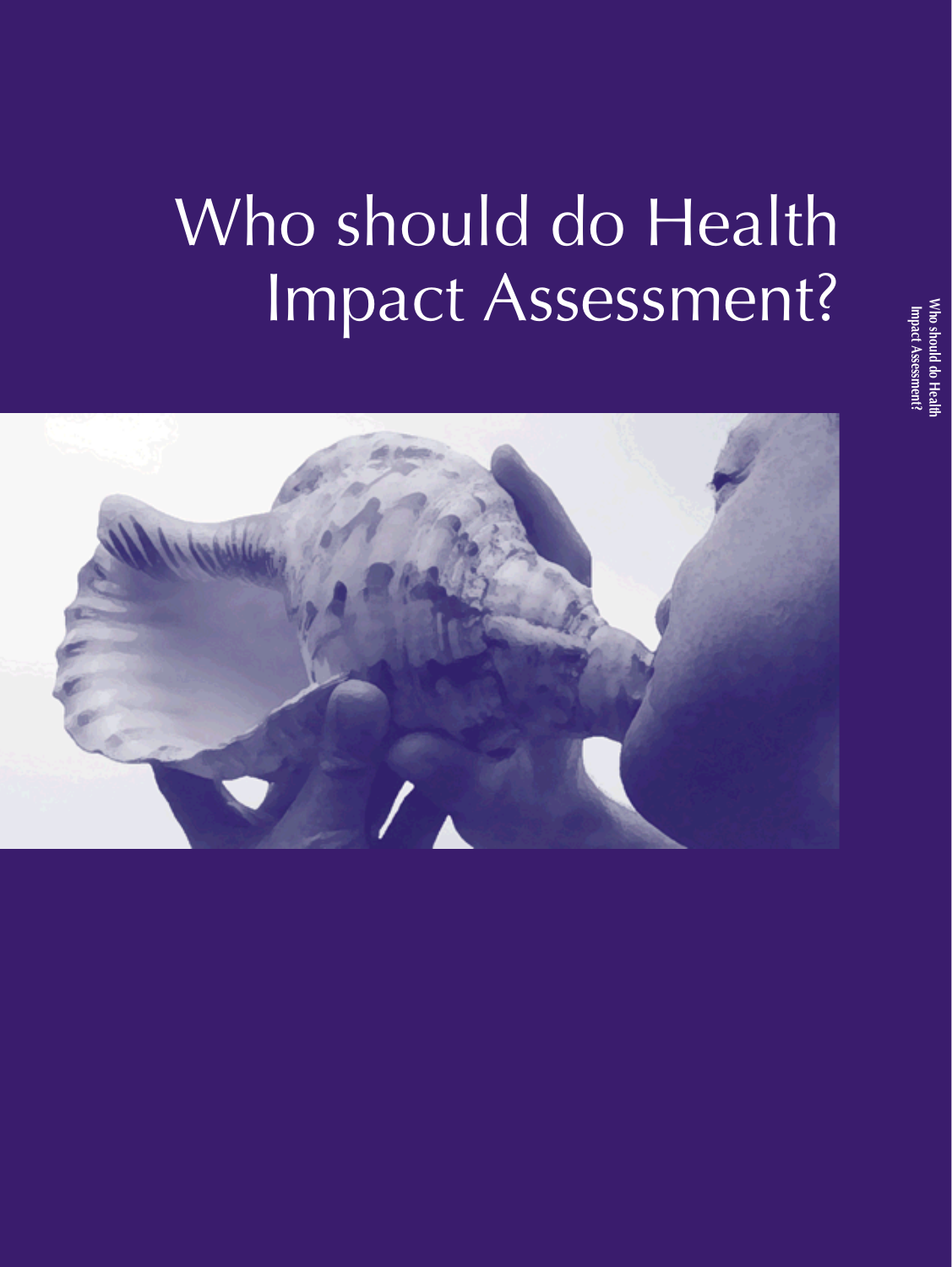## **WHO SHOULD DO HEALTH IMPACT ASSESSMENT?**

This Guide has been developed specifically with policy-makers in mind. Ideally, policy-makers across all public sectors should use health impact assessment for significant policies.

For instance, central government policy analysts and advisors in policy areas such as housing, employment or taxation should use HIA. Local government officials and policy-makers across sectors such as transport, planning, social policy or environment should also find HIA tools useful.

Although this Guide is aimed at central, regional and local government policy-makers, both community and corporate organisations could also use the Guide. In New Zealand, processes for participation by, and partnership with, the Treaty partner (relevant iwi or Mäori organisations) are required, as well as wider consultation as appropriate.

This Guide has been primarily designed for policies outside the health sector, but health policymakers could also use it to assess potential impacts of health policies on health inequalities.

A distinction needs to be made between 'owning' and 'doing' health impact assessment. Policymakers are encouraged to take ownership of, and responsibility for, the HIA applied to their policy. They may choose to do an HIA themselves or commission someone else to do it, such as a public health specialist, or use a mix of these two approaches.

Collaboration between the sector concerned and public health specialists is important to ensure that knowledge is shared. A cross-sectoral approach can draw together the specialised knowledge of the policy agency with public health knowledge and HIA experience. It is recommended that people who are using this Guide, or HIA for the first time, attend an HIA training course and/or work alongside an experienced HIA practitioner.

This Guide takes a public health perspective but acknowledges that policy-makers across all sectors will have a broad range of valid perspectives that influence their policy-making. The Guide also encourages collaboration across sectors as a way to incorporate this range of perspectives and ensure that all aspects are considered.

Public participation is seen internationally as a core value of health impact assessment. While public participation has not been well-researched in the context of HIA, it has been shown to have a positive effect on health project development and implementation, and on changing individual attitudes towards health.<sup>6</sup> A range of participation processes can contribute to policy-making, for instance key informant interviews, stakeholder workshops, focus groups or citizens' juries.

Users of the Guide may adapt and refine the tools as they apply them – this is expected and encouraged as contextual factors will affect policy processes and thus mediate the approach taken. The introduction of HIA is also about building experience in the application of the tools.

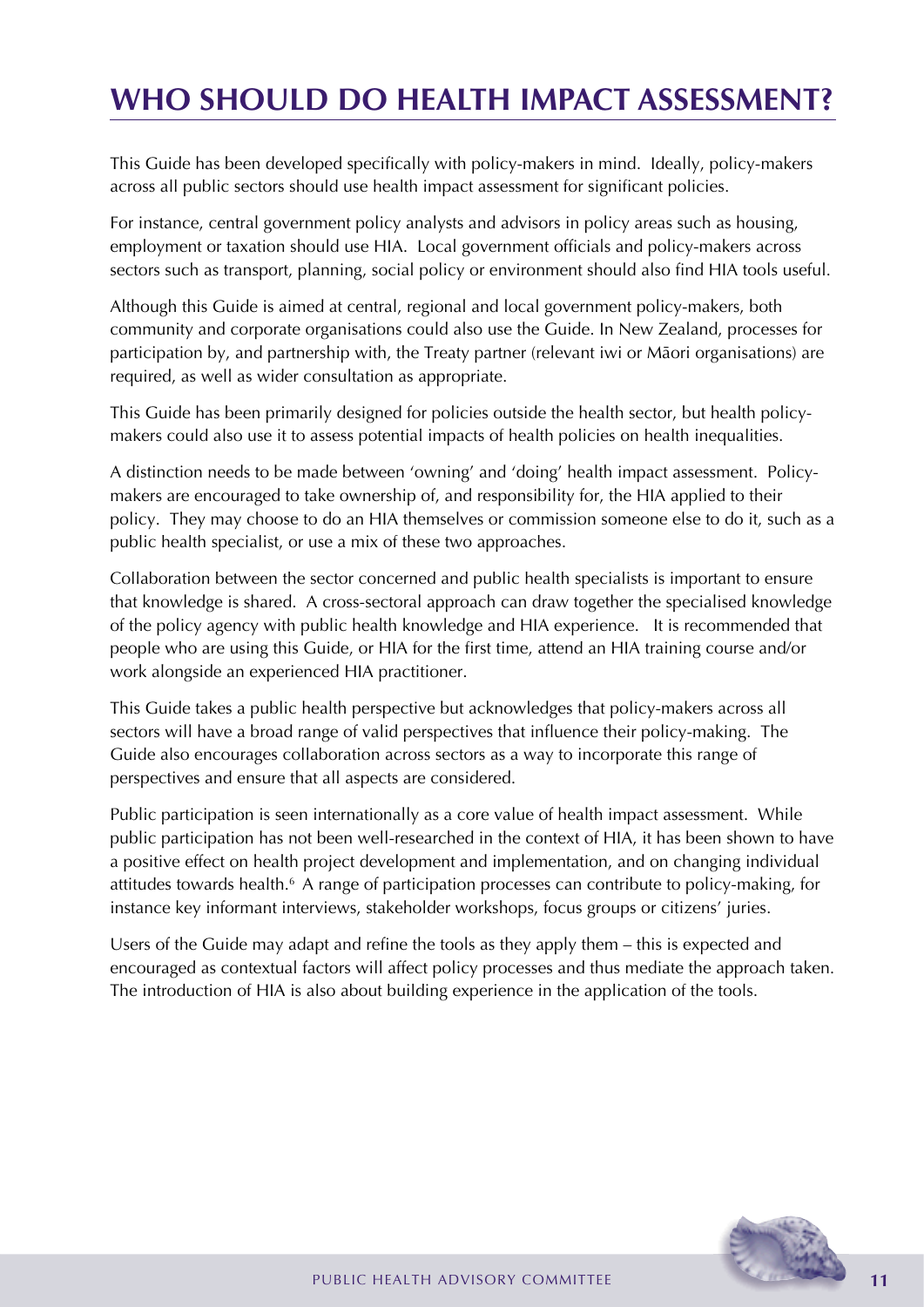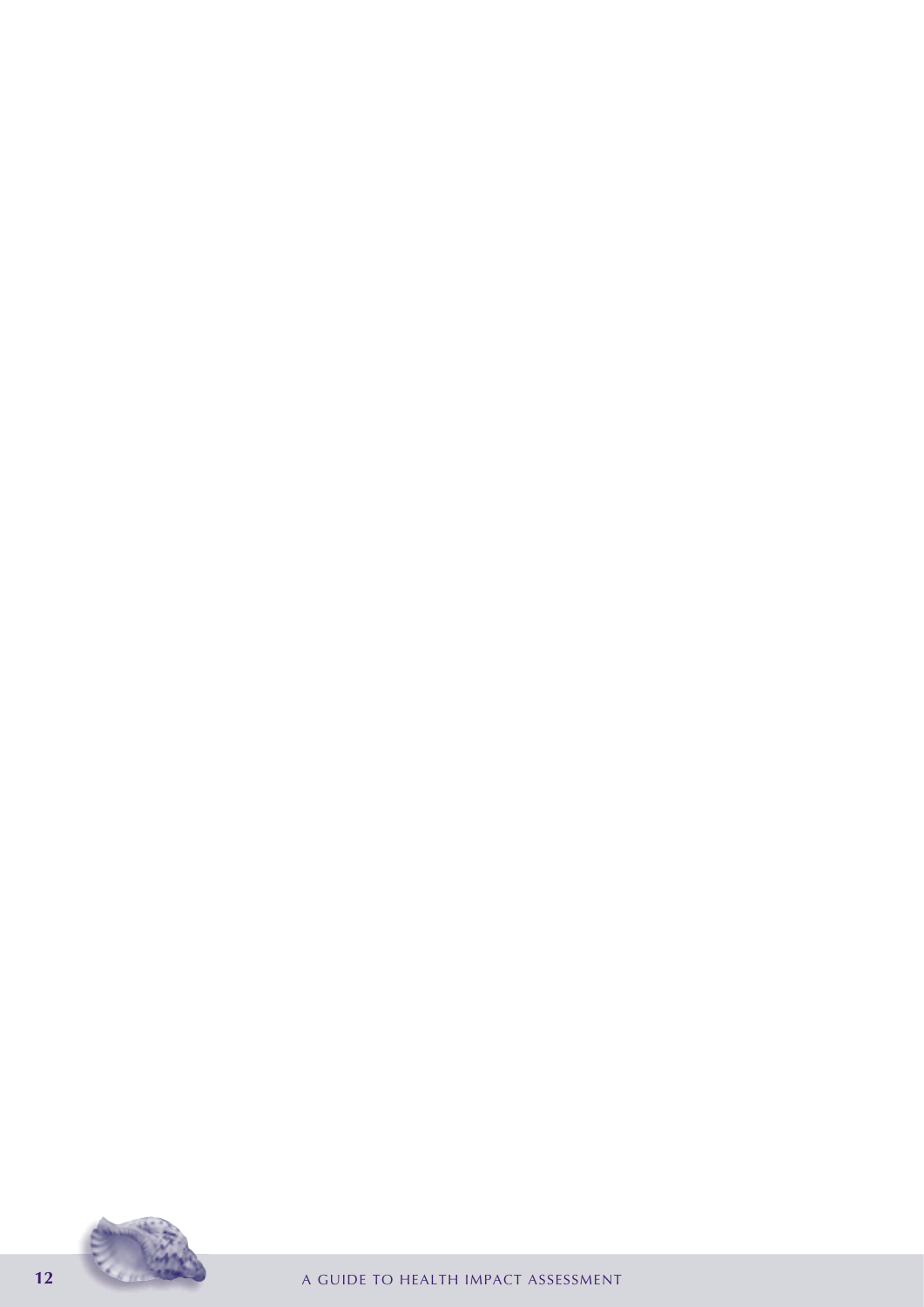# What else do you need to know?

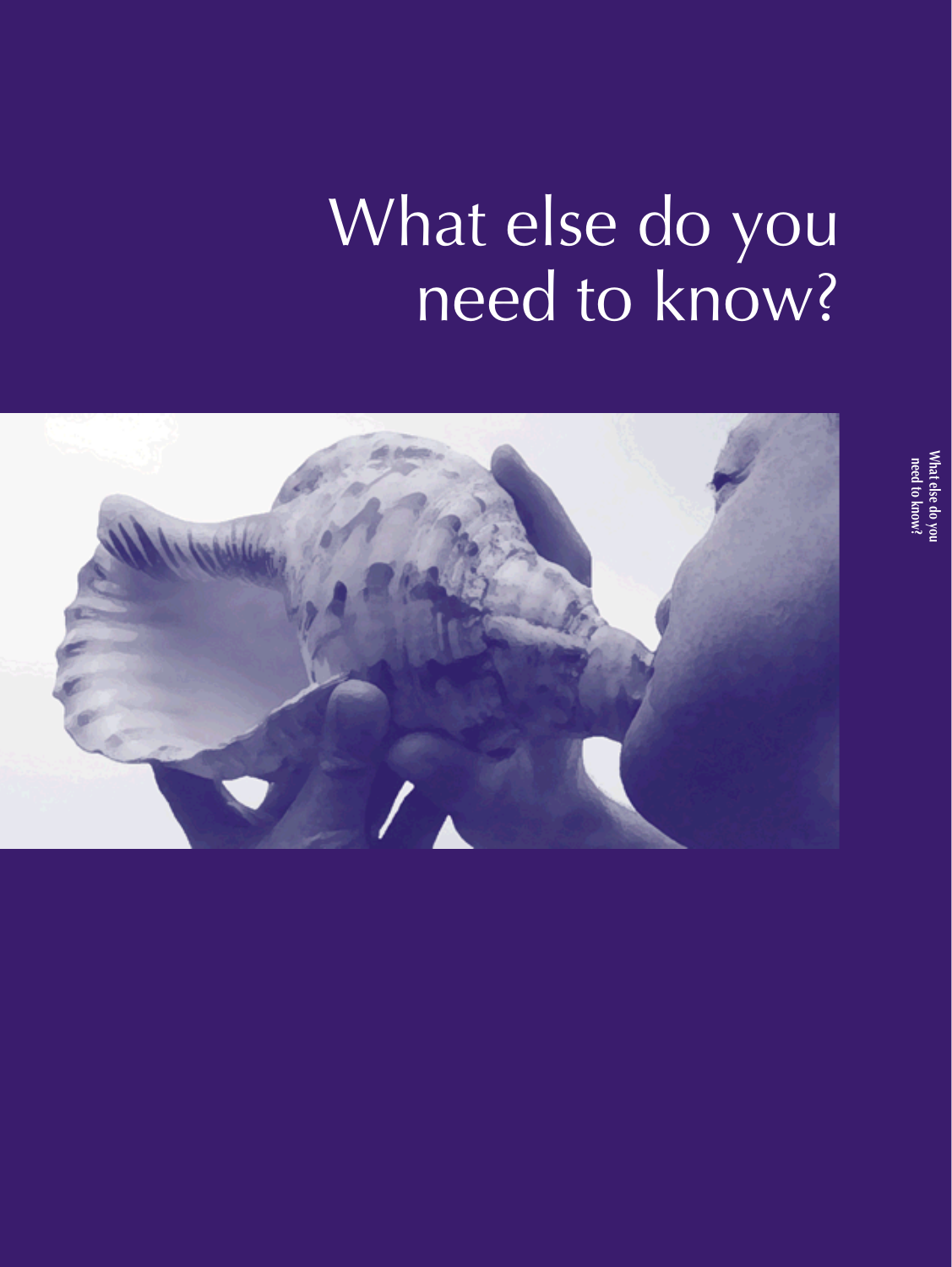## **WHAT ELSE DO YOU NEED TO KNOW?**

This section introduces a concept of health for health impact assessment in New Zealand, and discusses the concepts of public health, determinants of health, health outcomes, health inequalities and the importance of the Treaty of Waitangi, which are an integral part of HIA. Understanding these concepts is fundamental for effective application of the HIA Guide to policy development.

### **Concept of health**

Health is not just about the absence of physical injury or disease. The 'Whare Tapa Wha' model (see Figure 1) has been adopted as the concept of health for this Guide. Te Whare Tapa Wha takes a broad view of health that includes physical, mental, emotional, social and spiritual wellbeing. It is widely used in the New Zealand health environment and is consistent with international definitions such as that of the World Health Organization.<sup>#</sup>

Translated as a four-sided house, Te Whare Tapa Wha represents health not only in terms of physical and mental wellbeing but also gives weight to the interrelated components of family and personal relationships, and to a spiritual dimension ('taha wairua'). All four sides of the house need to be strong and balanced to ensure health and wellbeing.

Spiritual health can be hard to define and is often equated with organised religion. The concept here is much broader, but may include religious beliefs. In work on a Mäori measure of mental health outcomes, Professor Mason Durie acknowledged the challenges in defining taha wairua. He portrays taha wairua in a way that does not require specific cultural or religious reference points, which may allow accessibility to a wider audience.

Durie describes taha wairua as incorporating "the experience of mutually rewarding encounters between people, a sense of communion with the environment, access to heritage and cultural integrity."7

Spiritual health could be affected when a new road is planned for a site that is sacred to Mäori or of historical significance. Two examples of family and community health are strong relationships within families and a sense of pride and involvement in one's community.



#### **Figure 1: Te Whare Tapa Wha model of health**<sup>8</sup>

<sup>‡</sup>The World Health Organization has defined health as "a state of complete physical, mental and social wellbeing and not merely the absence of disease or infirmity." Available at http://www.who.int/about/definition/en/ (accessed 21 June 2005).

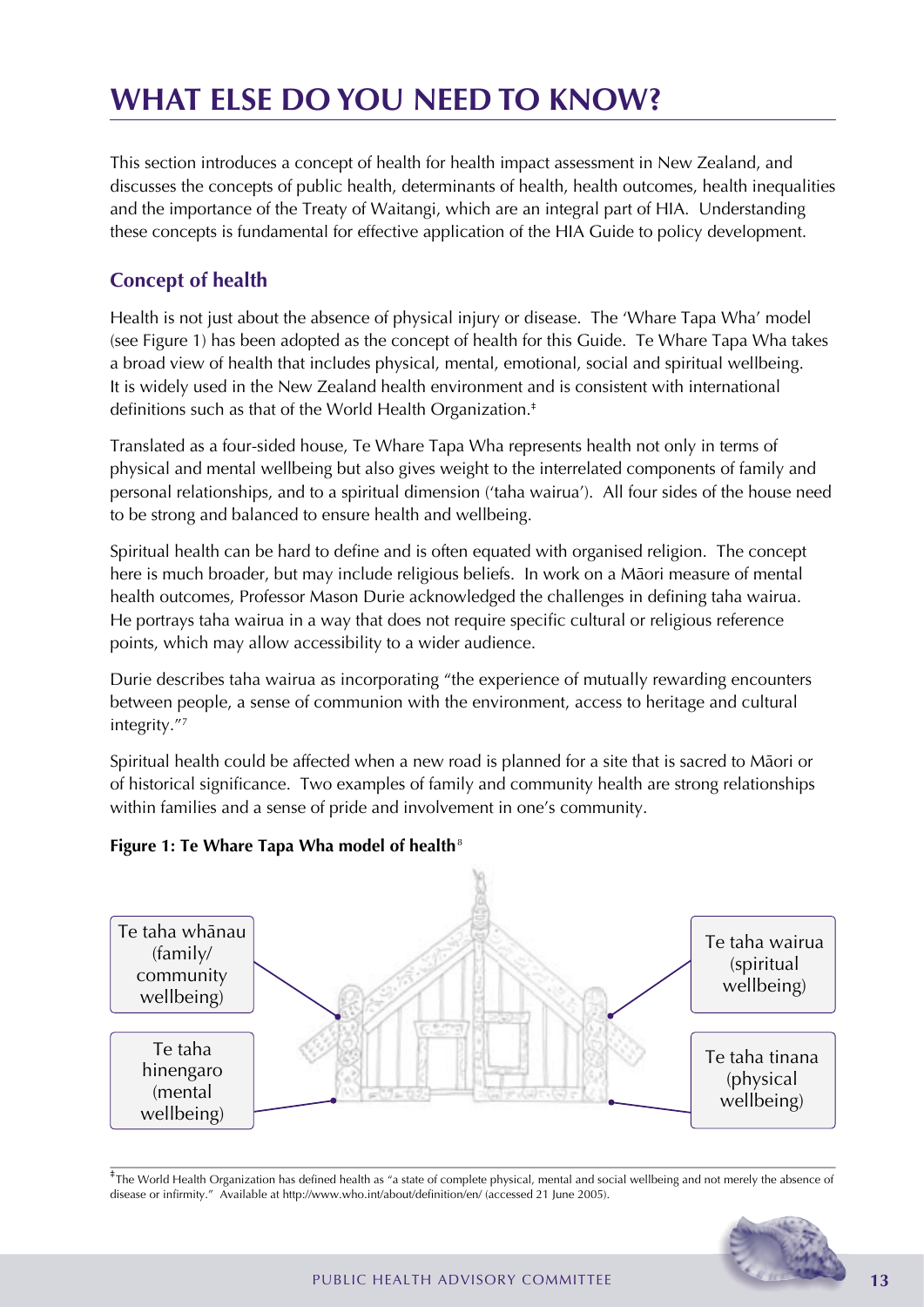The concept of whänau ora, healthy families, is at the centre of the Maori Health Strategy, He Korowai Oranga.<sup>9</sup> The strategy recognises the influence that public policies have on the health and wellbeing of whänau and calls for the public sector to take responsibility for its part in supporting the health status of whänau. The Ministry of Health is developing impact assessment tools based on this Guide, which specifically assess the impacts of policies on whānau ora.

### **Public health**

Health impact assessment also draws on the concept of public health. Public health is about keeping people healthy and improving the health of populations. It is defined as "the science and art of preventing disease, prolonging life and promoting health through the organised efforts of society."2

Most of the improvements in life expectancy and quality of life over the past 150 years can be attributed to broad 'organised efforts of society' rather than improvements in health care. Societal interventions such as social welfare, universal education, sewage systems and clean water supplies have significantly contributed to better public health.

Public health is not the same as *publicly funded health services*, although these two terms are often confused. Publicly funded health services include all health and disability support services funded from taxes, including public health services (eg, smoking cessation programmes) and personal health services (services delivered to individuals – eg, General Practitioner or hospital services).

Increasingly in New Zealand, organisations such as District Health Boards (DHBs) and local government have to consider the health of their communities as part of their role. The Local Government Act 2002 requires local government to consider community wellbeing and to play a greater role in terms of health. HIA will be an important technique to assist these organisations in considering population health.

Public health expertise can be accessed at Regional Public Health Units of DHBs, Departments of Public Health in universities, the Public Health Association of NZ, the Health Promotion Forum of NZ, and other relevant non-government organisations such as NZ AIDS Foundation, some private organisations, and the Public Health Advisory Committee.

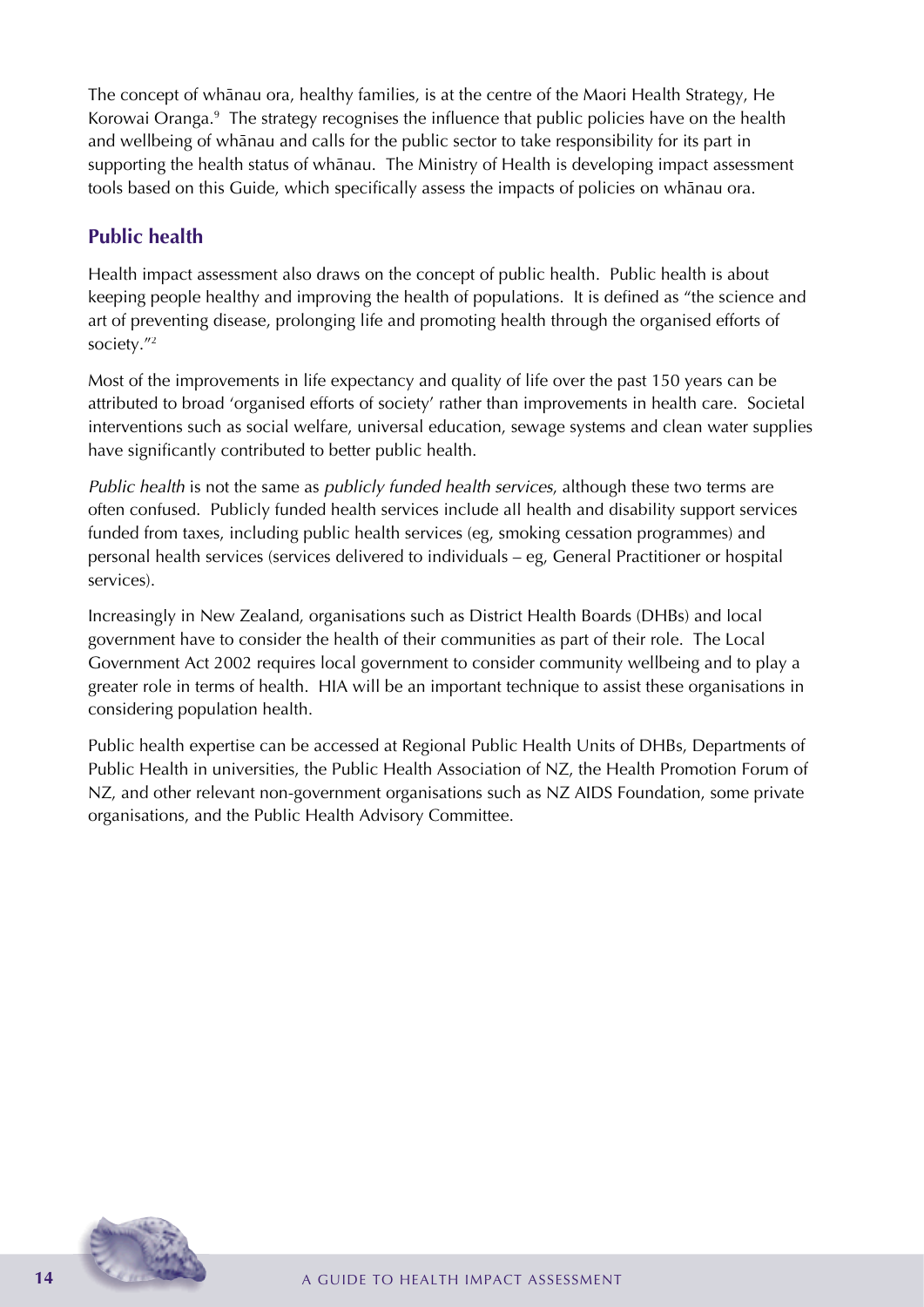#### **Health determinants and health outcomes**

Health impact assessment draws on the concepts of determinants of health and health outcomes. It is important to understand these terms and the relationships between them.

It is increasingly accepted that the health of the population is not primarily determined by health services or individual lifestyle choices, but mostly by social, cultural, economic and environmental influences.<sup>10,11</sup> Understanding the range of factors that contribute to the health of the population can help us to identify ways to develop policies in such a way as to maximise their positive impact on population health and wellbeing, and on health inequalities.

Health is determined by a continuum of influences ranging from age, sex and hereditary factors, through individual behaviours, to the social, cultural and economic contexts in which people live their lives. These contexts have the greatest impact on the health of populations.<sup>10,11</sup>

Examples of determinants of health that may be considered in applying the HIA Guide are:

- social and cultural factors (eg, social support, participation, access to cultural resources such as marae)
- economic factors (eg, income levels, access to employment)
- environmental factors (eg, land use, air quality)
- population-based services (eg, health and disability services, leisure services)
- individual/behavioural factors (eg, physical activity, smoking)
- biological factors (eg, biological age)

Some determinants are close to the individual (such as biological or lifestyle factors), while others are more distant (social, cultural and economic factors) and their effect is mediated through closer factors. For instance, a person's low income may hinder their access to healthy food such as fruit and vegetables, which in turn may contribute to increased susceptibility to infection or to heart disease and diabetes.

The term 'health outcome' is used to mean the resulting health status of individuals, groups within the population, or the population as a whole. For instance, negative health outcomes include conditions such as diabetes or asthma, and injuries from a range of causes such as motor vehicle crashes or sporting accidents. A positive health outcome may be the achievement of a level of physical fitness, or a positive emotional state.

Determinants of health contribute to health outcomes in various ways, either directly or indirectly, and often in combination with other causal factors or intermediary factors. As another example, someone may live in substandard housing due to being on a low income, and then these factors combined may result in the worsening of a pre-existing respiratory condition such as asthma or bronchitis. Causal pathways are usually complex and multi-factorial – it would be rare to have only a few factors involved as in this simplified example.

The following diagram gives some possible causal pathways between a change in policy (introduction of market-related rents) and health outcomes:

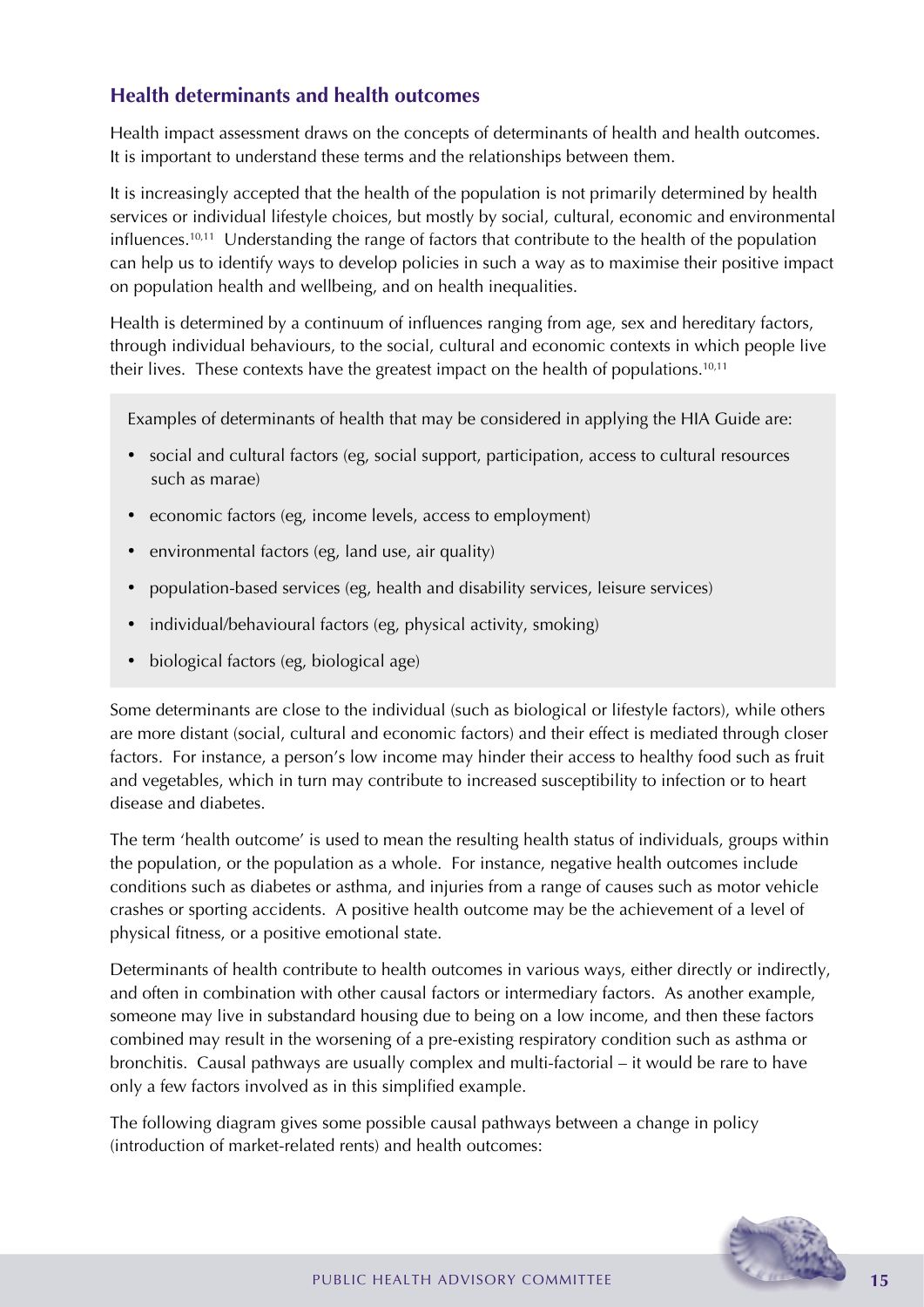#### **Figure 2: Possible causal pathways between a housing policy change and adverse health outcomes**



Health impact assessment is concerned with health outcomes both in terms of overall population health and in terms of differences between groups, or inequalities in health.

### **Health inequalities**

An important part of health impact assessment is predicting potential effects of policies on inequalities in health.

In New Zealand, as in other countries, there are inequalities in health among socioeconomic groups, ethnic groups, those living in different geographic areas, and males and females. These factors interact and result in cumulative effects throughout life and across generations. Inequalities in health are not random. There is evidence that socially disadvantaged groups have poorer health and worse access to health services.<sup>12</sup>

The main causes of health inequalities are inequalities in the distribution of, and access to, material resources such as income, education, employment and housing.

An example of socioeconomic inequalities is the finding in New Zealand that life expectancy declines as the deprivation of the area of residence increases.<sup>12</sup> Geographic inequalities in health can operate through such factors as access to health services, availability of affordable, healthy food, road safety and transport networks, and the quality and appropriateness of housing.12

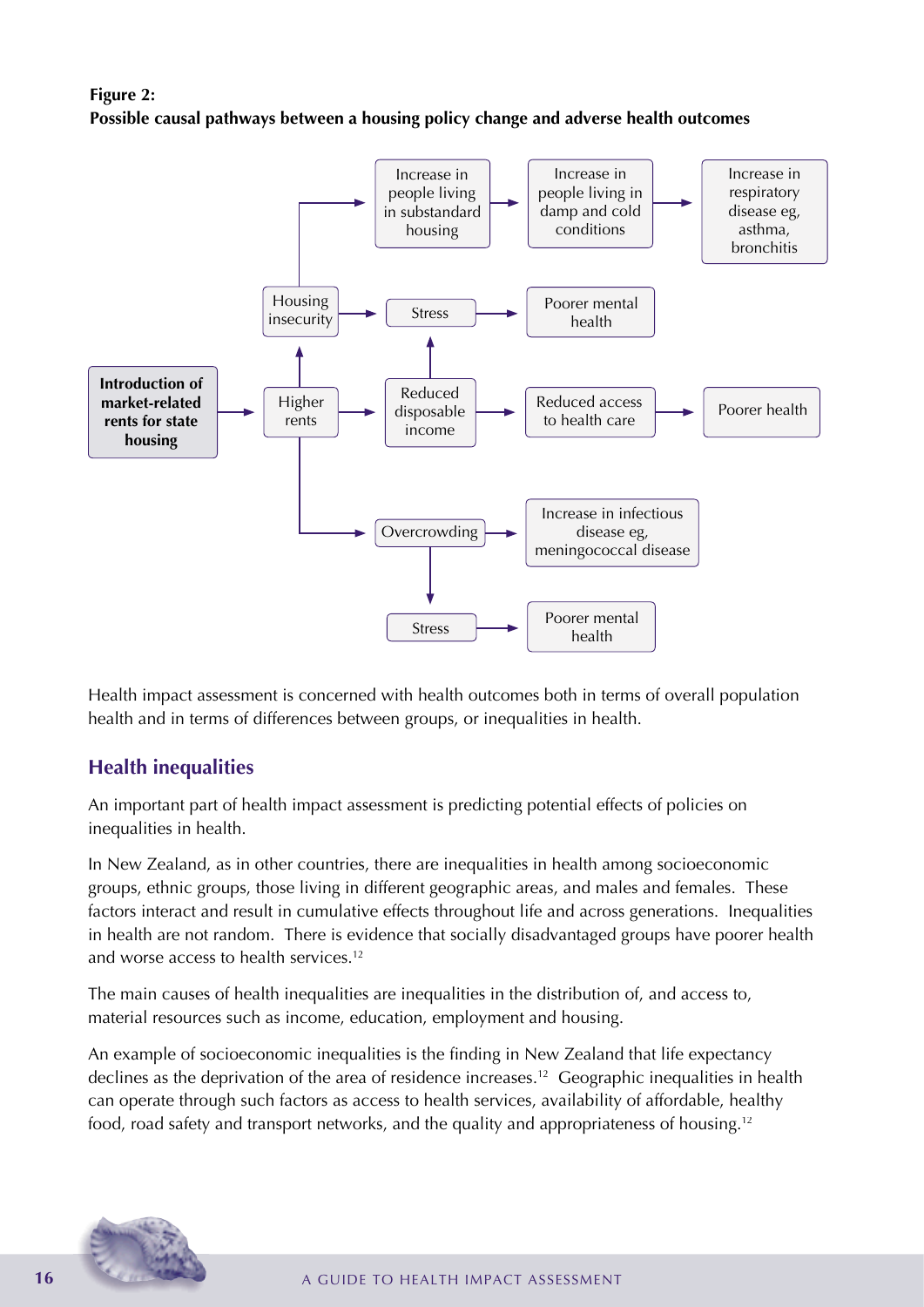The impact of ethnic identity is closely linked with social and economic determinants of health. In New Zealand, Mäori at all socioeconomic levels have worse health status than non-Mäori. Persistent ethnic disparities suggest that there are other features of our society that produce illhealth in Māori and other groups such as Pacific peoples. Institutional racism, and the effects of colonisation and land confiscations (eg, by narrowing the Māori economic base and reducing Māori political influence) may play an important part in contributing to inequalities.<sup>13</sup>

Assessment of health inequalities is an integral part of HIA.

### **Treaty of Waitangi**

The Treaty of Waitangi forms an important part of the New Zealand context for health impact assessment. It is the founding document of New Zealand and has a key place in both health legislation and the wider public policy environment. The Treaty has implications for both the Crown and Mäori, and HIA is a potential means for helping ensure that policies address these implications.

Differences in the Mäori and English texts of the Treaty of Waitangi have led to different understandings of the meaning of the Treaty. These differences, coupled with the need to apply the Treaty in contemporary circumstances, led Parliament to refer to the principles of the Treaty in legislation, rather than to the Treaty texts. The New Zealand Public Health and Disability Act 2000 Part 1 section 4 states;

"In order to recognise and respect the principles of the Treaty of Waitangi, and with a view to improving health outcomes for Mäori, Part 3 provides for mechanisms to enable Mäori to contribute to decision-making on, and to participate in the delivery of, health and disability services."

There is no single point of reference that defines the principles of the Treaty of Waitangi. However, in the health sector the three principles derived from the Royal Commission on Social Policy are most commonly used. He Korowai Oranga, the Mäori Health Strategy, elaborates on each of the principles as follows:<sup>9</sup>

- Partnership: Working together with iwi, hapü, whänau and Mäori communities to develop strategies for Mäori health gain and appropriate health and disability services
- Participation: Involving Māori at all levels of the sector, in decision-making, planning, development and delivery of health and disability services
- Protection: Working to ensure Mäori have at least the same level of health as non-Mäori, and safeguarding Mäori cultural concepts, values and practices.

For an expanded view of the principles of the Treaty refer to Te Puni Kökiri<sup>14</sup>, Chen<sup>15</sup> or to Durie.<sup>16</sup>

For questions to help appraise a policy for Treaty principles, see the appraisal section of this document.

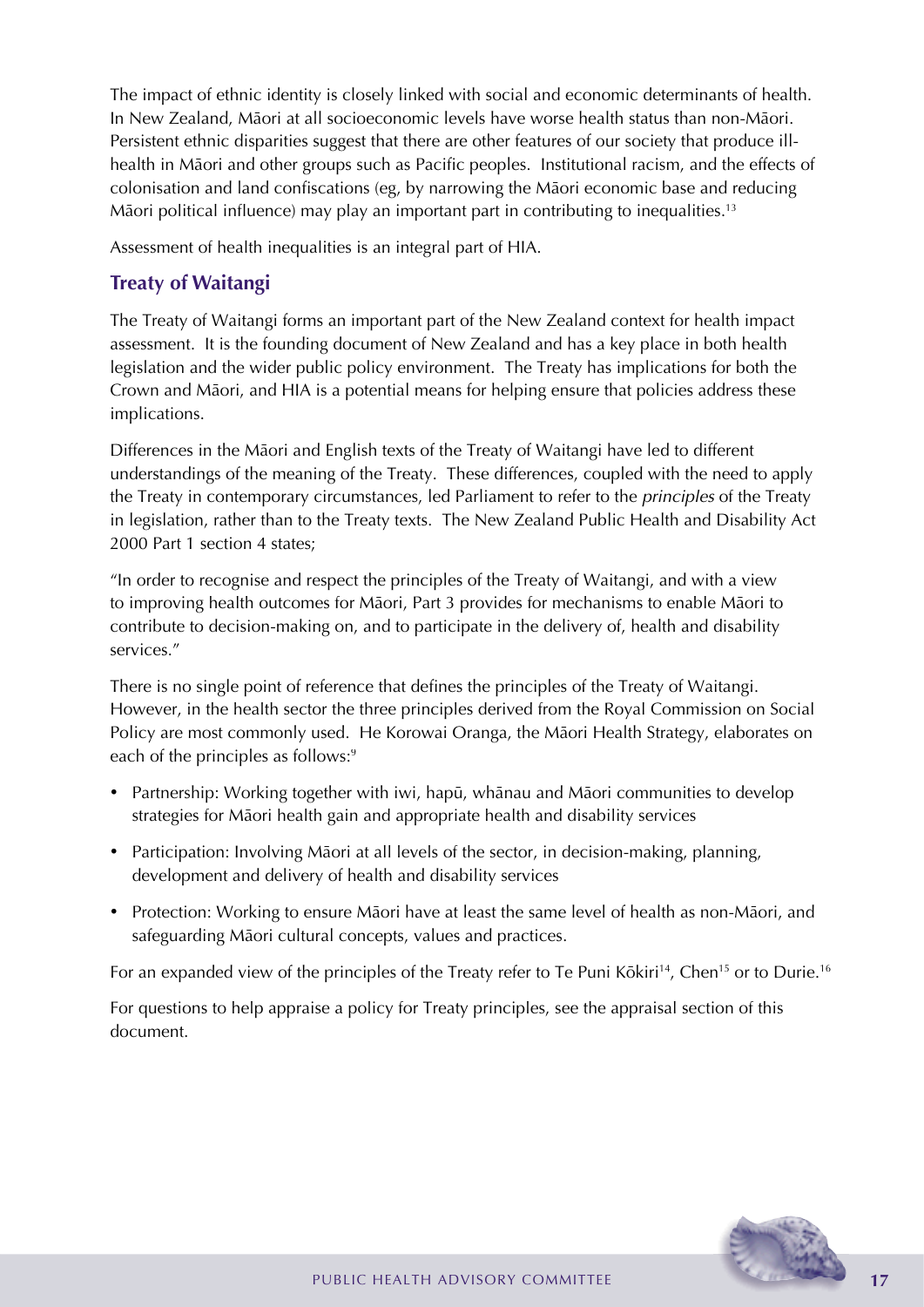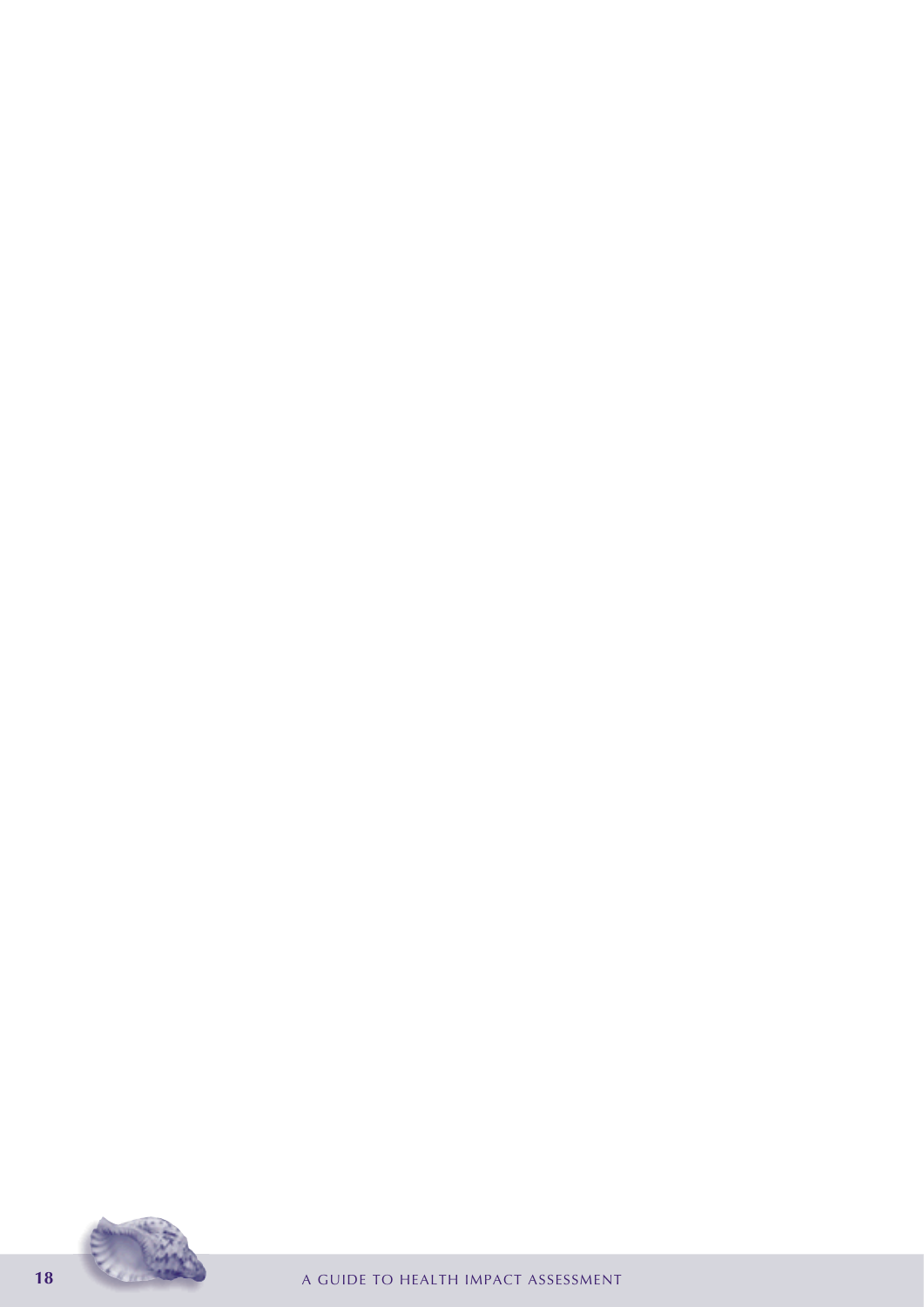## How to do Health Impact Assessment



This section of the Guide sets out how to do each of the following stages:

- Screening
- Scoping
- Appraisal and reporting this stage includes:
	- A) two appraisal 'tools' the user selects and applies one of these tools
	- B) an 'impact assessment' stage which is completed after the appraisal tool has been applied
	- C) developing and reporting recommendations to amend the policy proposal
- Evaluation.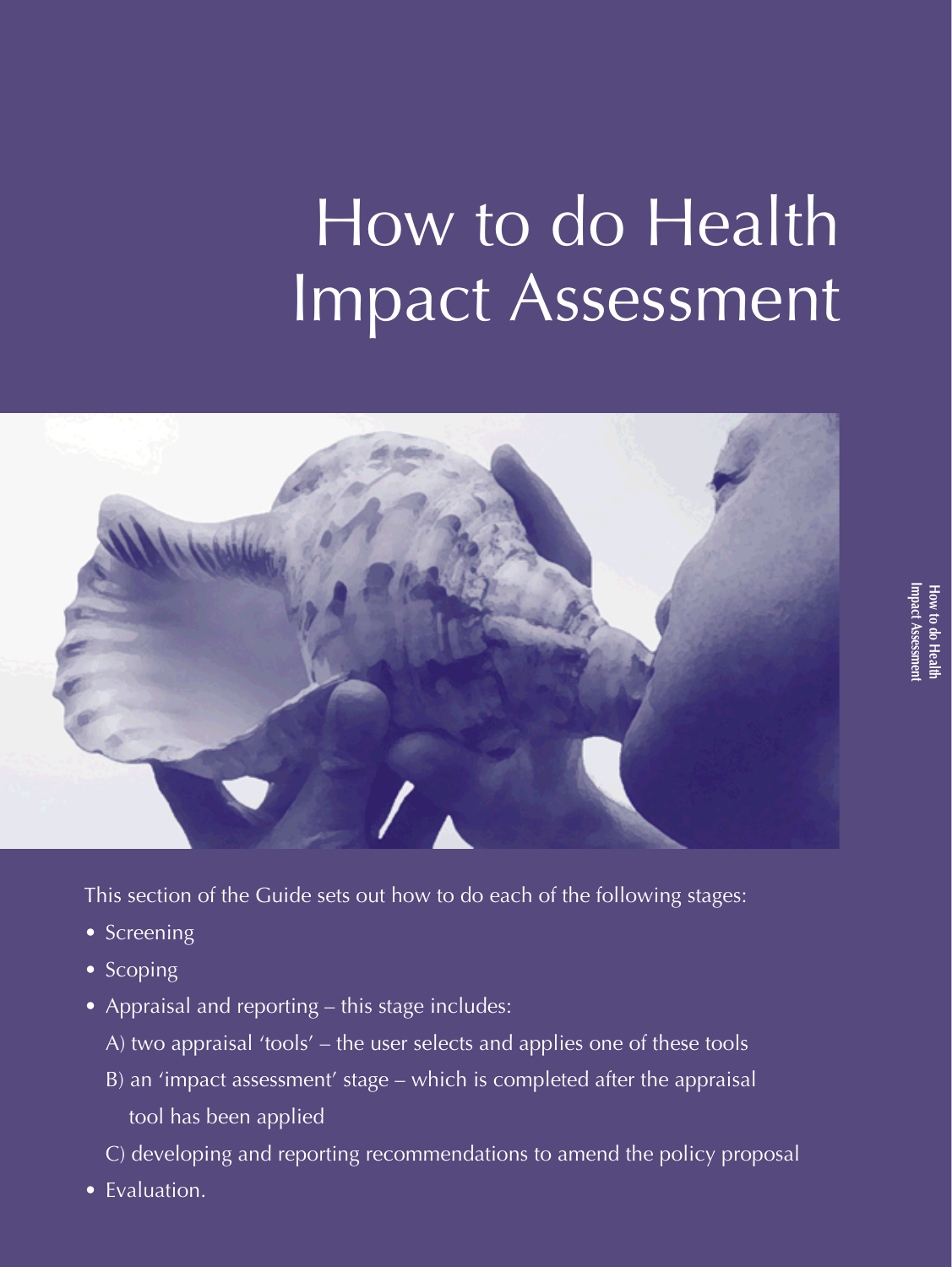## **HOW TO DO HEALTH IMPACT ASSESSMENT**

This section discusses each of the four stages of health impact assessment in turn and gives guidance on how to carry out each stage. Two alternative appraisal 'tools' are presented at the appraisal and reporting stage (Stage 3). The user applies just one of these tools.

Examples from public transport policy and a policy allowing the patenting of human DNA are used to show how the tools can be used.

The four stages in the process of health impact assessment are:

- screening
- scoping
- appraisal and reporting
- evaluation.

Note that the appraisal stage has **three** parts:

- 1) choose one appraisal tool, then
- 2) complete the 'impact assessment' stage and
- 3) develop practical recommendations to enhance positive impacts and mitigate the negative

Although these stages are presented as distinct phases, it is recognised that the process is iterative. The stages may overlap and each stage may be revisited.

The formal use of new policy assessment approaches such as HIA can challenge existing policy development arrangements. Policy-makers may have concerns about extending the policy development timeline or introducing other parties into the process.

One way to reduce concern about the use of HIA and gain the most benefit from it is to start it at an early stage in the policy process with time and resources allocated to it. It is also crucial for policy-makers to see the value of using HIA as a practical technique to help with their work (by highlighting the effect it could have on people), rather than something imposed from outside.

### **Identifying the policy for HIA**

It is essential to get a clear statement of the policy that is subject to the HIA. HIA should always consider at least two options – for instance, comparison of a new course of action with retaining the status quo.

The focus of the HIA should be on assessing the anticipated outcome (or outcomes) of the policy for its impact on public health.

If the policy is expressed in output terms, rather than in terms of outcome, then additional work is needed to develop scenarios of what the outputs may produce. These can be used as proxies for the policy itself to enable a more effective analysis using HIA. An example is provided on the following page.

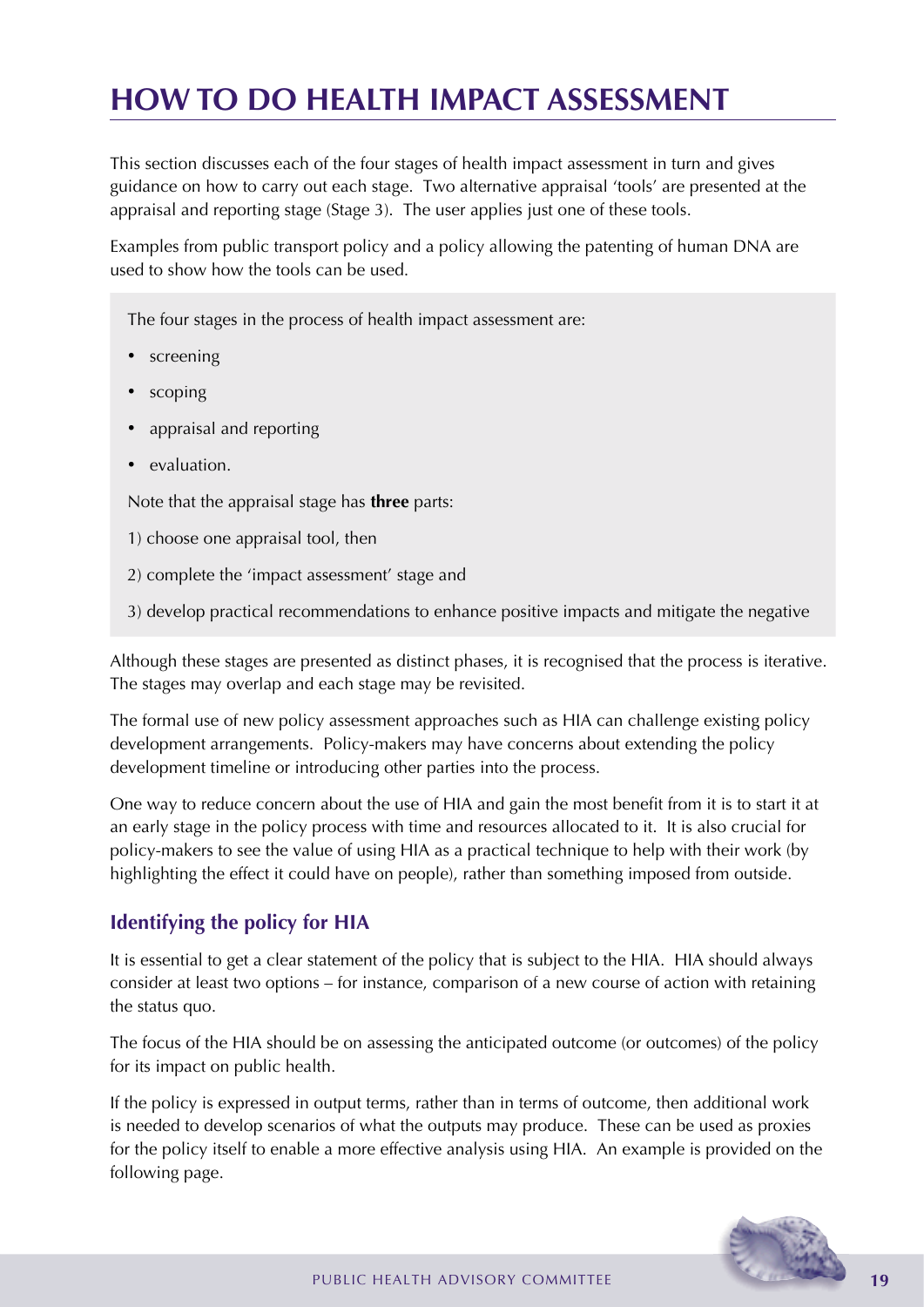

#### **Patenting of human DNA**

A case study application of health impact assessment on the patenting of human DNA used the following question as the basis of the HIA:

What are the potential health impacts of the current policy allowing patenting of human DNA sequences and their biological functions?

It was originally thought that this question would be a clear basis for the HIA. However, when applying the Health Lens<sup>§</sup> it became clear that potential health impacts would depend on the current and future behaviour of patent-holders (whether they enforce a patent, how much they charge, or whether they act on a strict commercial basis and enforce patents in order to optimise profits).

Accordingly the following assumptions were agreed on and were used as the basis for the application of the Health Lens:

- that in the future patents would be operated commercially for maximum profit (a 'worst case', but realistic, scenario)
- that the cost of genetic testing would increase as a result of patenting.

§ The Health Lens is an appraisal tool for health impact assessment, see the appraisal section of this Guide.

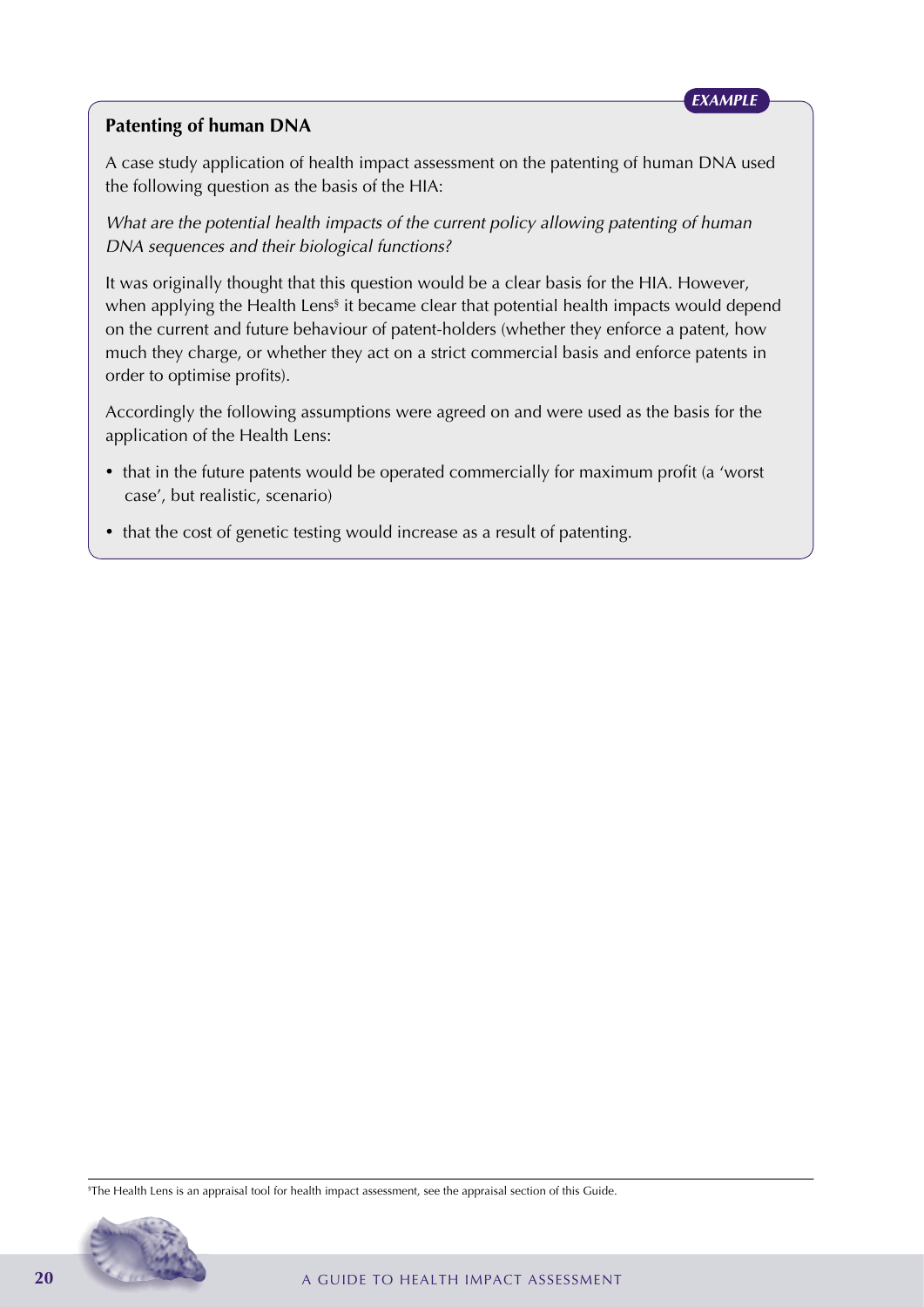The following diagram shows the stages in the health impact assessment process applied to policies from an early stage.



Figure 3: The health impact assessment process<sup>17</sup>

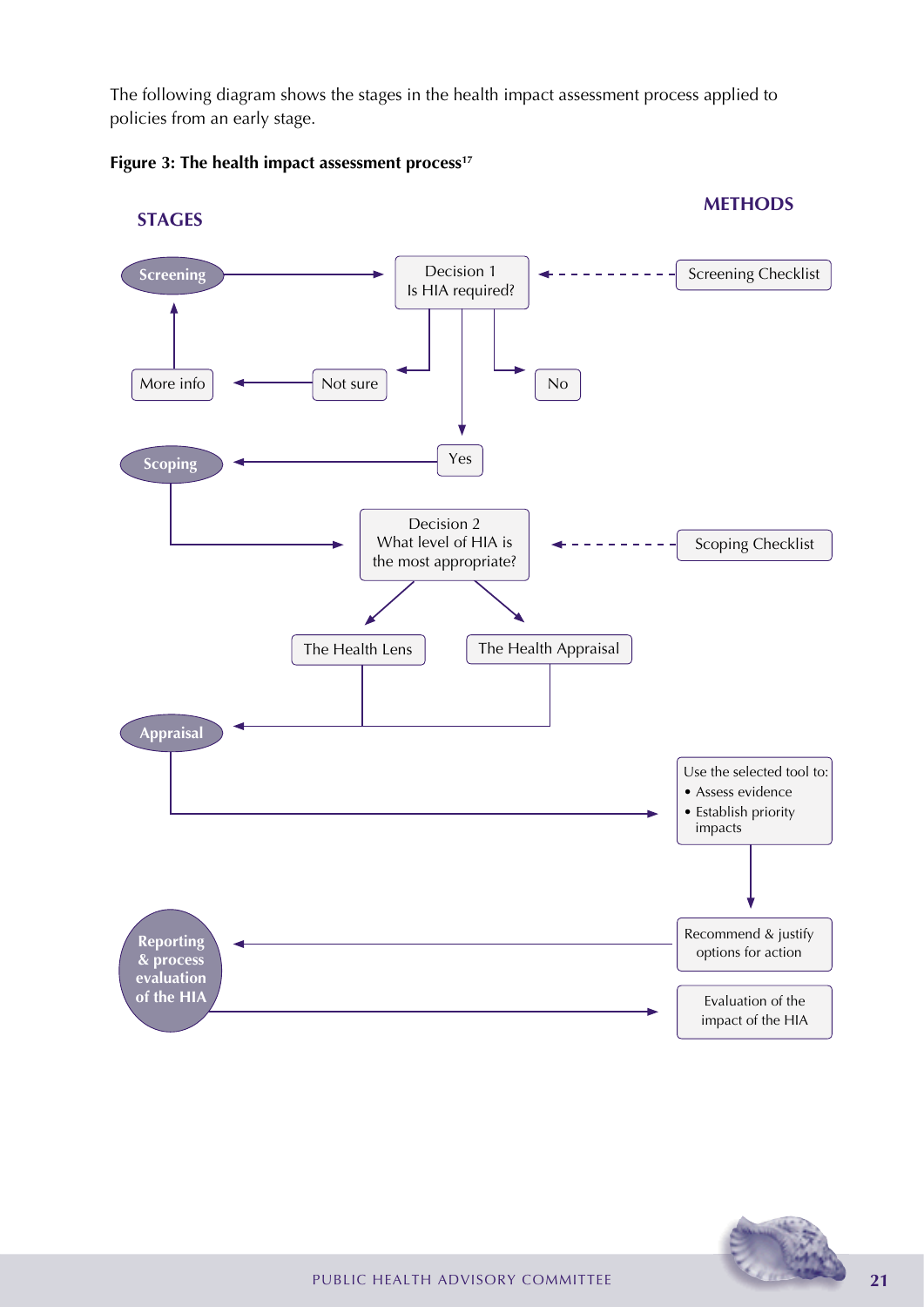#### **Getting started – practical advice on HIA application**

- Start the HIA process when some policy alternatives have been developed. Note that a policy proposal may be assessed in relation to the status quo.
- Establish a clear understanding of the proposed policy and the policy alternative (for example, status quo).
- Develop clear justification for the work and seek a senior 'sponsor' who can give authority to the project. Applying HIA in policy areas outside of health may meet some resistance as it may be perceived as less relevant, time consuming or costly.
- Focus on policy outcomes, or if these are not clear, develop and use scenarios.
- Use multidisciplinary teams including a public health specialist where possible. If the HIA team does not have in-house expertise in conducting HIAs, employ an experienced HIA practitioner or ensure people in the team attend an HIA training course.
- If the HIA is not led by Mäori, it is important to include Mäori in the HIA team.
- Be prepared to research some issues as there are usually information and knowledge gaps.
- Effective communication is an integral part of HIA, particularly between staff doing the HIA and stakeholders.
- Ensure good relationships at governance level, as well as at staff or officials level. If one agency is working cooperatively with another on HIA, there may be a need for direct meetings between the two governance bodies, as well as collaboration at the level of officials.

It is important to be clear about how a health impact assessment can help your policy-making process. Kemm (2000) identifies several ways it can add value.<sup>18</sup> HIA can:

- identify positive and negative factors that would not otherwise have been identified
- quantify the magnitude of effects more precisely
- clarify the nature of trade-offs in policy-making
- allow better mitigation of harmful effects and enhancement of positive effects
- make the decision-making process more transparent with more stakeholder participation
- change the culture so that policy-makers always take health into consideration.

The next section will go on to discuss each of the four stages of health impact assessment in more detail.

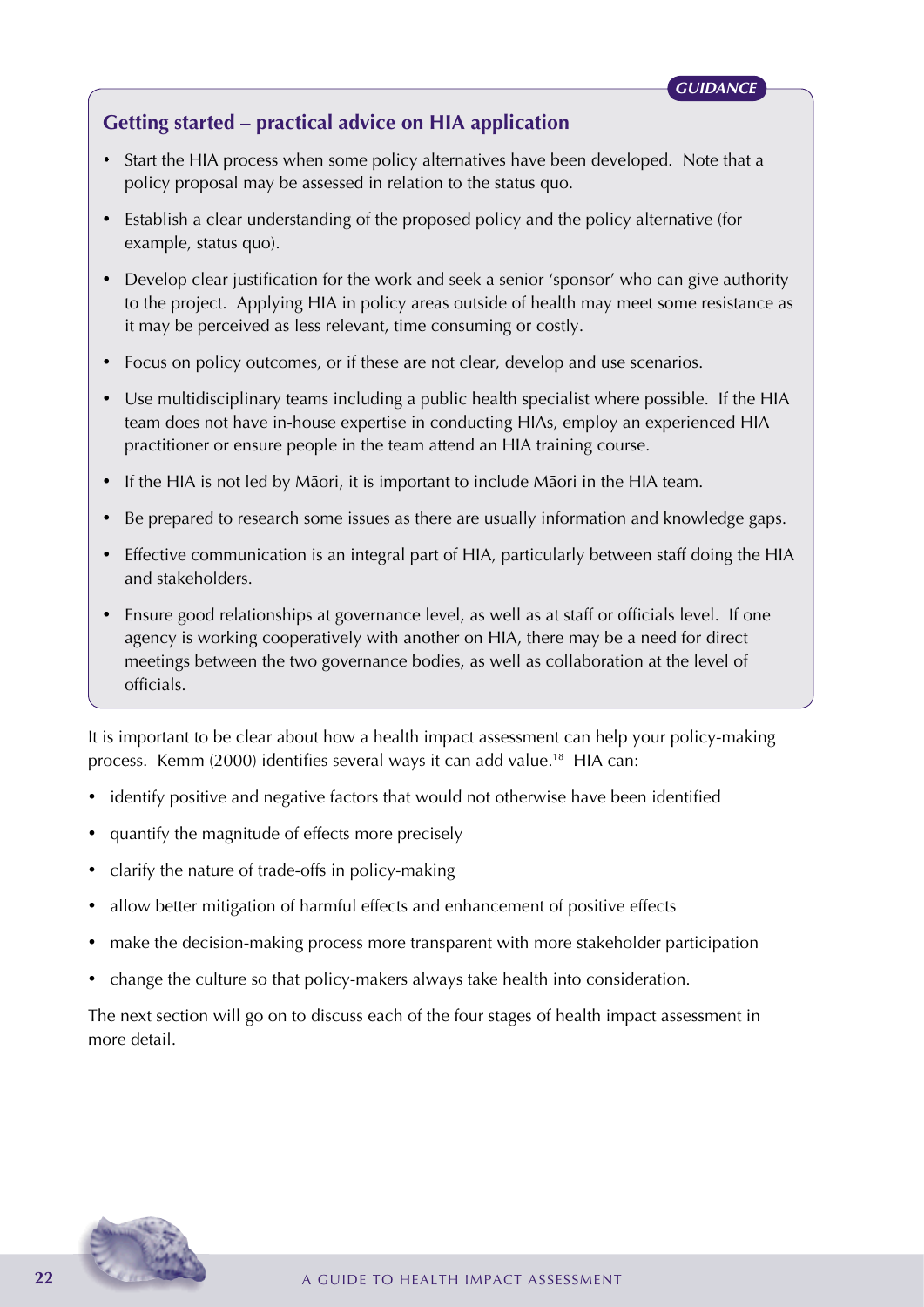# Stage One: Screening

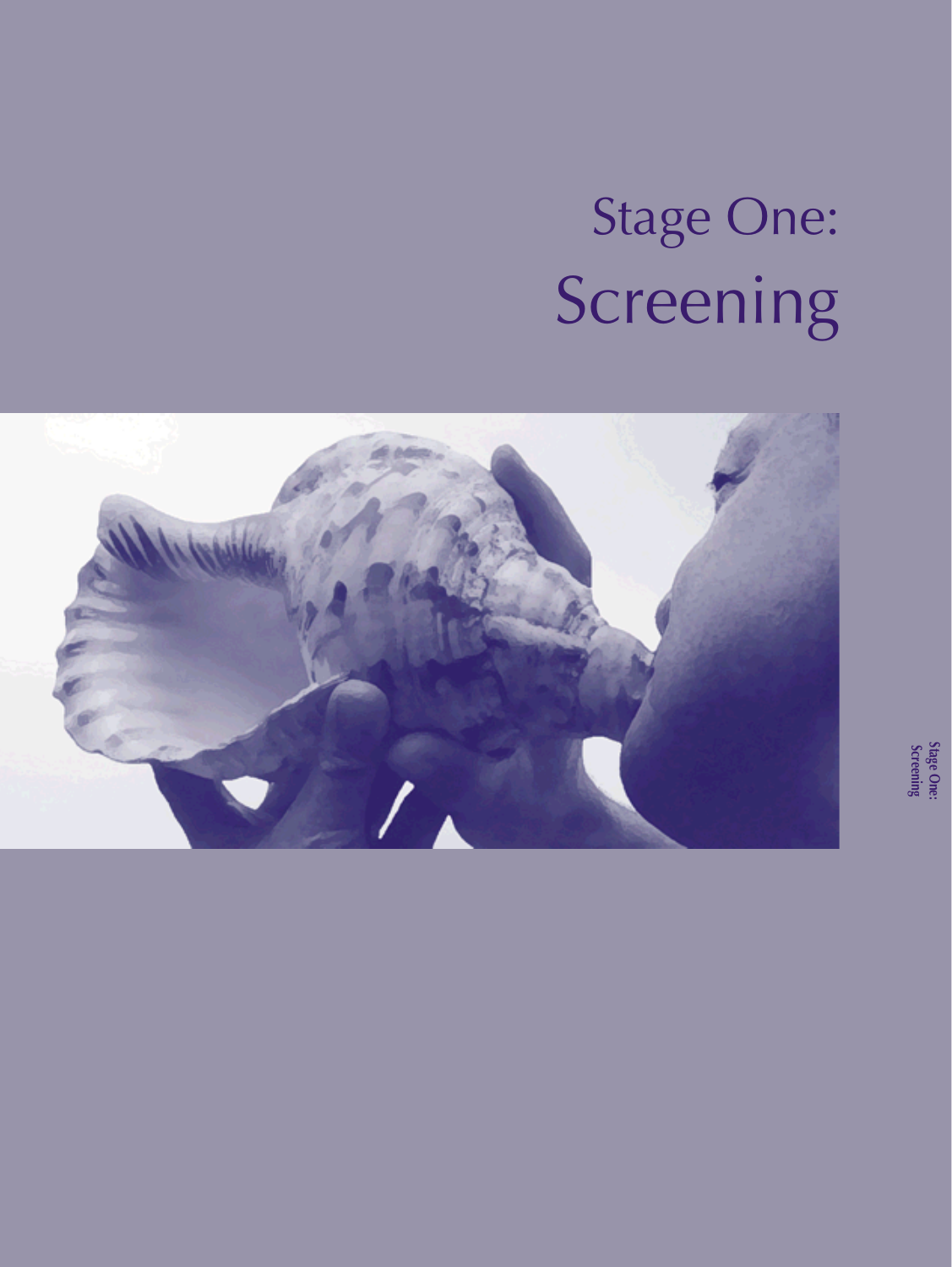## **STAGE ONE: SCREENING**

Screening is the first and fundamental stage in the process of health impact assessment. It should be applied in all cases irrespective of the particular policy being considered and irrespective of the appraisal tools used.

Screening's main function is to act as a selection process where policies are quickly judged for their potential to affect the health of the population, and hence the need (or not) to undertake HIA. By looking at the nature and likely scale of potential health impacts, a decision needs to be made as to whether to conduct an HIA.

Who undertakes the screening process will depend on the policy and organisational context in question. There is no single best approach to this, although ideally several people should undertake the screening process. Screening could be conducted in conjunction with invited specialists (eg, public health practitioners or academics) external to the organisation. It is critical that at least one person involved in screening (and preferably everyone involved) has a good understanding of the wider determinants/ influences on health. (See section on determinants of health in "What do you need to know?" For a more complete list of selected determinants of health, see Table 3 in the Appraisal and Reporting section).

In some cases a particular interest group or community representative may raise concerns that are not shared by the majority of those in the particular population. On the other hand, there may also be situations where limited knowledge about potential health effects means that there is no public concern. In this case an HIA could still be justified.

Table 1 on page 25 is a checklist to aid users in making a judgment as to whether an HIA is necessary. The table is designed to help you decide whether an HIA is necessary and appropriate.

Three different conclusions can be reached:

- 1) It is necessary to conduct an HIA.
- 2) It is not necessary to conduct an HIA but recommendations can be made on how negative health impacts can be ameliorated.
- 3) It is not yet possible to decide one way or the other, due to inadequate information. If there is not enough information available to decide, the screening process can be repeated after obtaining further information.

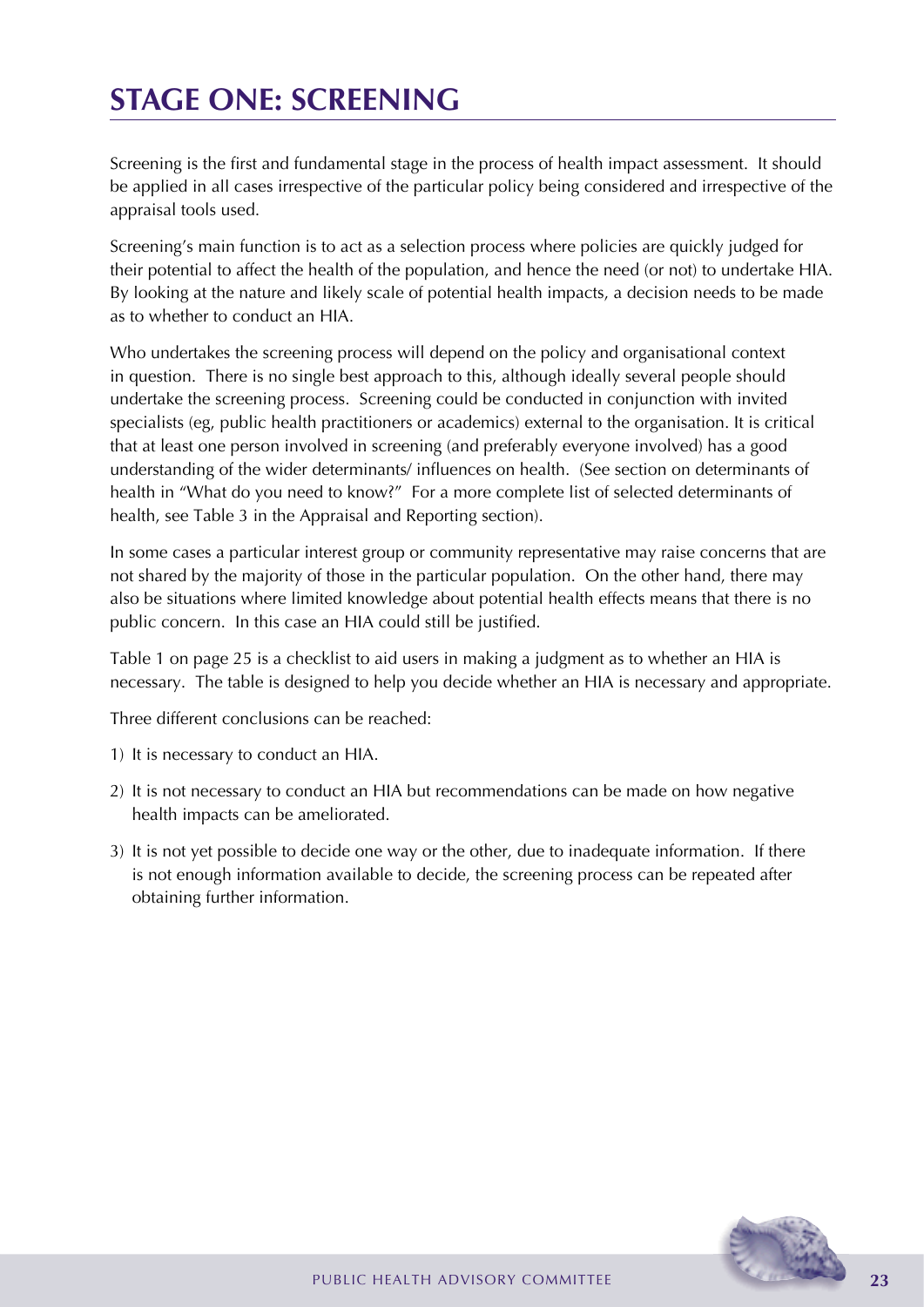For each policy element, policy option, or policy outcome scenario:

- go through the screening checklist (Table 1) and circle **one** of the three responses 'yes', 'don't know' or 'no'
- then for each question, estimate the level of certainty of your responses by classifying each as high, medium or low
- the final step is to make a judgment call, based on the information in the table. As every situation will be different, it is important to use common sense. A judgment call should be made on whether the table suggests a need for HIA or not. If the majority of your answers are either "yes" or "don't know", then you should consider conducting an HIA.
- If good ideas about impacts, enhancements or mitigations are raised, note them down for later consideration in the appraisal and reporting stage,
- It is important to think very broadly about what influences health and wellbeing at this early stage. Refer to Table 3 in the Appraisal section to help identify these influences (determinants of health).

Write down the decision as part of the overall record of the HIA process.

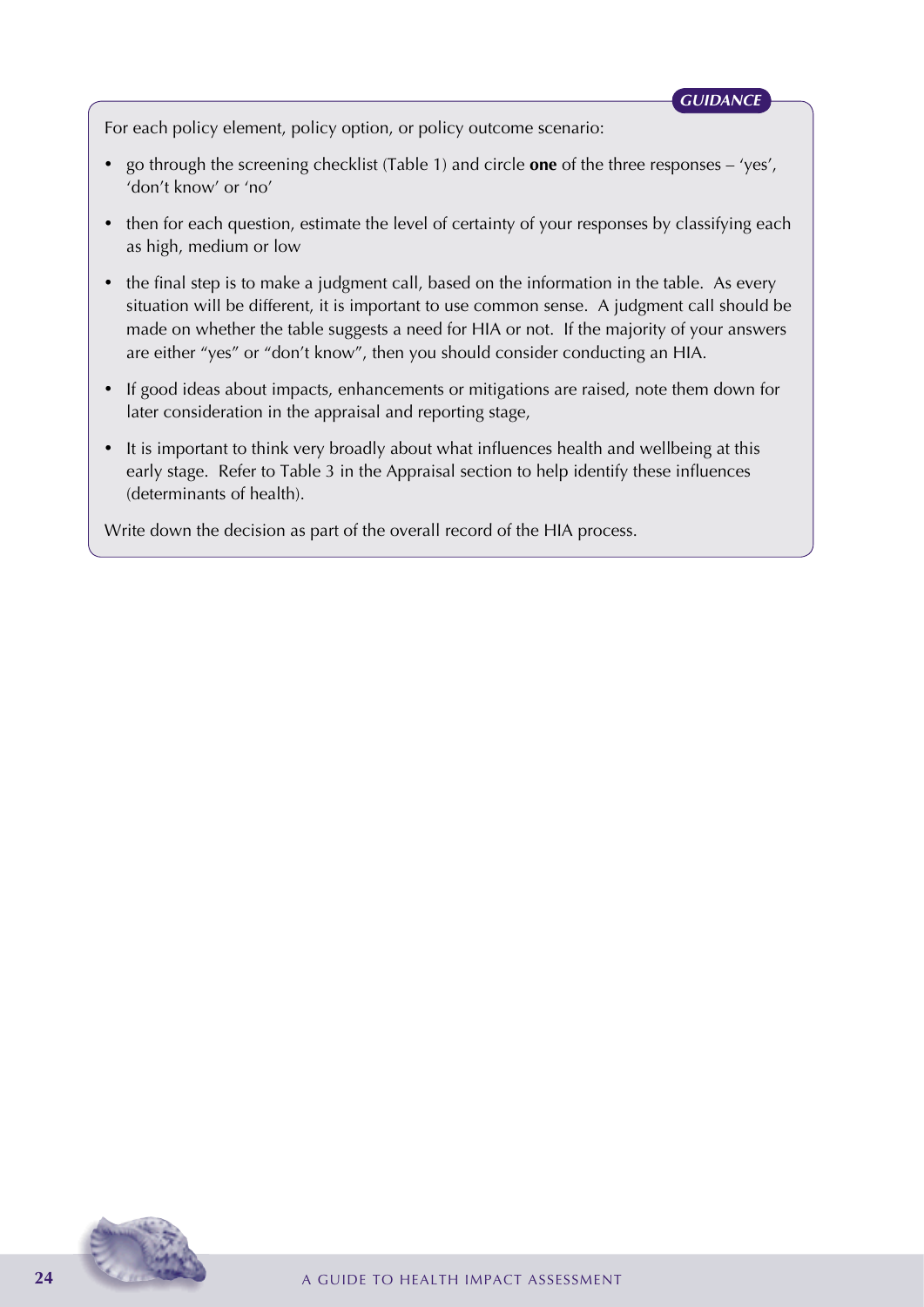The results of the table will help indicate whether a health impact assessment should be done. The information gained may also be useful in justifying a decision to conduct an HIA (or a decision not to go ahead). If this process leads to a decision to undertake an HIA, proceed to the next step – the scoping stage.

| Table 1: Screening Checklist <sup>19</sup>                                                                                                                                                                                                                            |                                 |                                 |                                                                                                        |  |
|-----------------------------------------------------------------------------------------------------------------------------------------------------------------------------------------------------------------------------------------------------------------------|---------------------------------|---------------------------------|--------------------------------------------------------------------------------------------------------|--|
| Pose these questions                                                                                                                                                                                                                                                  | Put your answers here           |                                 |                                                                                                        |  |
| To your knowledge:                                                                                                                                                                                                                                                    | <b>Should conduct</b><br>an HIA | No need<br>to conduct<br>an HIA | <b>Estimated level of</b><br>certainty for your<br>response to the<br>questions (high,<br>medium, low) |  |
| Is there potential for positive health impacts as a<br>result of the proposed policy change? (Think about<br>whether it will affect the determinants of health<br>such as socioeconomic or environmental factors<br>or lifestyle - see Table 3 in Appraisal section.) | Yes/don't know                  | N <sub>o</sub>                  |                                                                                                        |  |
| Is there potential for negative health impacts as a<br>result of the proposed policy change?                                                                                                                                                                          | Yes/don't know                  | N <sub>o</sub>                  |                                                                                                        |  |
| Are the potential negative health impacts likely<br>to affect a large number of people? (Include<br>consideration of future and intergenerational<br>impacts.)                                                                                                        | Yes/don't know                  | No                              |                                                                                                        |  |
| Are the potential negative health effects likely to<br>cause death, disability or hospital admission?                                                                                                                                                                 | Yes/don't know                  | No                              |                                                                                                        |  |
| Are the potential negative health impacts<br>likely to be disproportionately greater for<br>disadvantaged or vulnerable groups in the<br>population? (Think about which groups in the<br>population could be affected.)                                               | Yes/don't know                  | No                              |                                                                                                        |  |
| Are the potential negative health impacts likely to<br>be disproportionately greater for Māori?                                                                                                                                                                       | Yes/don't know                  | N <sub>o</sub>                  |                                                                                                        |  |
| Are there public or community concerns about<br>potential health impacts of this policy change?                                                                                                                                                                       | Yes/don't know                  | N <sub>o</sub>                  |                                                                                                        |  |
| Is there uncertainty about what the potential<br>health impacts might be?                                                                                                                                                                                             | Yes/don't know                  | No                              |                                                                                                        |  |
| Is there support from the policy-makers involved,<br>or political support within the organisation to carry<br>out an HIA?**                                                                                                                                           | Yes/don't know                  | No                              |                                                                                                        |  |

**NEXT STEP**

After you have completed this table, make a decision as to whether it is necessary to conduct a health impact assessment. If so, the next step is to proceed with the scoping stage.

\*\*If there is not sufficient political will in the organisation, evidence gathered at the screening stage can be used to advocate for that support at a later date.

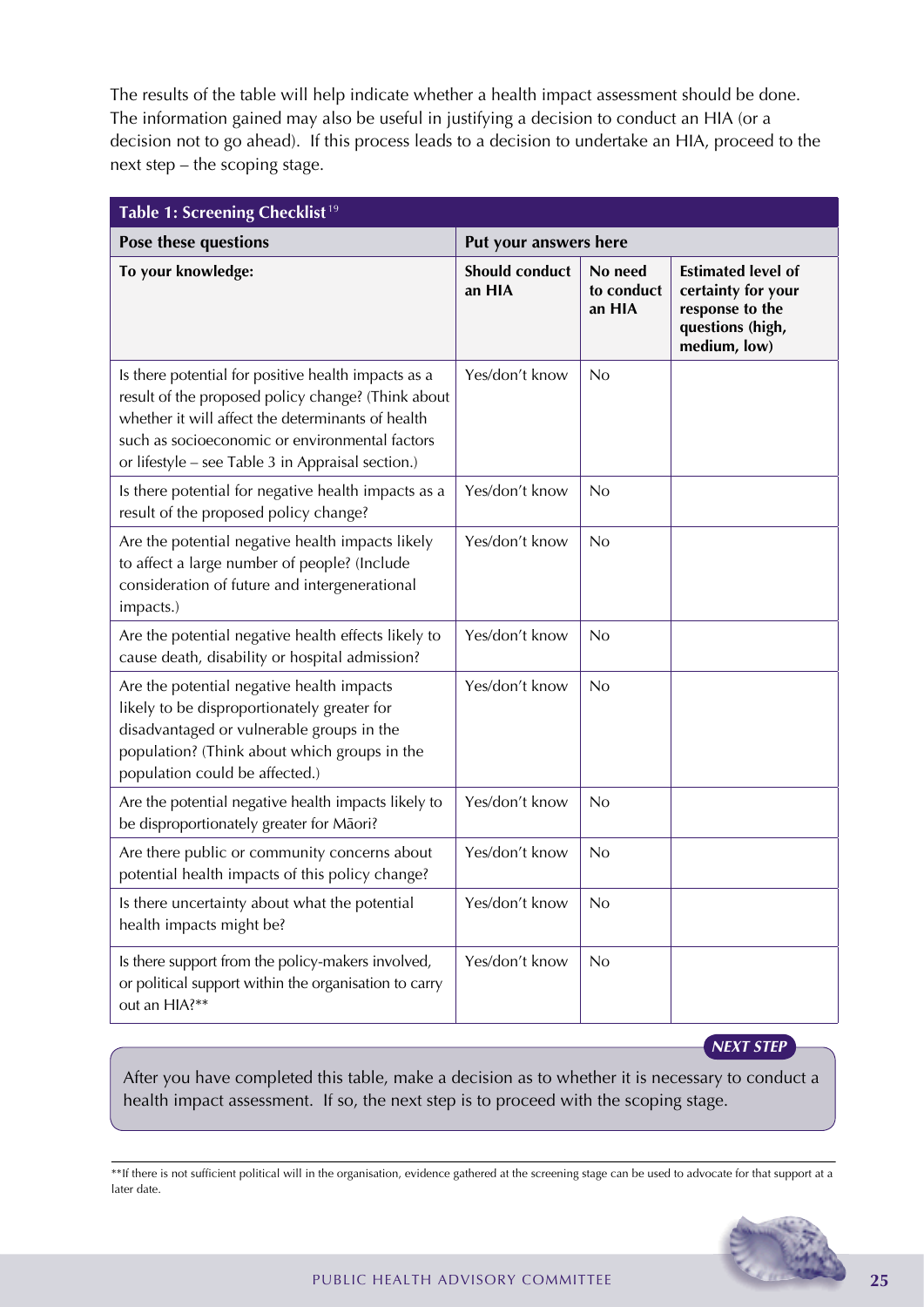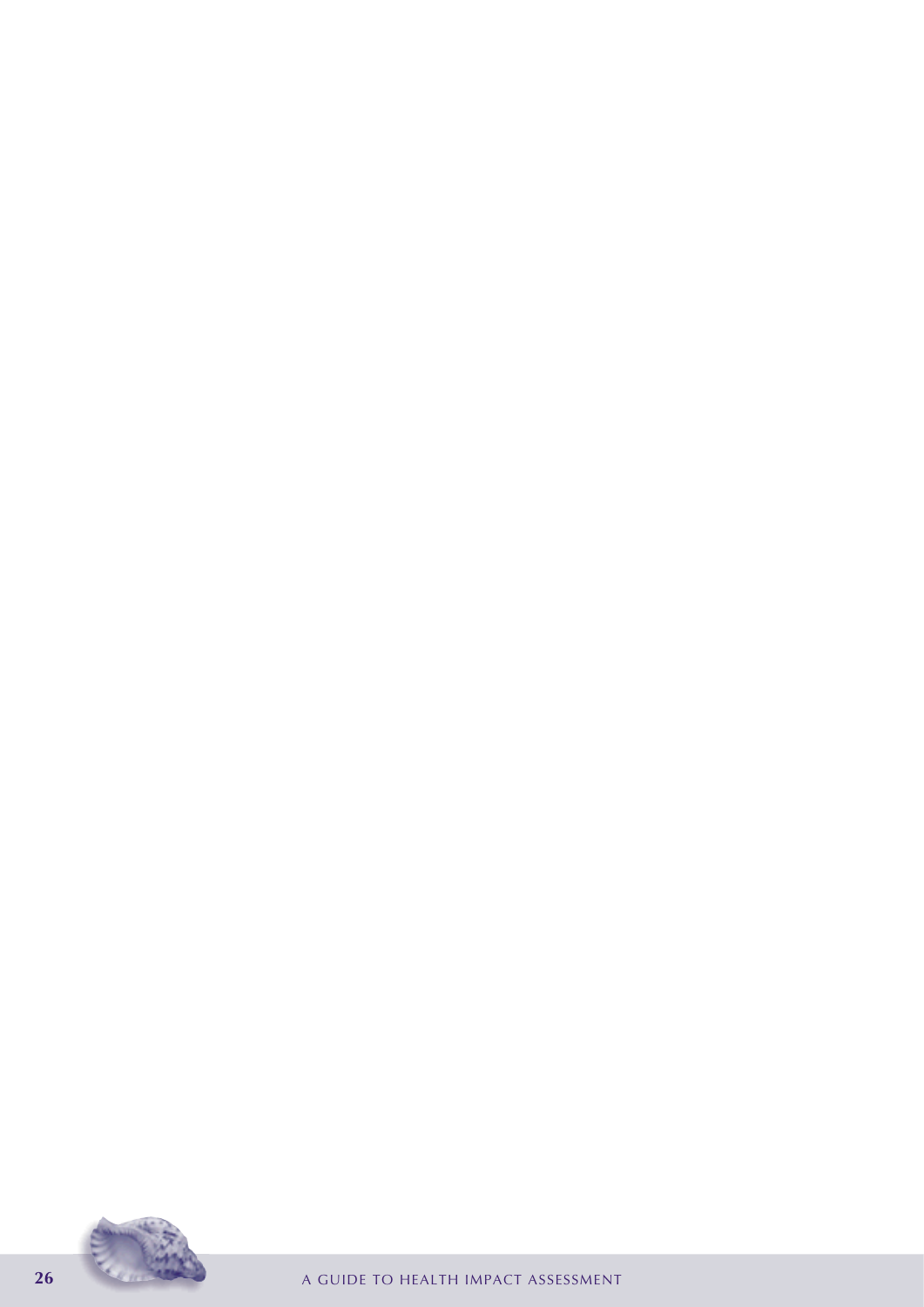# Stage Two: Scoping

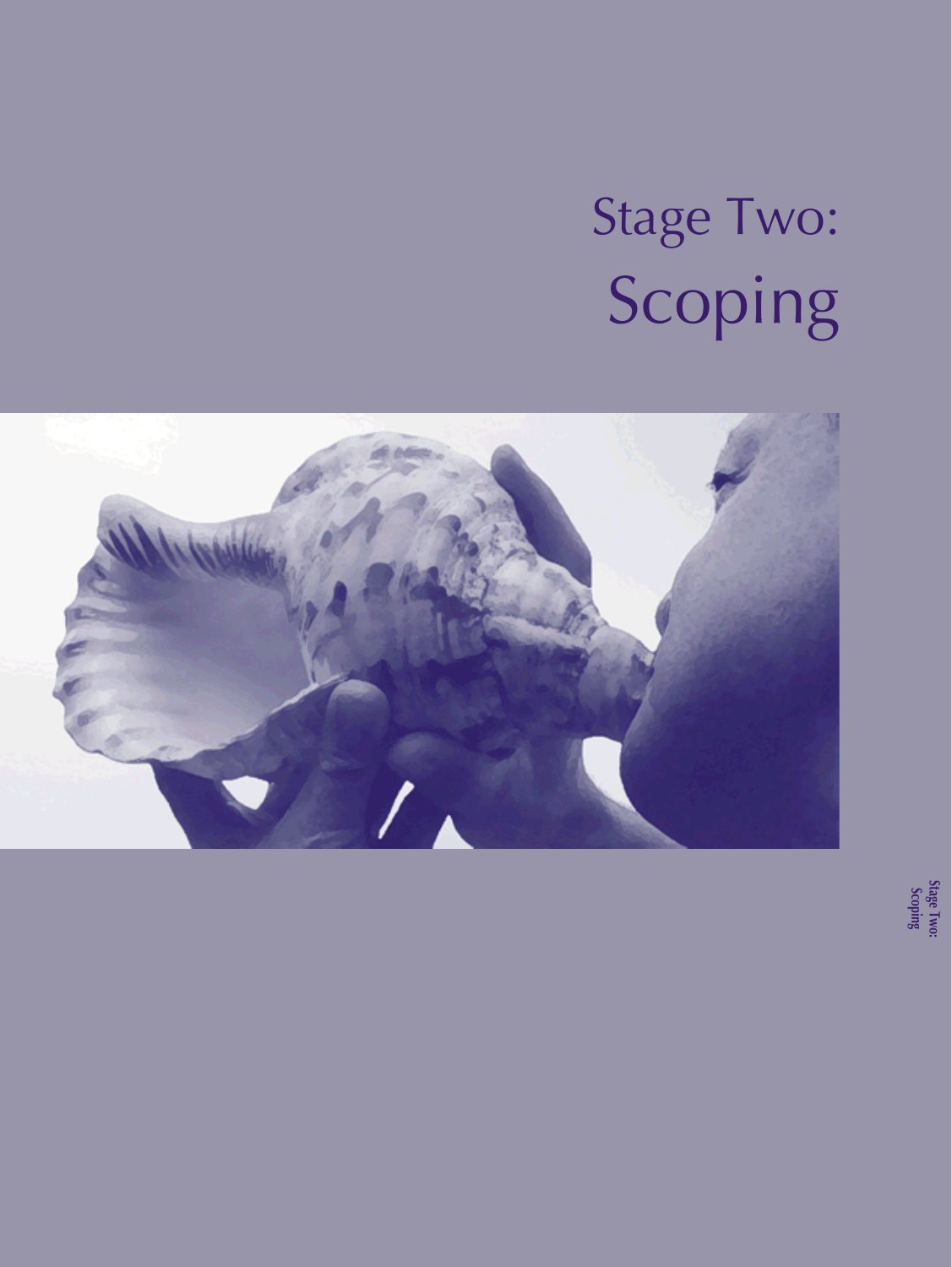# **STAGE TWO: SCOPING**

Scoping aims to establish the foundations for undertaking the health impact assessment. The goal is to highlight the key issues that need to be considered to define and shape the health impact assessment, and to set aside others that may divert time and money from the core issues. Scoping is simply good project management.

Particular aspects to consider in scoping are public concerns about the policy proposal, as well as technical concerns, and the practical questions of organising how to do the HIA.

In this stage you will:

- a) write an **assessment plan** (or project plan) to set out the work
- b) decide on the depth of the HIA and which **appraisal tool** to use.

Health impact assessment is an iterative process and scoping may continue throughout the HIA process. For instance, if information comes to light that challenges some earlier assumptions, you may return to the scoping stage later on and re-scope the work in some way. It helps to remember it is seldom possible to identify all of the relevant issues.

A particular aim of the scoping process is to define the boundaries of the work (including scale and depth of analysis needed), and how it relates to other work. The objectives for the work should be identified. It will also be important to identify the resource needs for the health impact assessment, including identifying the project team.

Based on the responses to these questions (and any others that may be relevant), an assessment plan can be drawn up to set out the parameters for the work. This will establish exactly what the work will involve, who will do it, and when it will be done (ie, the process as distinct from content).

There are two functions of the HIA process:

- 1) Ownership ensuring that policy-makers have a sense of ownership of the HIA process, see the HIA as part of their agenda and ensure that they seriously consider the results of the HIA.
- 2) Assessing doing the work of the HIA.

The ownership function requires one or two senior policy-makers or managers to take responsibility for the HIA (or for a large HIA, a project board may be required). For the second function, a working group of those policy-makers or contractors who actually do the work is required.

Selection of appropriate people to participate in the HIA working group is crucial – usually technical or specialist qualifications or experience will be required. It may be best to restrict this group to those involved in the 'hands-on' work rather than including advisors. In some circumstances it may be helpful to have an additional advisory group to comment on the work as it progresses.



**GUIDANCE**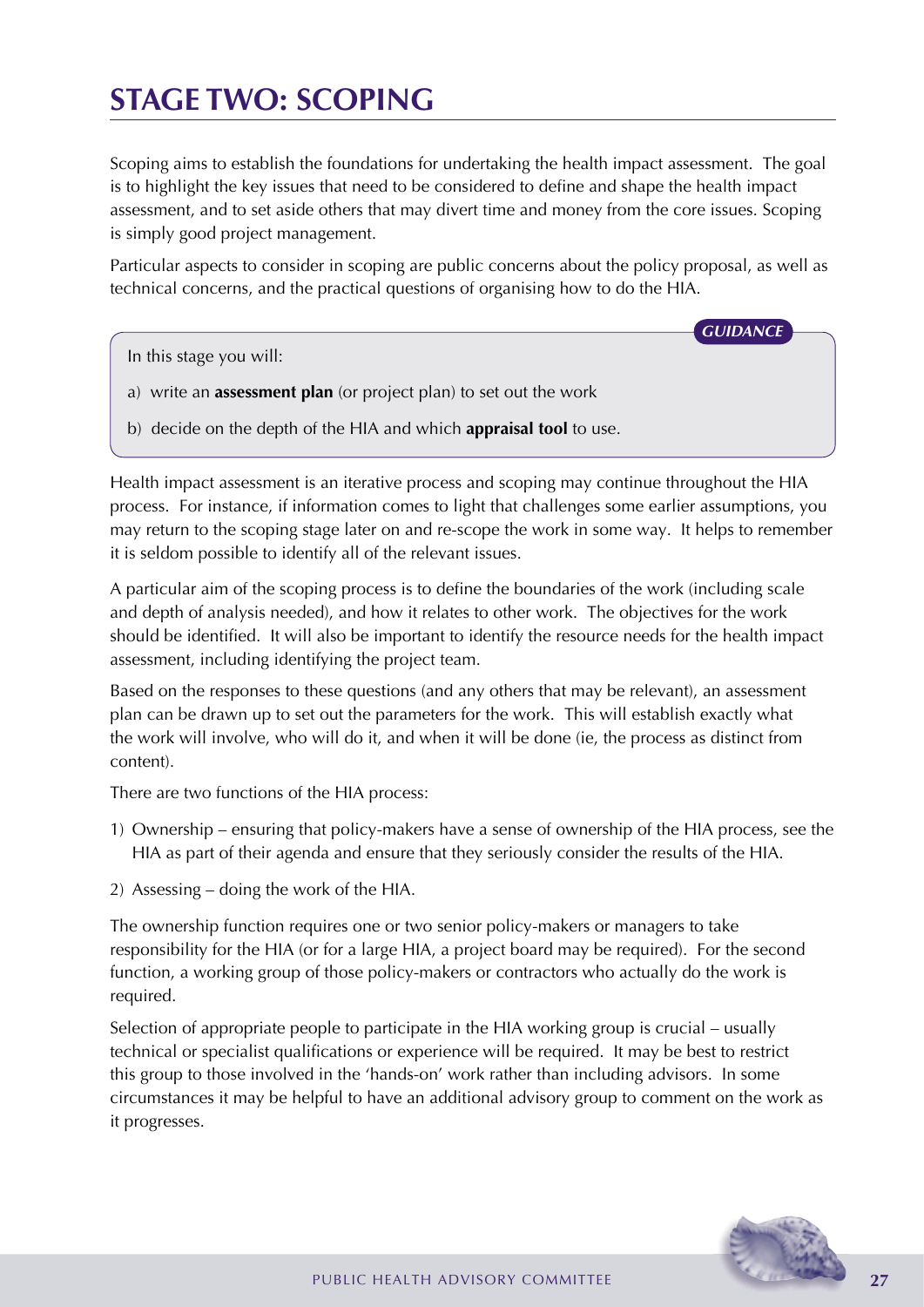Consideration of how the work will be recorded is also important. For instance, you may consider tape-recording significant events such as workshops or consultation meetings.

As part of the assessment plan, it is important to develop a participation and communication strategy even if it involves only a limited expert group of people or organisations. The nature and degree of participation required will depend on the policy in question. If the HIA is not being led by Mäori, it is important to involve Mäori as part of the HIA team.

Finally, it is important to consider the issue of evaluating the HIA as part of scoping.

For instance:

- how will the HIA be evaluated to show whether it was done well and whether it added anything to the quality of the policy decision?
- what are the resource implications of evaluating the work?
- how realistic is it to evaluate the work?

Evaluation requires both reflecting on the process and getting feedback from the policy-makers as to what extent the HIA met their requirements. Suggested sets of questions to help with this are provided in the evaluation section.

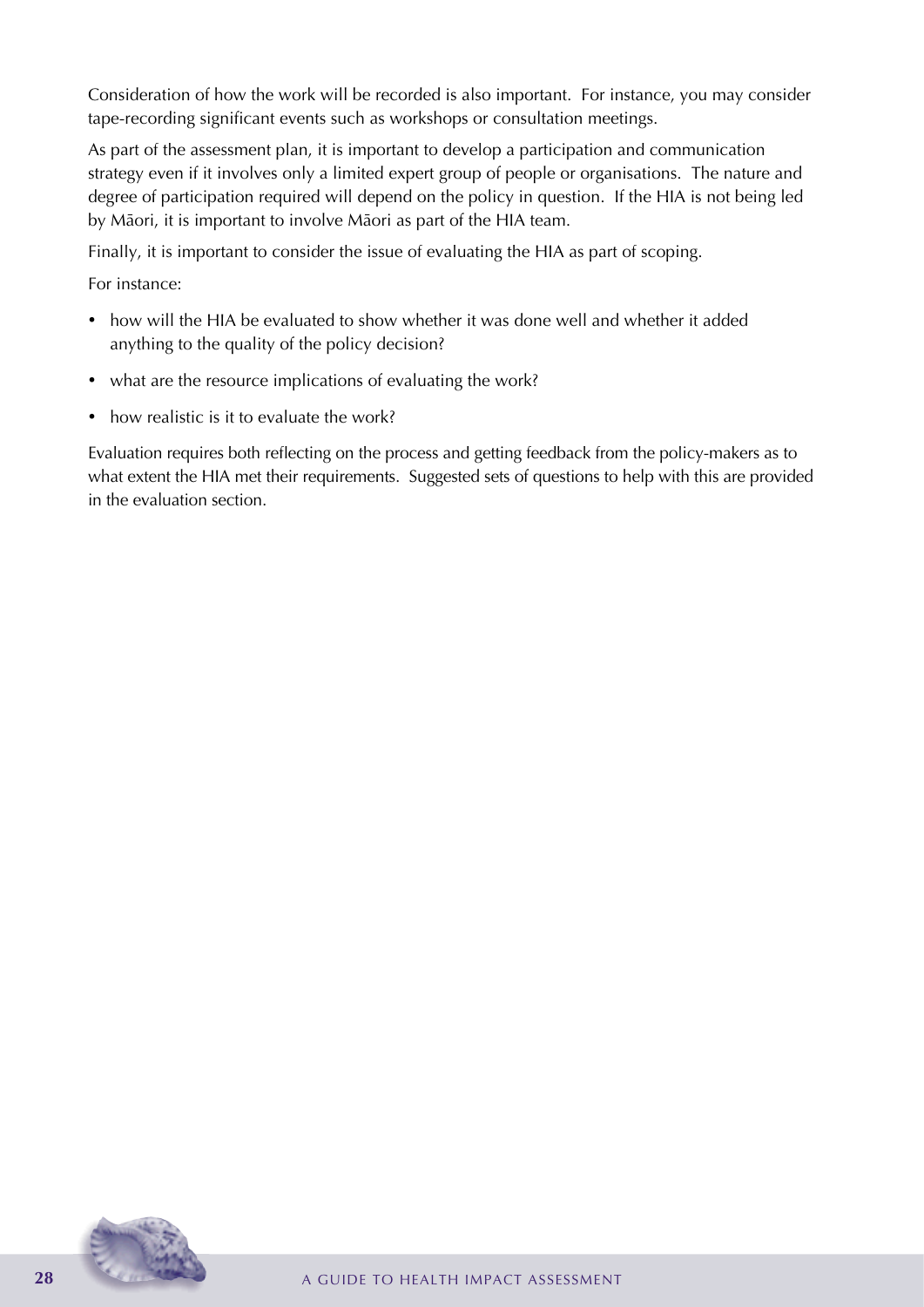#### **GUIDANCE**

# **Scoping – getting started**

Some questions that may be asked to help with the scoping process include the following:

- What are the aims and objectives of the health impact assessment?
- What will be the extent and boundaries of the HIA?
	- What is to be included and excluded?
	- What are the boundaries in terms of timing and location?
	- When will the assessment be done?
	- How much time will it take?
- Who will conduct the HIA and what skills are needed?
- What stakeholders are involved in assessing the policy?
- What is the geographic scope of the HIA? (ie, what is the community under consideration a particular region or local authority area, the whole of New Zealand, families with children in New Zealand?)
- What is the temporal scope of the HIA? (ie, are you concerned about the next five years or what happens in 20 years?) How heavily will you discount future impacts?
- If the whole policy is not being assessed, what parts are being assessed?
- What comparison policy will be used for the HIA: alternative policy option(s) or comparison with the status quo?
- What data are available, or need to be collected, to help describe the alternative policy option(s) or the status quo?
- If the outcomes of the policy are not known, what assumptions need to be made to predict the potential outcomes?
- What public or community concerns have been raised about the policy area?
- Who are the key people to consult with as part of the HIA? (Think systematically about whom it is important to involve).
- Can an assessment plan be drafted to set out the key milestones and timeframes of the HIA?
- What are the parameters for evaluating the HIA?
- What is the budget and sources of funding for the HIA and any associated work?
- What methods could be used in the HIA? (See also the appraisal stage to help with providing an initial answer to this).
- Are there any relevant relationships to statutory requirements? (eg, resource consent processes [section 32 of the Resource Management Act], gender analysis, requirements for consultation, legislative impact statements).

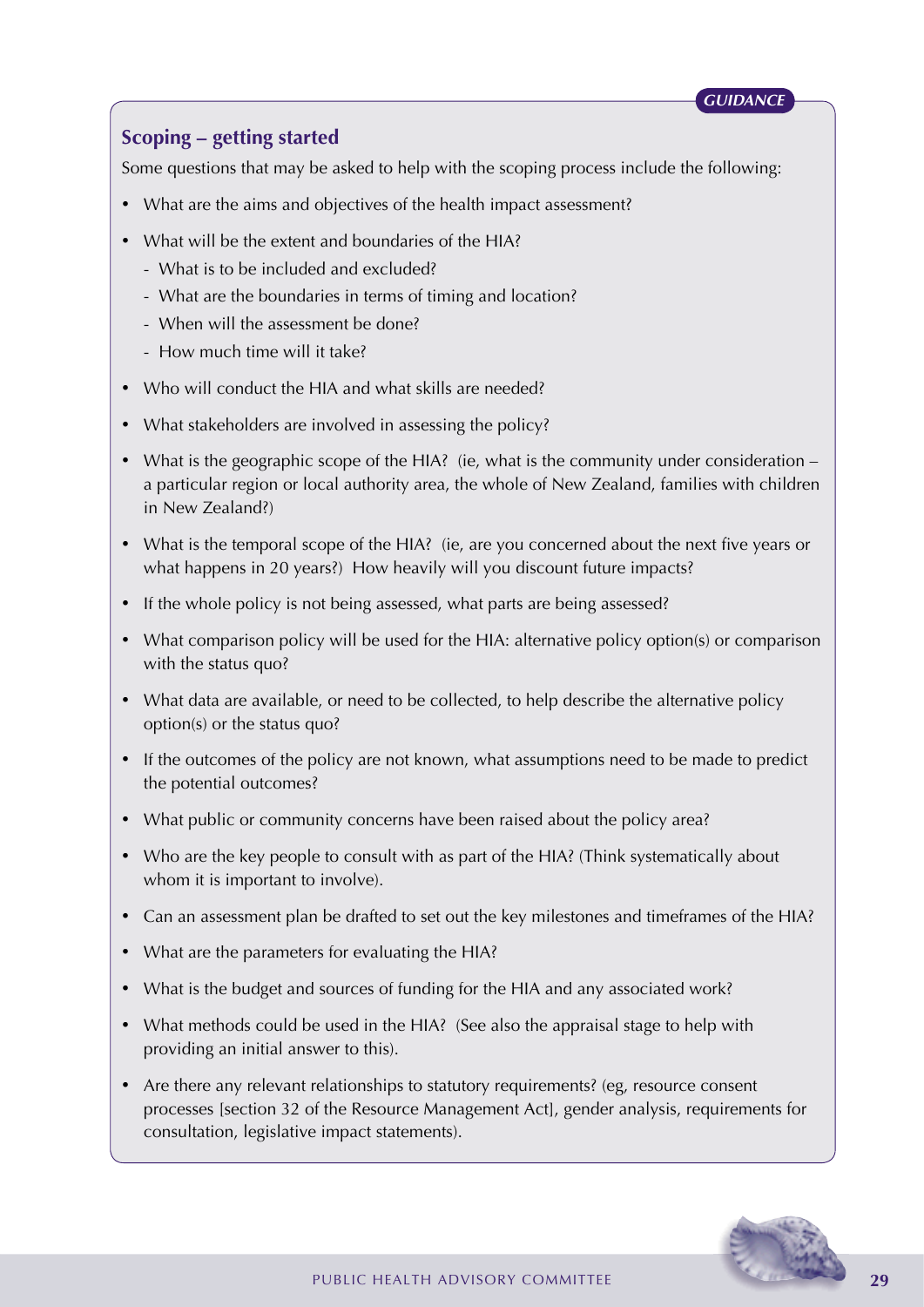# **Deciding on the level of health impact assessment**

Different health impact assessment tools can be used to achieve more or less detailed examination of the policy. They can range from a brief appraisal to more thorough health impact assessment. In this document, two tools are set out – the Health Lens and the Health Appraisal. You need to make a decision as to the level of HIA to use. The two outcomes to the decision, and the corresponding appraisal tools are as follows:

| Depth of assessment | Corresponding appraisal tool                              |
|---------------------|-----------------------------------------------------------|
| a brief HIA         | the Health Lens                                           |
|                     | a more thorough HIA $\parallel$ the Health Appraisal Tool |

A brief assessment (the Health Lens) is used when limited time and resources constrain the ability to undertake a more thorough assessment. In the policy environment, this is likely to be the most realistic level of assessment. However, a more detailed assessment (the Health Appraisal Tool) can provide more thorough and convincing information.

The following table can be used to help you decide which level of HIA is appropriate (and therefore which of the two appraisal tools to use). It should be completed in two steps:

1) respond to questions, then

2) identify the most appropriate level of comprehensiveness – either less or more comprehensive.

It is important to remember that each situation will be different, however, and unique circumstances should be taken into account. In the end, the decision as to the best level of assessment in each situation will come down to judgment and common sense.

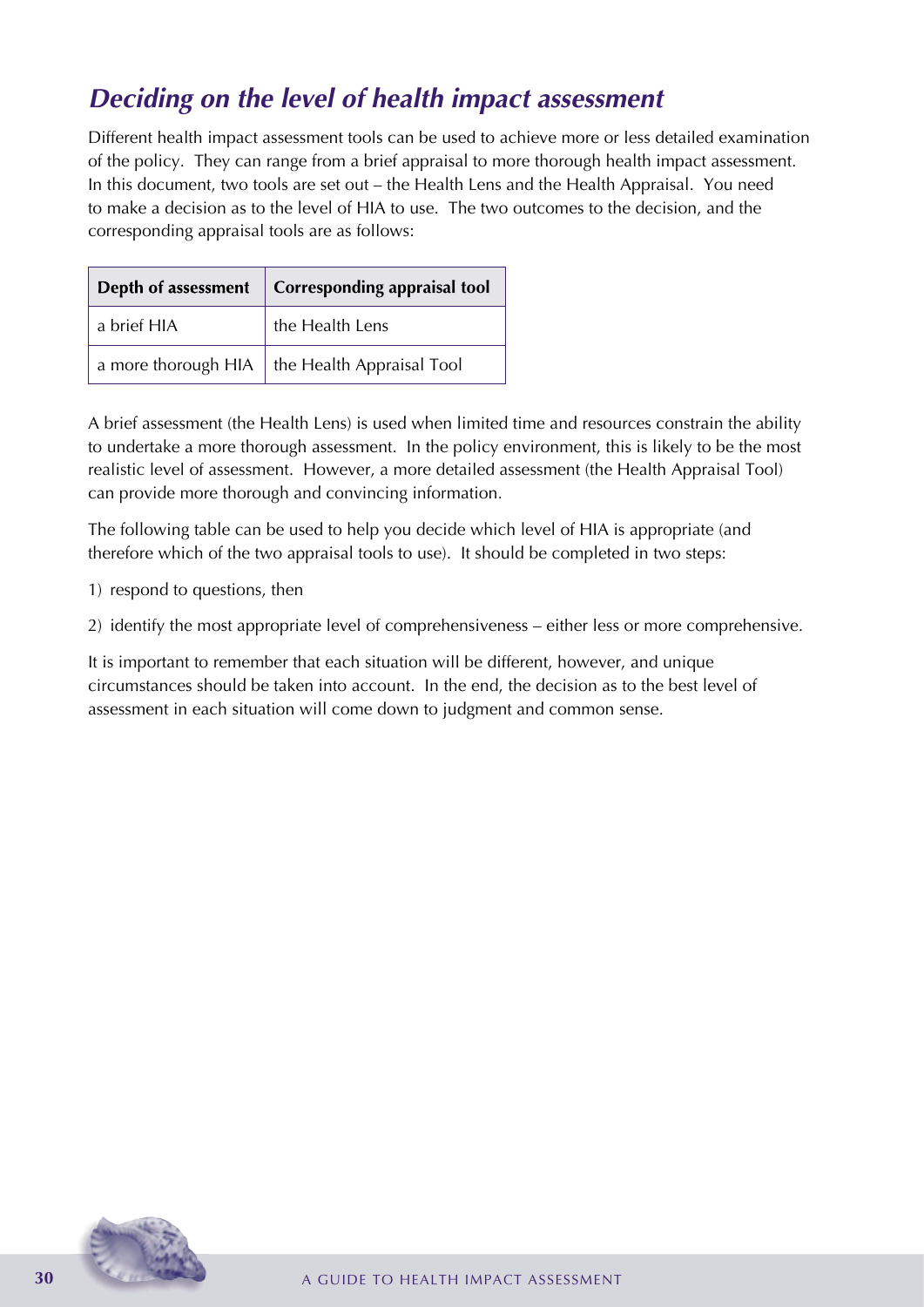|                                                                               |                                | Table 2: Scoping Checklist - choosing the appropriate level of HIA                                                                                                        |                            |
|-------------------------------------------------------------------------------|--------------------------------|---------------------------------------------------------------------------------------------------------------------------------------------------------------------------|----------------------------|
| Question                                                                      | <b>Response to</b><br>question | Guidance on the appropriate level of tool                                                                                                                                 | More/less<br>comprehensive |
| Is the magnitude of<br>the proposed policy<br>change significant?             |                                | The greater the magnitude of the policy<br>shift, the more comprehensive the tool<br>should be                                                                            |                            |
| Are there significant<br>potential health<br>impacts of the policy<br>change? |                                | The greater the significance of potential<br>health impacts, and the higher the degree<br>of uncertainty, the more comprehensive the<br>tool should be                    |                            |
| How urgent is the<br>need for policy<br>change?                               |                                | If there is relatively high urgency then<br>select a less comprehensive tool                                                                                              |                            |
| Is the timing critical<br>in relation to other<br>policies/issues?            |                                | If timing is critically linked to other policy<br>developments and timeframes are short,<br>select a less comprehensive tool                                              |                            |
| What is the level of<br>political interest?                                   |                                | The higher the level of political interest, the<br>more comprehensive the tool should be                                                                                  |                            |
| Are there<br>other political<br>considerations?                               |                                | The more politically complex the policy<br>change is, the more comprehensive the tool<br>should be                                                                        |                            |
| What is the level of<br>public interest?                                      |                                | The higher the level of public interest in the<br>policy change, the more comprehensive<br>the tool should be                                                             |                            |
| Is there a 'window of<br>opportunity' for the<br>work?                        |                                | Consider if there is a window of<br>opportunity (ie, timeliness, currency,<br>political support). If the window is likely to<br>close, select the less comprehensive tool |                            |
| What level of staff<br>resource is available?                                 |                                | The higher the resource level, the more<br>comprehensive the tool should be                                                                                               |                            |
| Are there funds<br>available for HIA?                                         |                                | The higher the level of funding, the more<br>comprehensive the tool should be                                                                                             |                            |

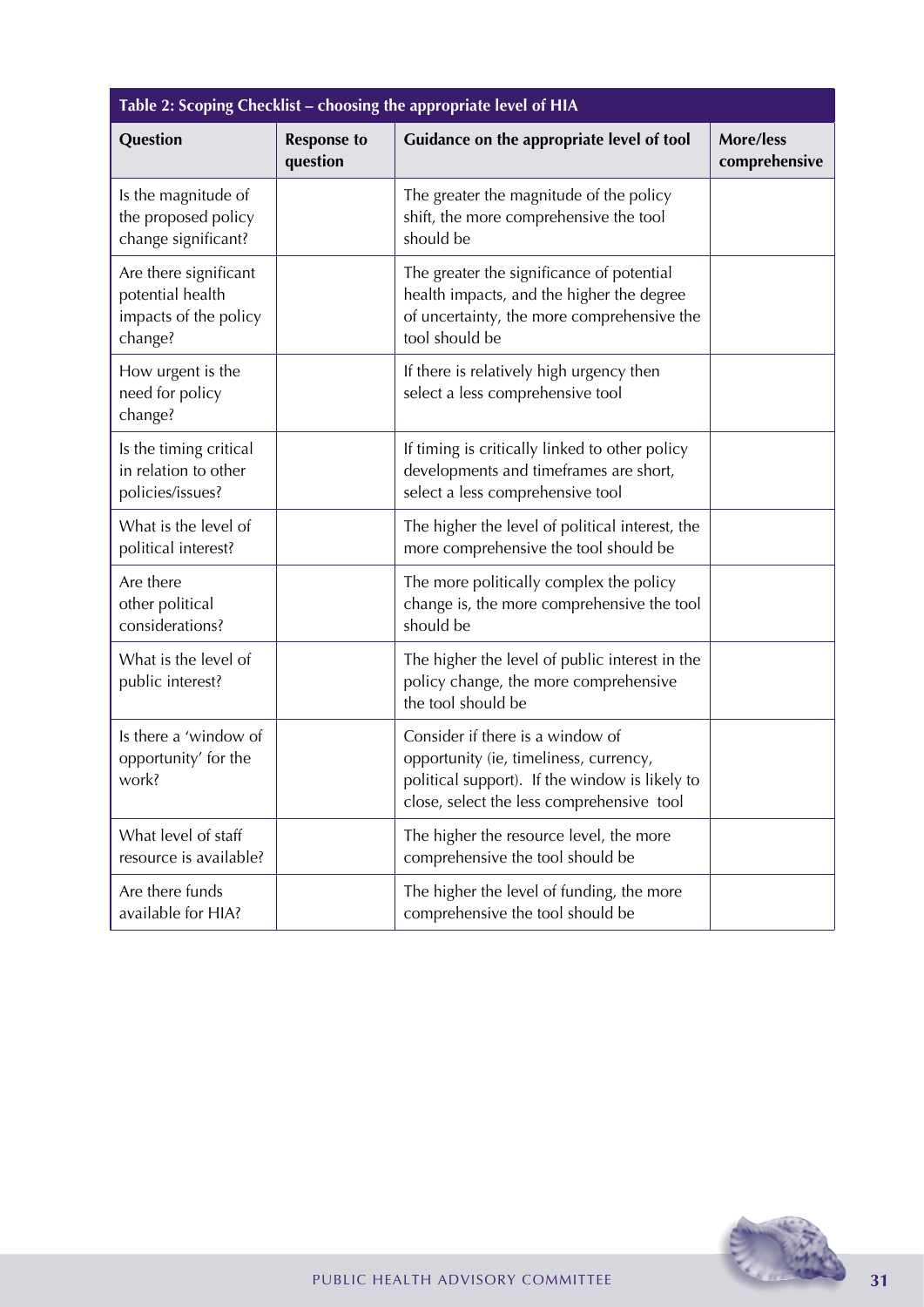- In light of your responses in the table, decide which appraisal tool is most appropriate (the Health Lens or the Health Appraisal Tool).
- Write down the decision and justify your choice.
- If there is a range of policy options, repeat the table for each policy alternative.
- Please note that the guidance provided in the third column is suggested as a guide only. You may wish to make a different choice.
- If good ideas about impacts, enhancement or mitigation are raised, note them down for later consideration in the appraisal and reporting stage.

**NEXT STEP**

In summary, scoping includes developing an assessment plan, deciding how comprehensive the work will be, and identifying the relevant determinants of health.

The information gathered and produced during scoping will be used in the next stage of HIA – the appraisal and reporting stage. The appraisal tools provided in this package include the Health Lens and the Health Appraisal.

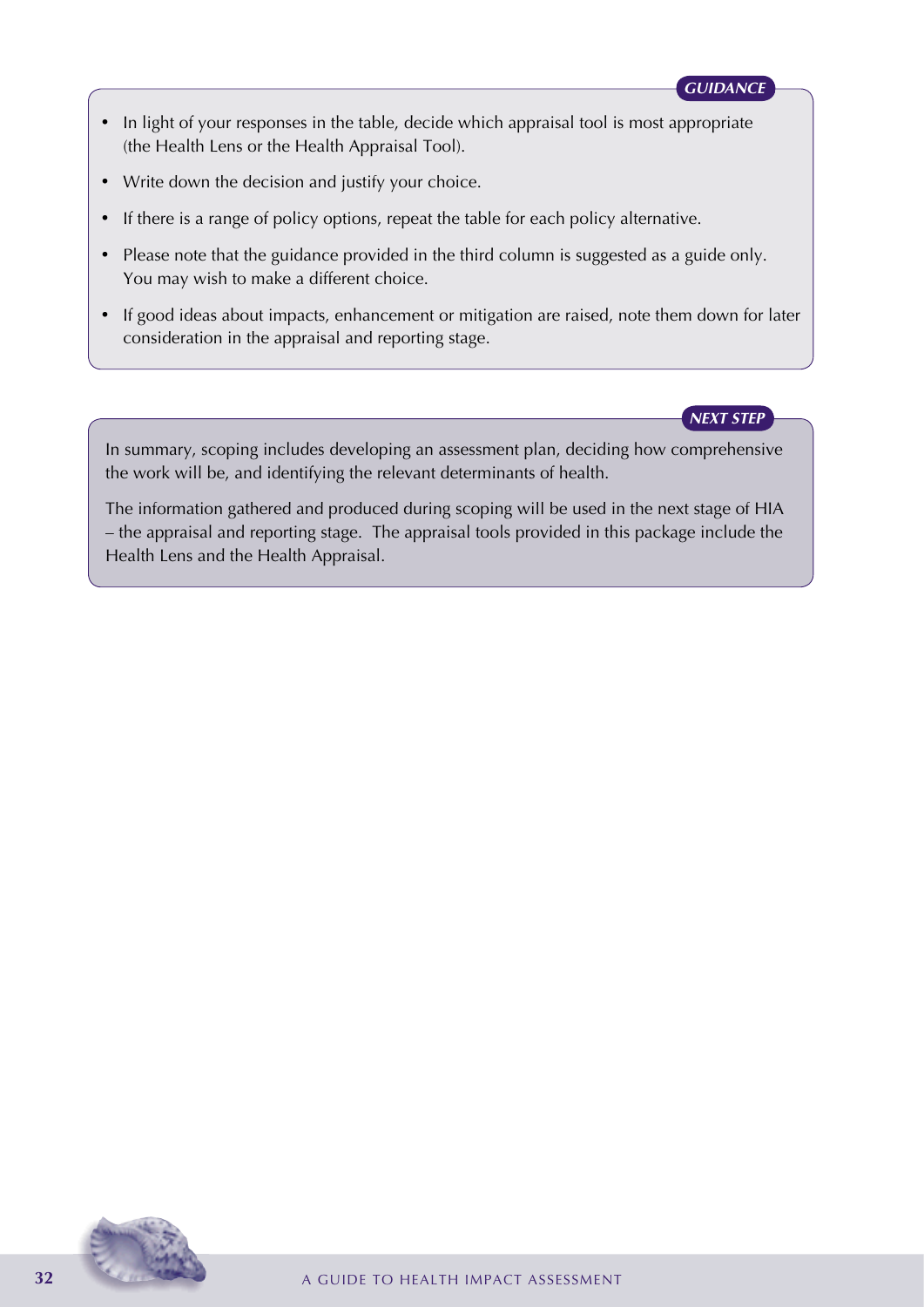# Stage Three: Appraisal and Reporting

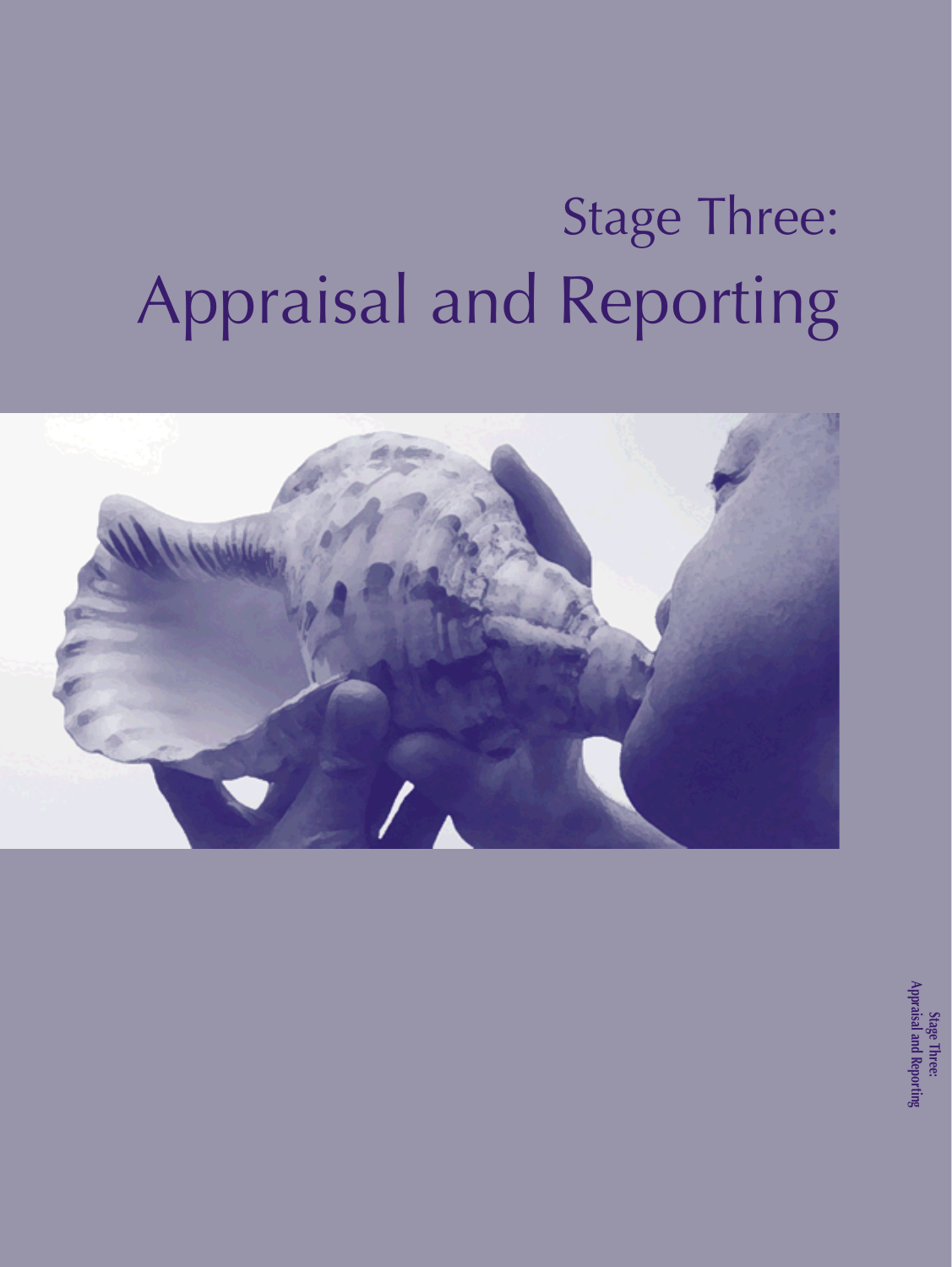# **STAGE THREE: APPRAISAL AND REPORTING**††

# **Introduction**

This stage of health impact assessment concentrates on describing the potential benefits and risks to health, then determining their nature and magnitude. In order to do this, the determinants of health relevant to the policy need to be identified. Once the scale of potential impacts on health is determined, there is a need to assess the importance or significance of the health impacts. The aim is to appraise a policy proposal's potential to affect the population's health when implemented. Finally, this stage also determines what practical changes can be made to the policy to promote and protect health and wellbeing.

The appraisal stage has four distinct parts to it:

- 1) identifying the determinants of health that are relevant to the policy being assessed
- 2) using an **appraisal tool** to identify health impacts
- 3) assessing the significance of health impacts called the **impact assessment** phase
- 4) **reporting** what practical changes can be made to the policy.

Two appraisal tools are described in this document:

- The Health Lens
- The Health Appraisal Tool

### **Understanding the policy**

| Key aspects to consider:                          |                                              |
|---------------------------------------------------|----------------------------------------------|
| Policy components:                                | Issues that affect the policy process:       |
| aims and objectives                               | trade-offs                                   |
| content and dimensions                            | social, political and policy context         |
| • values – explicit or implicit – and assumptions | - nationally/locally                         |
| priorities/goals                                  | relationship to other policies or strategies |
| target populations/communities/groups             | non-negotiable aspects of the policy.        |
| outputs                                           |                                              |
| intended outcomes.                                |                                              |

††This guidance has drawn on the following sources: Scott-Samuel et al 200117, Mahoney and Durham. 200211, NHS Executive ' Resource for HIA'19.

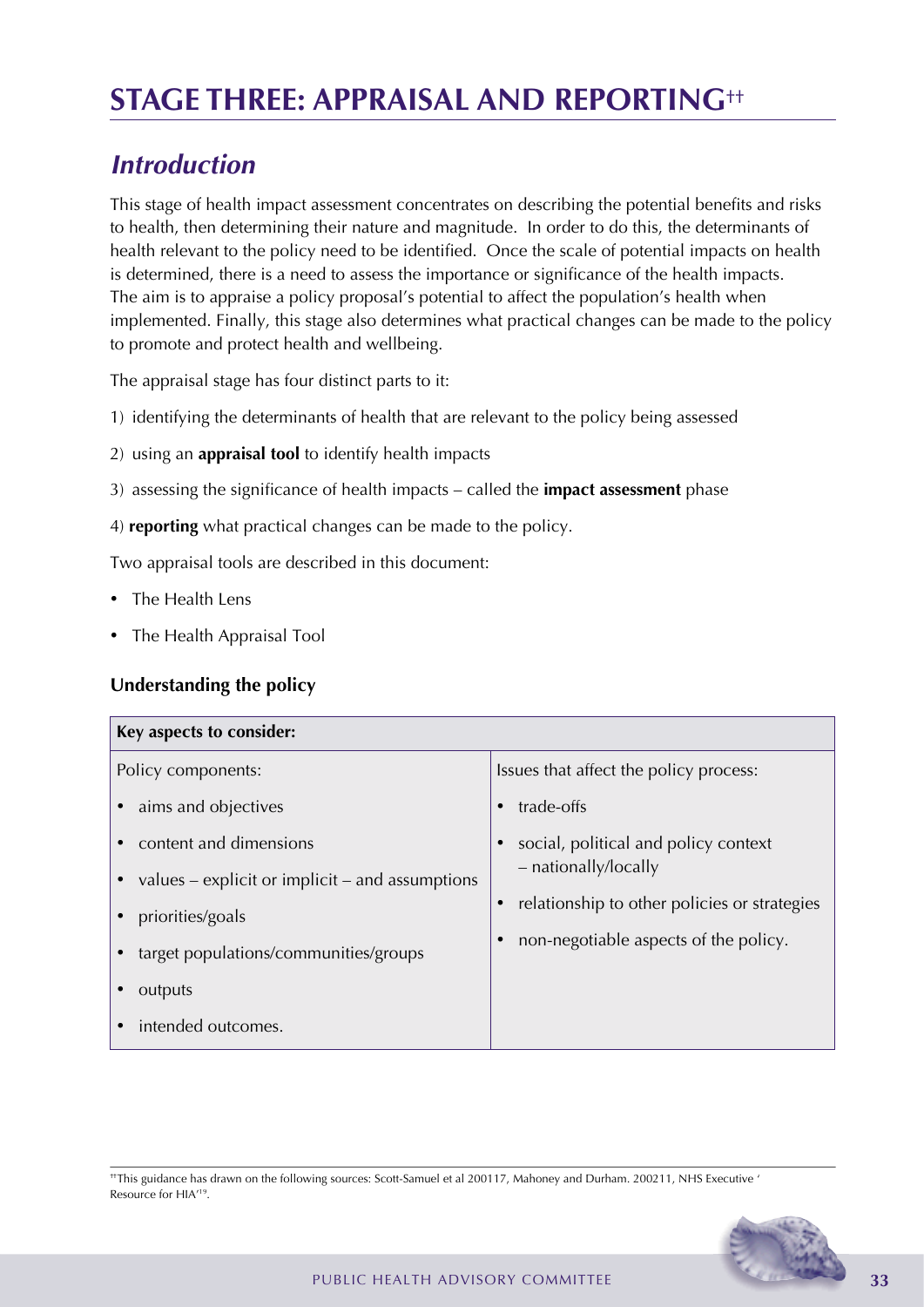Health impact assessment of policies requires initial policy appraisal to identify the key aspects that the HIA will need to address. This may build on or use material already available from earlier policy development work. It is crucial to have a clear agreement on the policy definition and potential outcomes. There are always at least two options with regard to a policy – to retain the status quo, or to make a change. As raised earlier, an HIA should consider both of these alternatives and compare them.

# **Human resources for health impact assessment**

Using information sources beyond the normal reach of the traditional policy development process is central to effective health impact assessment. Sources of information from the community are a critical component in addition to the usual expert groups involved in research, allied policy areas and service delivery agencies.

Community sources may be groups or key individuals. They are drawn on for identifying the 'site' of the impact (in the scoping stage), its scale and significance (scoping and appraisal) and opportunities for mitigation or enhancement of the policy.

The following participant categories could be referred to in preparing an HIA work programme:

- government agencies and statutory advisory bodies
- hapü, iwi, Mäori communities
- tertiary educational institutions or senior practitioner knowledge
- professional bodies
- councils, community boards
- community based NGOs.

# **Methods for appraisal**

There is no one perfect method for health impact assessment. Every method has both advantages and limitations. However, all methods should be able to identify and measure effects in some way, as well as be capable of providing interpretation of effects.

Ideally, a range of methods can be used at different stages in the process. Some methods, such as checklists, are better suited to screening and scoping stages while others, such as systems models, are useful for understanding environmental systems and the processes linking different environmental components.

Selection should be appropriate to the particular policy issue in question (ie, "horses for courses"). A combination of methods is ideal, and both qualitative and quantitative methods should be used where possible. Some examples of methods that can be used in HIA are provided below.

Examples of methods that could be used in health impact assessment:

- focus groups
- population and regional analysis (either quantitative or qualitative)
- scenario assessments (either quantitative or qualitative)

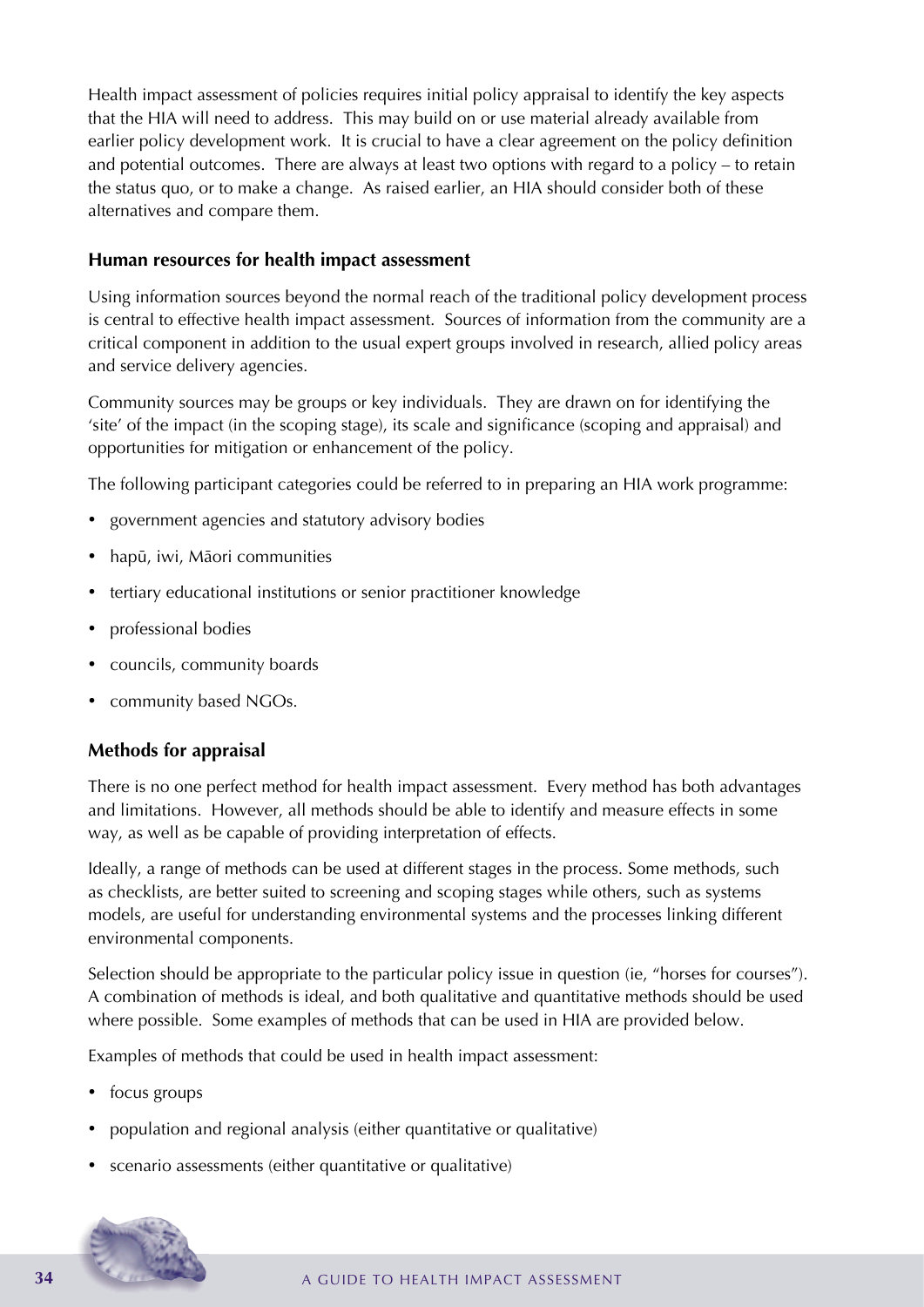- health hazard identification and classification (either quantitative or qualitative)
- stakeholder workshops
- 'with-proposal' and 'without-proposal' scenarios
- surveys
- key informant interviews
- brainstorming
- citizens' juries (inviting members of the public to hear evidence from experts and make an assessment)
- Delphi processes (panel of individual experts and key people engaged in consensus decisionmaking, where the group decides the weighting and scaling using an iterative process)
- environmental monitoring (either quantitative or qualitative)
- risk assessment, risk communication and risk management
- cost-benefit analysis
- evaluation.

Appropriate methods should be selected to match the level of detail of the HIA. Any of these methods can be used in conjunction with the tools described here.

# **Identifying the relevant determinants of health**

The first step in the appraisal process is to understand the determinants or underlying influences on health that may be affected by the particular policy being assessed. This was undertaken as a preliminary exercise when screening the HIA, and is carried out in more detail at this appraisal and reporting stage. (Refer also to the section on determinants of health in the "What else do you need to know?" section).

It is increasingly accepted that the health of the population is not primarily determined by health services, but mostly by social, cultural, economic and environmental influences. The selection of determinants of health should be carried out irrespective of the appraisal tool selected.

Table 3 on the following page lists a wide range of potential determinants of health and wellbeing. It gives a general determinant and specific examples under each heading. Only some of them will be relevant to the policy being assessed.

The particular determinants and examples provided here do not form an exhaustive list, or a list of priorities. Using the table as a starting point, identify your own list of relevant determinants that apply to the particular policy under study. This process should be carried out irrespective of the appraisal tool selected. Guidance to help with identification of determinants is provided after Table 3, as well as two examples of determinants relevant to a public transport policy and a gene patenting policy.

Remember that the determinants of health can either directly or indirectly impact on health and wellbeing.

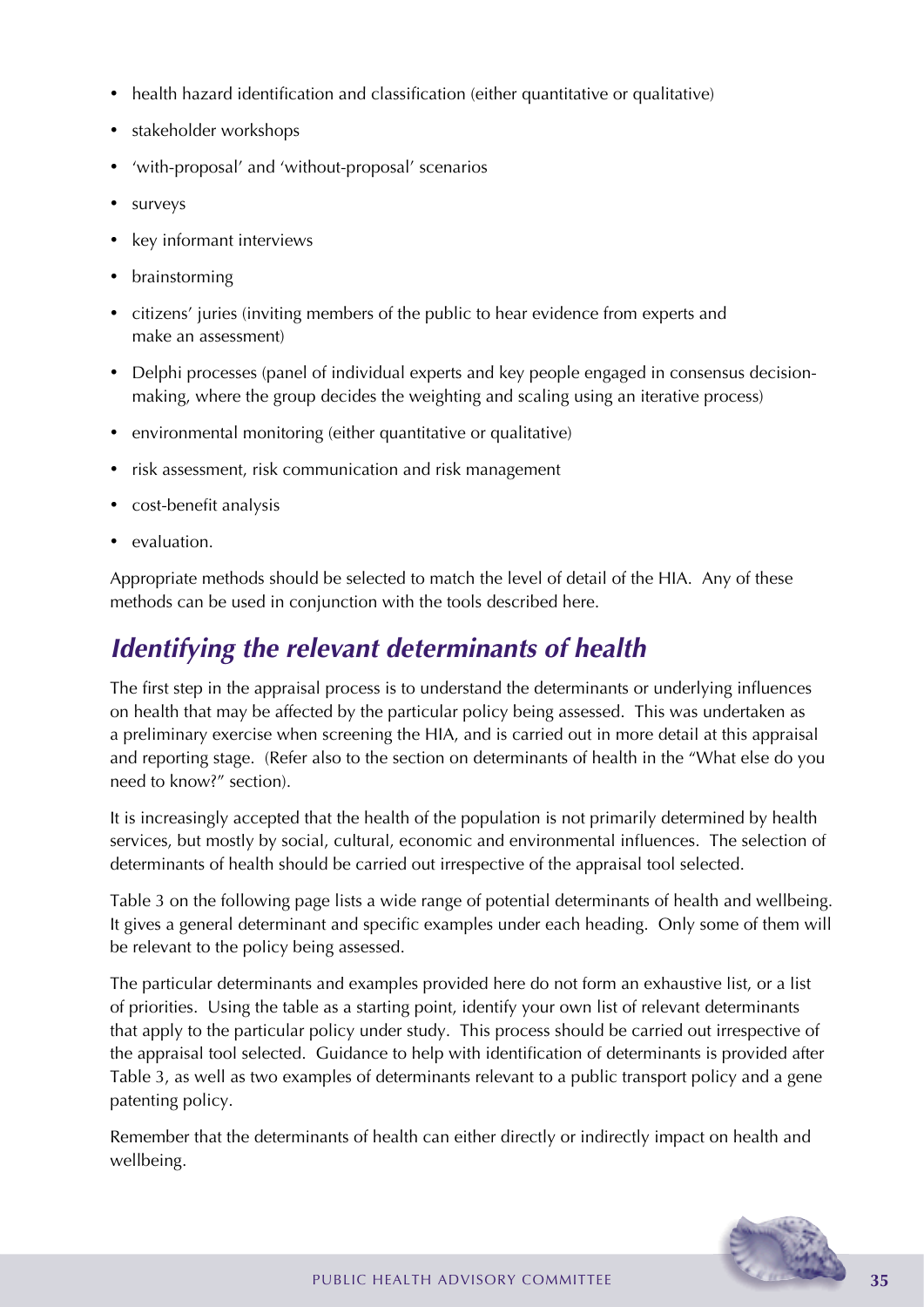| Table 3: Selected examples of health determinants                     |                                                                                                                                                                                                                                                                                                                                                                                                                                                                           |
|-----------------------------------------------------------------------|---------------------------------------------------------------------------------------------------------------------------------------------------------------------------------------------------------------------------------------------------------------------------------------------------------------------------------------------------------------------------------------------------------------------------------------------------------------------------|
| <b>Categories of</b><br>determinants of health <sup>20</sup>          | <b>Examples of specific health determinants</b>                                                                                                                                                                                                                                                                                                                                                                                                                           |
| Social and cultural factors                                           | Social support, social cohesion<br>Social isolation<br>Participation in community and public affairs<br>Family connections<br>Cultural and spiritual participation<br>Expression of cultural values and practices<br>Links with marae or other cultural resources<br>Racism<br>Discrimination<br>Attitudes to disability<br>Fear of prejudice<br>Relationship with the land and water<br>Level and fear of crime<br>Reputation of community/area<br>Perceptions of safety |
| Economic factors                                                      | Creation and distribution of wealth<br>Income level<br>Affordability of adequate housing<br>Availability and quality of employment/education/training<br>Skills development opportunities                                                                                                                                                                                                                                                                                 |
| Environmental factors<br>(including living and<br>working conditions) | Housing conditions and location<br>Working conditions<br>Quality of air, water and soil<br>Waste disposal<br>Energy<br>Urban design<br>Land use<br>Biodiversity<br>Sites of cultural significance (eg, sacred or historic sites)<br>A change in the emissions of greenhouse gases<br>Public transport and communication networks<br>Noise<br>Exposure to pathogens                                                                                                        |
| Population-based services                                             | Access to, and quality of: employment and education opportunities,<br>workplaces, housing, public transport, health care, disability services,<br>social services, childcare, leisure services, basic amenities, and policing.                                                                                                                                                                                                                                            |
| Individual/behavioural<br>factors                                     | Personal behaviours (eg, diet, physical activity, smoking, alcohol intake)<br>Life skills<br>Personal safety<br>People's belief in the future and sense of control over their own lives<br>Employment status<br><b>Educational attainment</b><br>Level of income and disposable income<br>Stress levels<br>Self-esteem and confidence                                                                                                                                     |
| <b>Biological factors</b>                                             | Biological age                                                                                                                                                                                                                                                                                                                                                                                                                                                            |

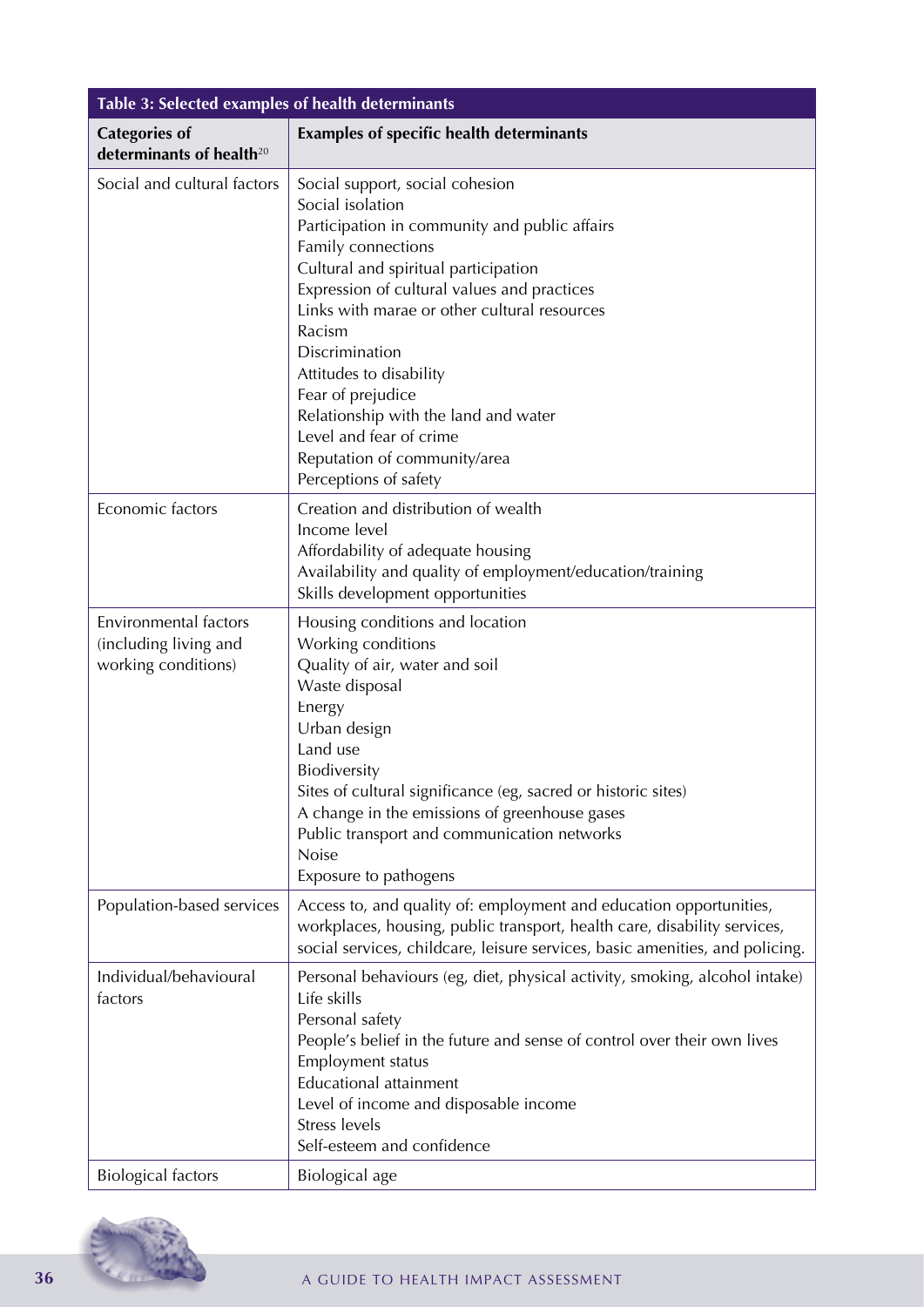#### **GUIDANCE**

# **Guidance to help identify health determinants**

#### **Ask the following questions to help select the relevant determinants:**

- using the table as a prompt, what are the main factors determining health that may be affected by this policy?
- what other determinants **apart** from those in the table could be relevant?
- how could the initial list of your determinants be grouped or summarised to produce a concise list of the **most** relevant determinants in this situation?

It is unlikely that the HIA will be able to cover all of the identified determinants of health in the next stage of the appraisal, so a decision on which determinants of health should be taken forward is likely to be required. Make a judgment on which ones affect the most people, affect vulnerable groups disproportionately, affect Mäori, or are of concern to stakeholders.

#### **Note:**

- brainstorming/workshop approaches work well
- involve a range of people outside the policy development group such as social scientists, community workers, public health specialists, etc
- consider the objectives of the policy and its expected outcomes (identified in scoping stage)
- think about particular scenarios or possible impacts on particular groups (eg, women, Mäori, people with disabilities, urban residents).

Highlight the chosen determinants in Table 3 to take forward to the impact assessment stage.

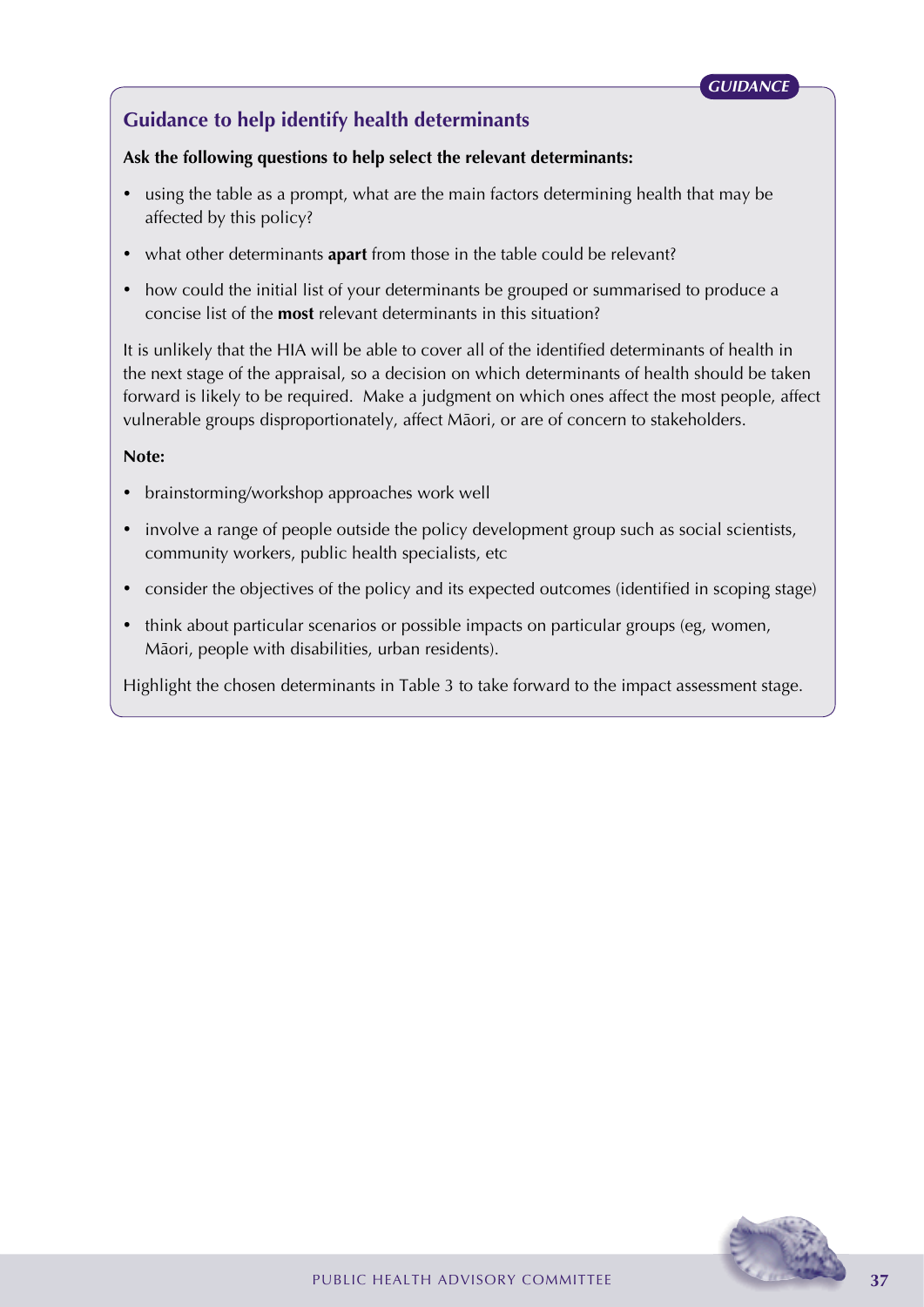# **Examples of determinants for two policy areas:**

The following are example lists of determinants that might be chosen in two specific cases  $-$  a policy to fund the provision of public transport, and a policy to allow patenting of human gene sequences.



| Determinants of health – use of<br>passenger transport | <b>Examples</b>                                                                                                                                                              |
|--------------------------------------------------------|------------------------------------------------------------------------------------------------------------------------------------------------------------------------------|
| Social and cultural factors                            | Social support and social cohesion<br>Participation in community, cultural and public<br>affairs, and social isolation<br>Level and fear of crime, and perceptions of safety |
| Economic factors                                       | Access to education, employment and training                                                                                                                                 |
| Environmental factors                                  | Air quality<br>Energy use                                                                                                                                                    |
| Population-based services                              | Access to healthcare, disability and social services,<br>childcare, leisure services and amenities<br>Facilities for people with disabilities                                |
| Individual/behavioural factors                         | Physical activity<br>Personal safety, feelings of anxiety, fear and sense of<br>control over own lives.                                                                      |

# **Example 1: Determinants of health related to provision of public transport**

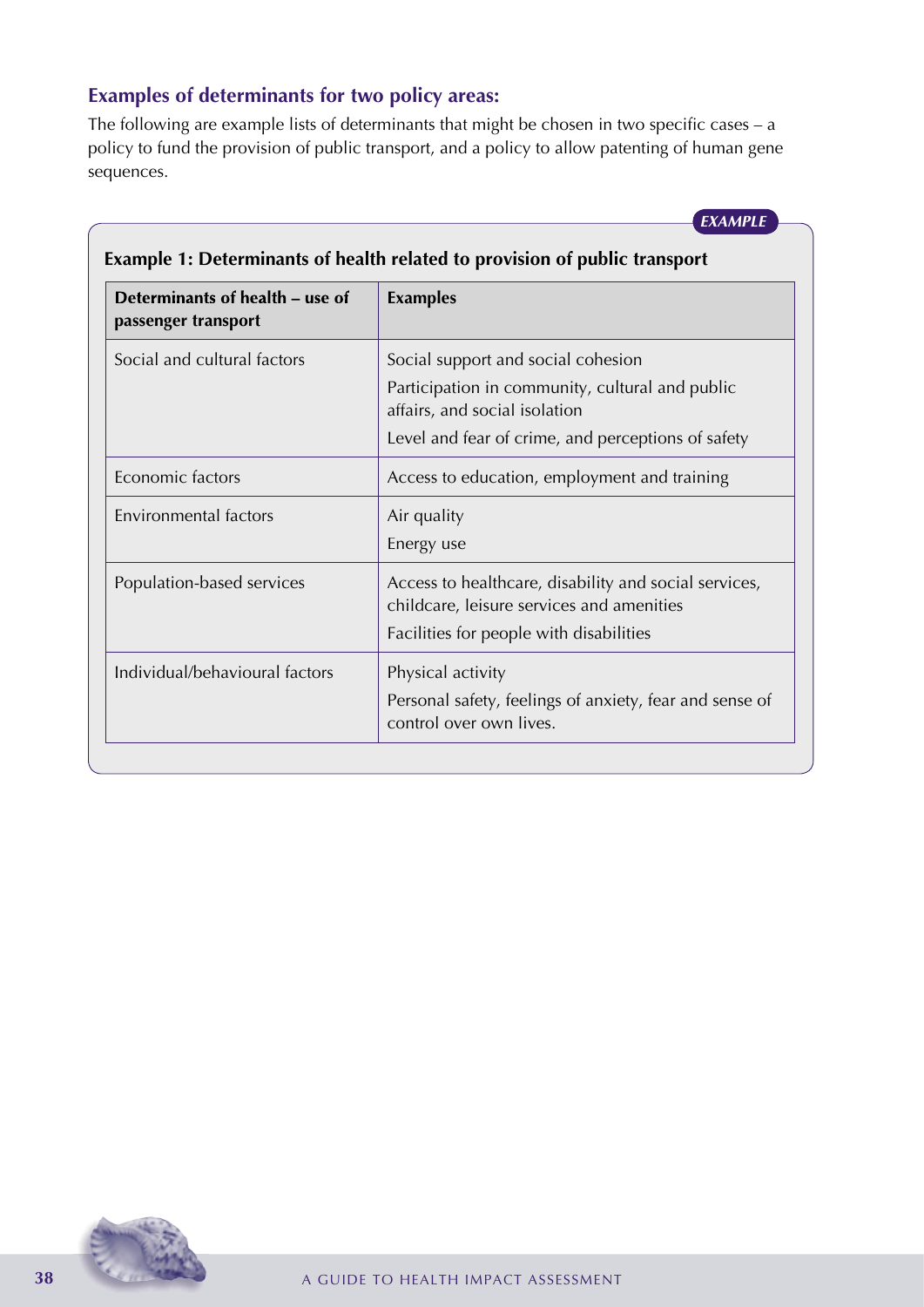#### **EXAMPLE**

**NEXT STEP**

# **Example 2: Determinants of health related to the policy allowing patenting of human DNA sequences**

| Determinants of health<br>- patenting of human DNA<br>sequences | <b>Examples</b>                                                                                                |
|-----------------------------------------------------------------|----------------------------------------------------------------------------------------------------------------|
| Social and cultural factors                                     | Expression of cultural values and practices                                                                    |
| Economic factors                                                | Creation and distribution of wealth, skills development<br>opportunities, availability and quality of research |
| Population-based services                                       | Access to, and quality of, health care                                                                         |
| Individual/behavioural factors                                  | Personal choices based on knowledge about genetics.                                                            |

Having chosen the level of appraisal tool that is most appropriate in the Scoping Stage (Health Lens or Health Appraisal Tool) and having identified the relevant determinants of health, the next steps will bring these two aspects together.

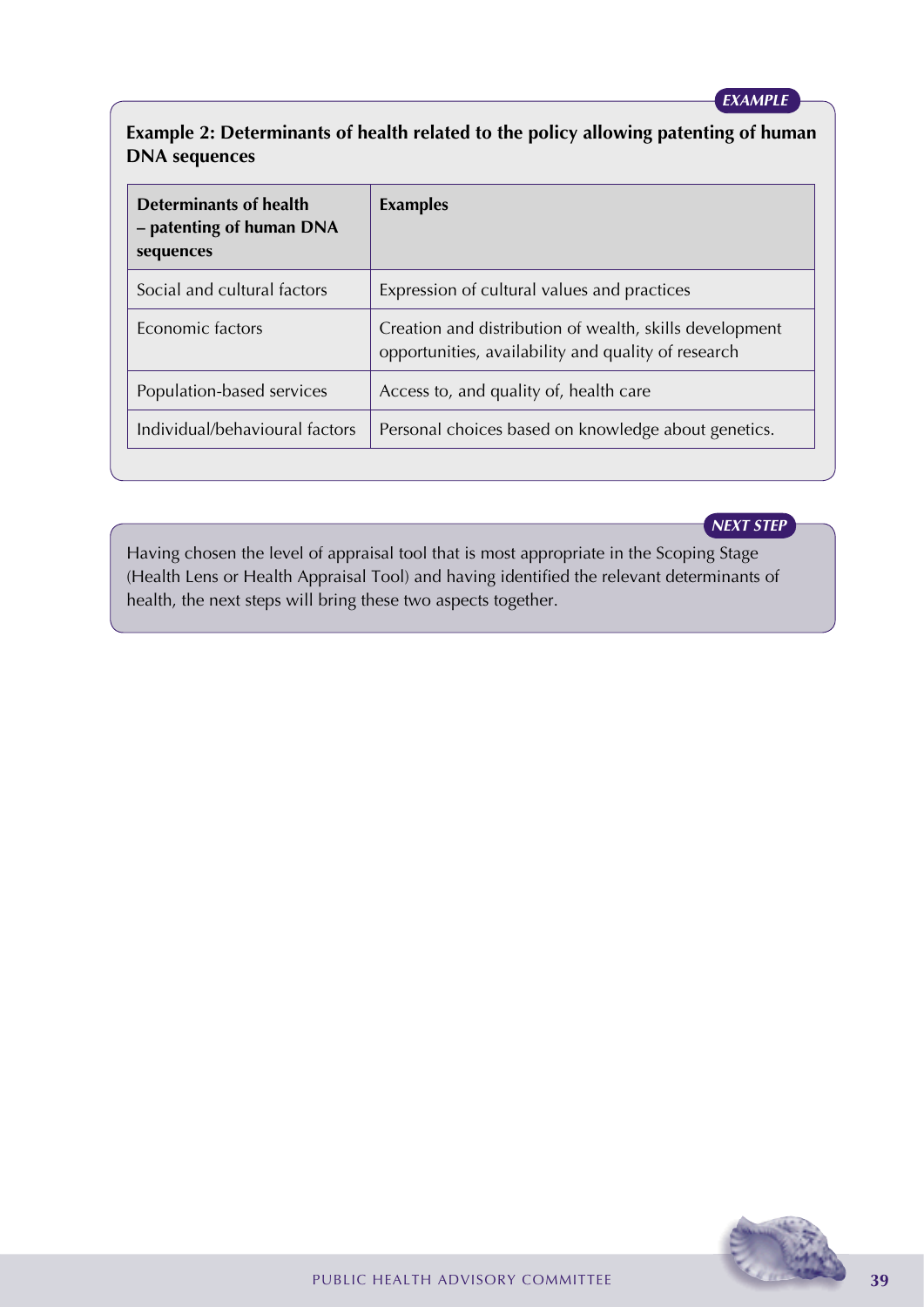# **Appraisal tools**

This Guide describes two appraisal tools:

- 1) the Health Lens a concise list of questions
- 2) the Health Appraisal Tool, comprising:
	- (A) impacts of the policy proposal on the determinants of health
	- (B) appraisal for partnership, participation and protection
	- (C) inequalities appraisal.

You will have selected **one** of these appraisal tools in the scoping stage.

The appraisal tools are contained in the following pages. Each tool aims to first identify the key impacts on health, and then to assess the size and significance of those impacts. An important ingredient is a component specific to addressing the principles of Treaty of Waitangi. The level of detail for this depends on the comprehensiveness of the tool.

Whatever tool is selected, the starting point is to use the determinants of health that are relevant to the proposed policy alternatives under consideration (selected during the scoping stage). These determinants are used to decide what the key impacts on health and health determinants will be. Each appraisal tool also requires a clear understanding of the policy's definition and potential outcomes.

**The Health Lens** requires the user/s to consider a range of questions, including identifying the potential impacts of the policy on determinants of health and health outcomes, and identifying potential effects on inequalities and Treaty issues.

**The Health Appraisal Tool** requires more consideration and time than the Health Lens. It has several components as outlined above. These are linked and sequential activities, all of which should be used to achieve a satisfactory HIA.

The identification of impacts on health determinants in the Health Appraisal is more comprehensive than the identification done already at the scoping stage. A matrix sets out a wide range of potential determinants for consideration. It is intended that this process will help to highlight unanticipated impacts and it is here where HIA's greatest added value may lie.

The tool then guides the user to undertake appraisal for inequalities and partnership, participation and protection.

**GUIDANCE**

Irrespective of the particular appraisal tool chosen, the impact assessment stage should be undertaken after using the appraisal tool. This is outlined at the end of this appraisal section (on page 54). As you proceed you should find that each stage provides greater clarity and insight. It is an iterative process.

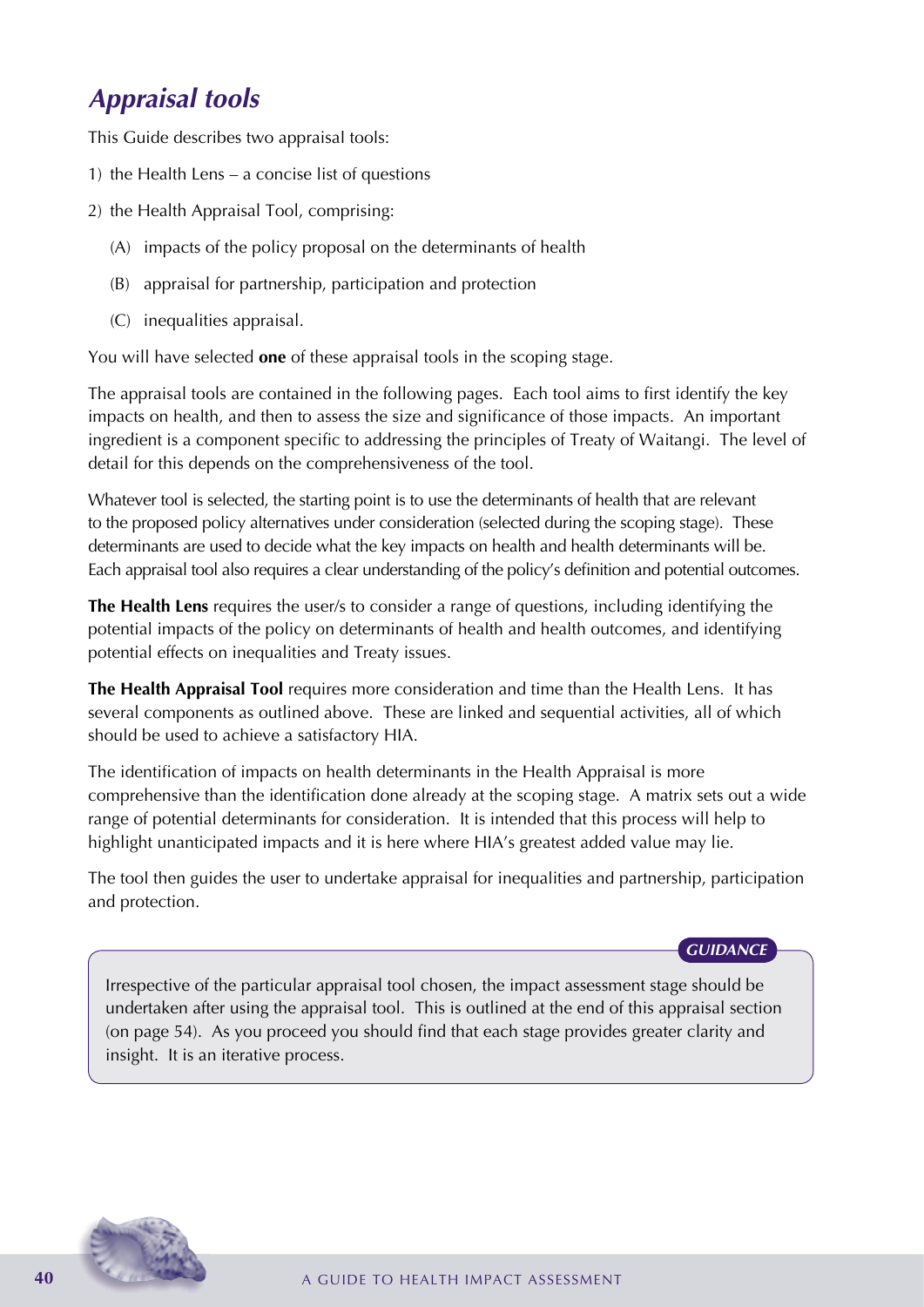# **The Health Lens** <sup>21</sup>

This tool is a concise checklist that helps to identify potential impacts of a policy proposal on both determinants of health and health outcomes. It also considers the implications for inequalities and Treaty issues. It could be used in a range of settings, for example in policy areas such as transport, housing or education. The Health Lens is designed for use by a multi-disciplinary team.

The following points offer some guidance in using the Health Lens.

- 1. Answer the questions in the box either 'in-house' or with the support of external experts. If several people are involved, use a workshop to brainstorm the questions and agree on the priority responses as a group.
- 2. For question one, consider **each** determinant identified. It may be easiest to group the determinants, and to start with the most obvious set of determinants.
- 3. Responses to the questions can be presented in a variety of ways from simply listing the responses to presenting them as a table or matrix. One way to record the answers in a matrix is to use symbols for positive  $(+)$ , negative  $(-)$  and neutral  $(0)$  impacts.
- 4. Use **existing** materials, resources, or evidence to help answer the questions (eg, easily available literature reviews, academic research, policy papers, fact sheets, summaries of research findings, conference papers, etc). There is no need (or time!) to commission specific work to help with this type of appraisal tool.
- 5. Keep a lookout for regional differences. An impact may be positive or neutral in one region and negative in another.

Record the possible or definite impacts of the policy using the checklist questions, then group and prioritise them before using the impact assessment matrix to further analyse them (see the impact assessment section, page 56.



**GUIDANCE**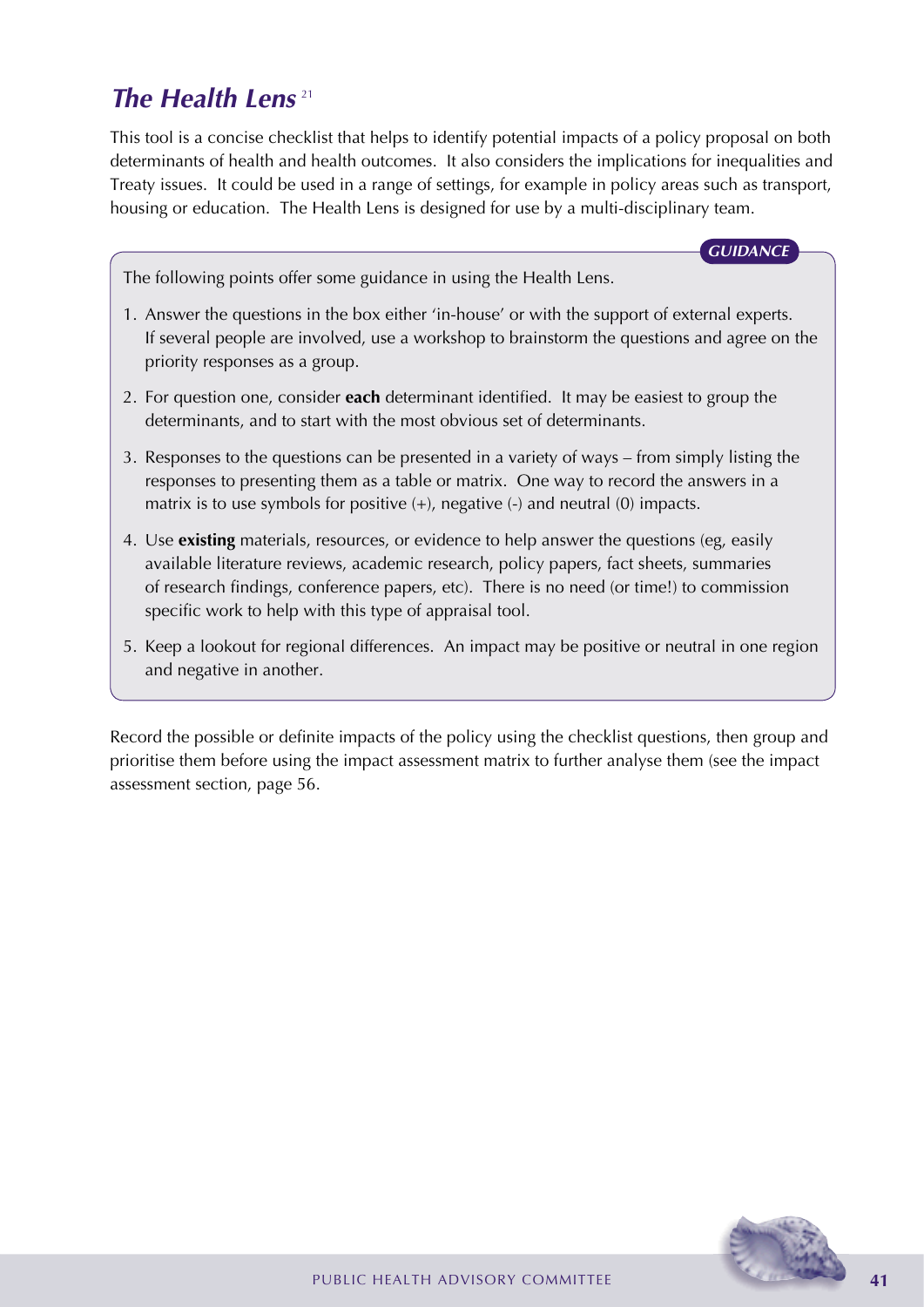### **HEALTH LENS CHECKLIST**

- 1. What are the potential impacts of the policy proposal on the identified determinants of health? (The determinants were identified earlier in the appraisal stage within the following groups)
- social and cultural factors population-based services
	-

- 
- economic factors individual and biological factors
- environmental factors

### 2. What are the potential impacts on health outcomes?

 (Refer to Te Whare Tapa Wha model of health in the section 'What else do you need to know?' – ie, the four components listed. Also refer back to Question 1 to help answer this question. Consider each determinant in turn).

- physical health family and community health
	- mental health spiritual health
- 3. How will the policy proposal address the principles of partnership, participation and protection? (Refer to the "What else do you need to know?" section for definitions).
- 4. What are any potential effects on health inequalities? (Consider whether inequalities could be reduced or widened – refer to background section where there is an explanation of health inequalities. Who would be most affected?)

5. In particular, how will the policy impact on people with disabilities?

6. What might the unintended health consequences of the policy be? How will these be addressed?

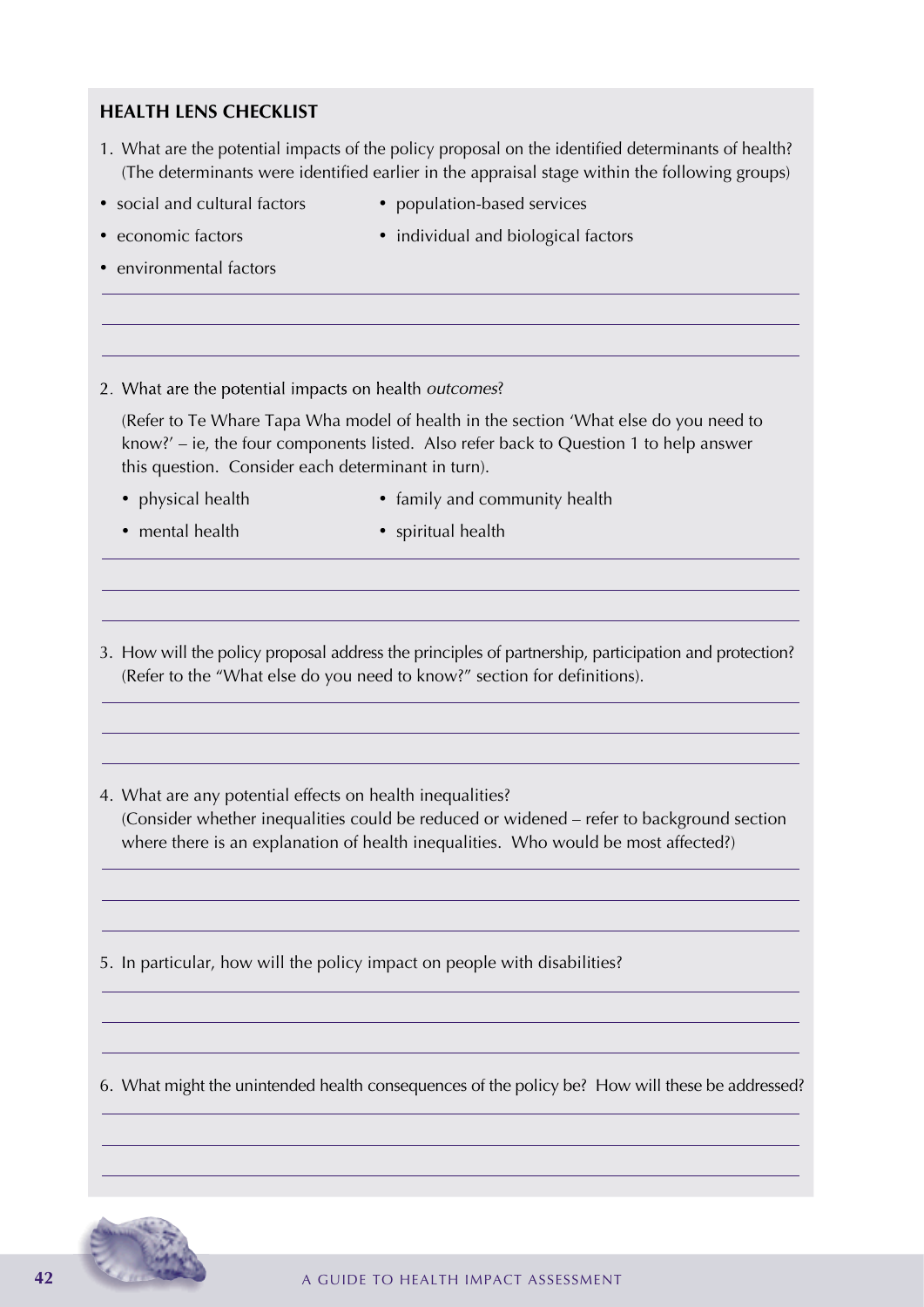| <b>Determinant</b>                                               | Impacts of DNA patenting policy on determinant                                                                                                                                                                                                             |
|------------------------------------------------------------------|------------------------------------------------------------------------------------------------------------------------------------------------------------------------------------------------------------------------------------------------------------|
| Expression of cultural<br>values and practices                   | Enforcement of patent can result in loss/challenge/undermining<br>$\bullet$<br>of cultural values                                                                                                                                                          |
| (Note: it was felt this                                          | Commercial pressures restrict the idea of "normal" and widen<br>$\bullet$<br>the concept of "disease"                                                                                                                                                      |
| determinant was<br>especially significant).                      | Challenging values around health knowledge as public good<br>$\bullet$<br>(commercialisation/loss of individual access, control)                                                                                                                           |
|                                                                  | Commodification of the human body (loss of control over<br>$\bullet$<br>personal/whānau genetic material)                                                                                                                                                  |
|                                                                  | Loss of intellectual property rights/kaitiakitanga of hapū/<br>$\bullet$<br>whānau genetic knowledge.                                                                                                                                                      |
| Access to, and quality<br>of, health care                        | Patenting will limit access to health care by increasing its costs<br>$\bullet$<br>(both testing and treatment)                                                                                                                                            |
|                                                                  | Potential for diverting funding into expensive (advertised)<br>$\bullet$<br>genetic-based health care away from other health services                                                                                                                      |
|                                                                  | Could direct research and development effort into issues/<br>$\bullet$<br>problems affecting large numbers and wealthier populations                                                                                                                       |
|                                                                  | The policy may stimulate the development of genetic tests<br>$\bullet$<br>(and increase availability), but this is contestable as patenting<br>could restrict development of tests if it blocks access to further<br>research work on a gene               |
|                                                                  | Increased demand (cost to society) of secondary health<br>services – but on the other hand, testing can eliminate the<br>need for further surveillance, leading to a saving in health care<br>costs. Overall more likely to be increased demand and costs. |
| Creation and<br>distribution of wealth/                          | Could stimulate research leading to economic growth<br>$\bullet$<br>(or inhibit - depending on behaviour of patent-holders)                                                                                                                                |
| skills development<br>opportunities/<br>availability and quality | Patenting requires research 'secrecy' reducing collaboration<br>$\bullet$<br>and skills development                                                                                                                                                        |
| of research                                                      | Opportunity costs in health and other sectors.<br>$\bullet$                                                                                                                                                                                                |
| Individual factors                                               | Potential increase in unnecessary concern<br>$\bullet$                                                                                                                                                                                                     |
| (personal choices<br>based on knowledge<br>about genetics)       | 'Societal' pressure interacting with/affecting personal choices.<br>$\bullet$                                                                                                                                                                              |



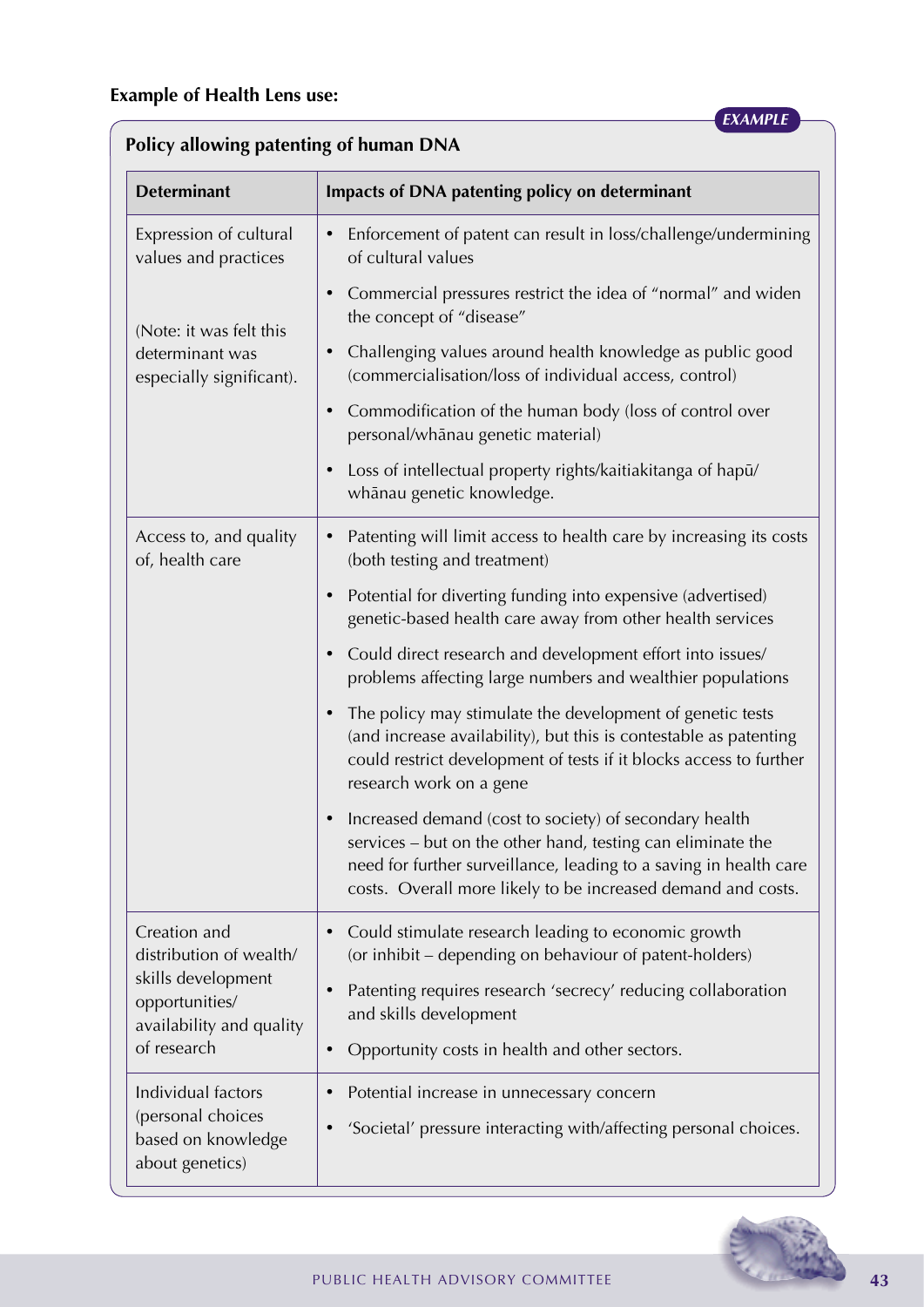

# **Following completion of the Health Lens:**

Undertake the 'impact assessment phase'. It is the second part of the appraisal stage and is found at the end of the appraisal section (on page 54).

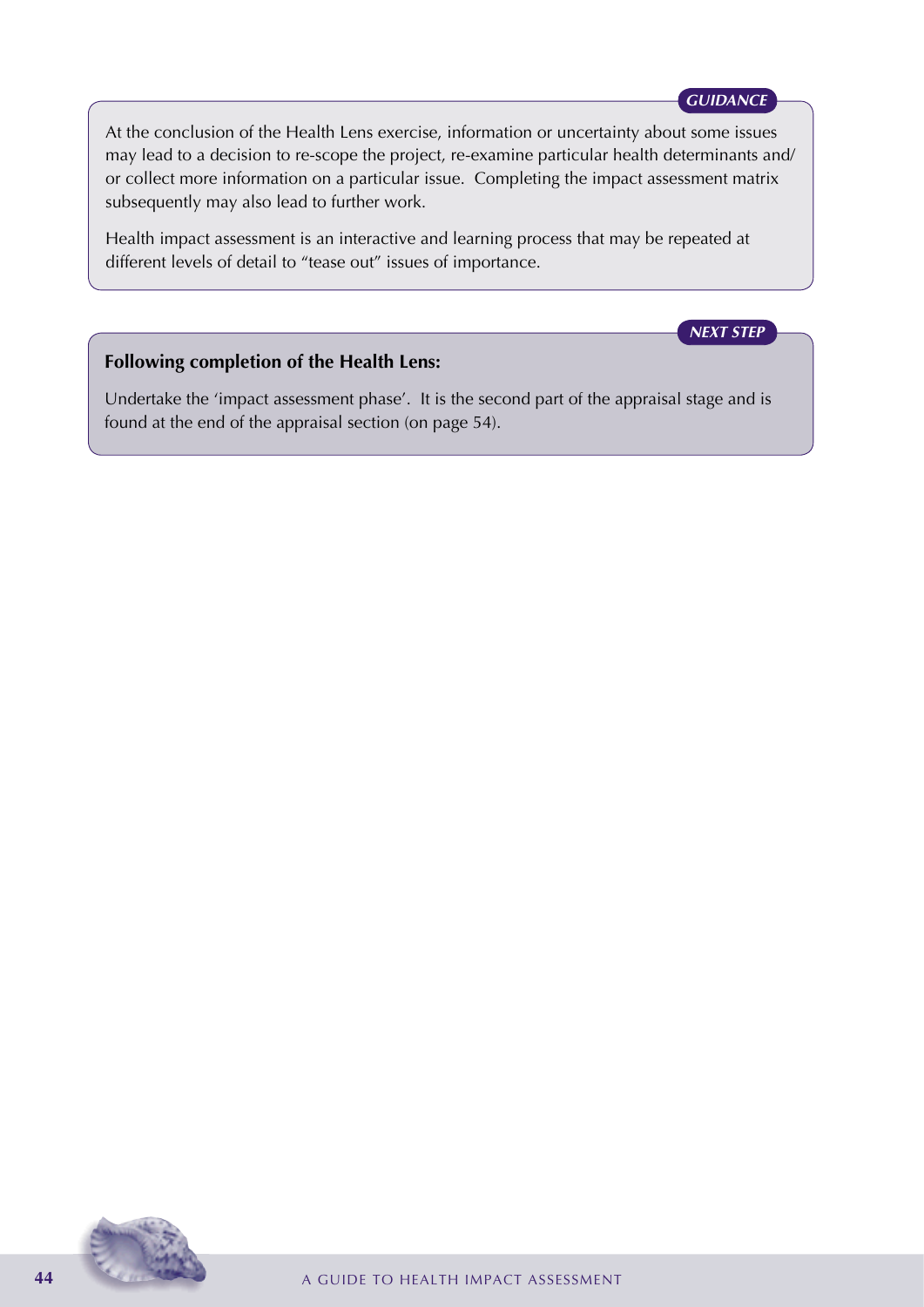# **The Health Appraisal Tool**<sup>22</sup>

# **Introduction**

The Health Appraisal Tool comprises three components with which to examine the proposed policy. **All** are to be used. They are:

- A) Impacts of the policy proposal on determinants of health
- B) Appraisal for partnership, participation and protection
- C) Inequalities appraisal.



# **General guidance to help with Health Appraisal Tool**

- Agree on assumptions and anticipated policy outcomes prior to completing the table – remind each other of these.
- Refer back to the policy's objectives:
	- what are the objectives of the policy proposal?
	- what is the presently proposed means of achieving the objectives?
- Focus on the 'big' impacts and prioritise impacts after each component of the tool. After the three components of the Health Appraisal Tool have been completed, an overall prioritisation is done. This is the impact assessment phase, which is covered at the end of the appraisal stage. The prioritisation for each component can be compared with each other, and compared with the final one generated in the impact assessment stage.
- Repeat the exercise with alternative policy options or outcome scenarios. To be useful, an HIA must compare at least two options. It is often in making comparisons that the important factors emerge.
- Try not to agonise too much over the detail it is important to be rigorous but it is also important not to get 'stuck'. Use common sense and pragmatism.
- It is acceptable to return to important impacts and consider them more fully or seek more information. Use question marks as responses if not sure.
- It is important to consider potential determinants, outcomes or areas of inequality that are **not** listed in the set of examples provided here. Consciously try to think 'outside the square' and consider other areas.
- It will take quite a while do not rush it.

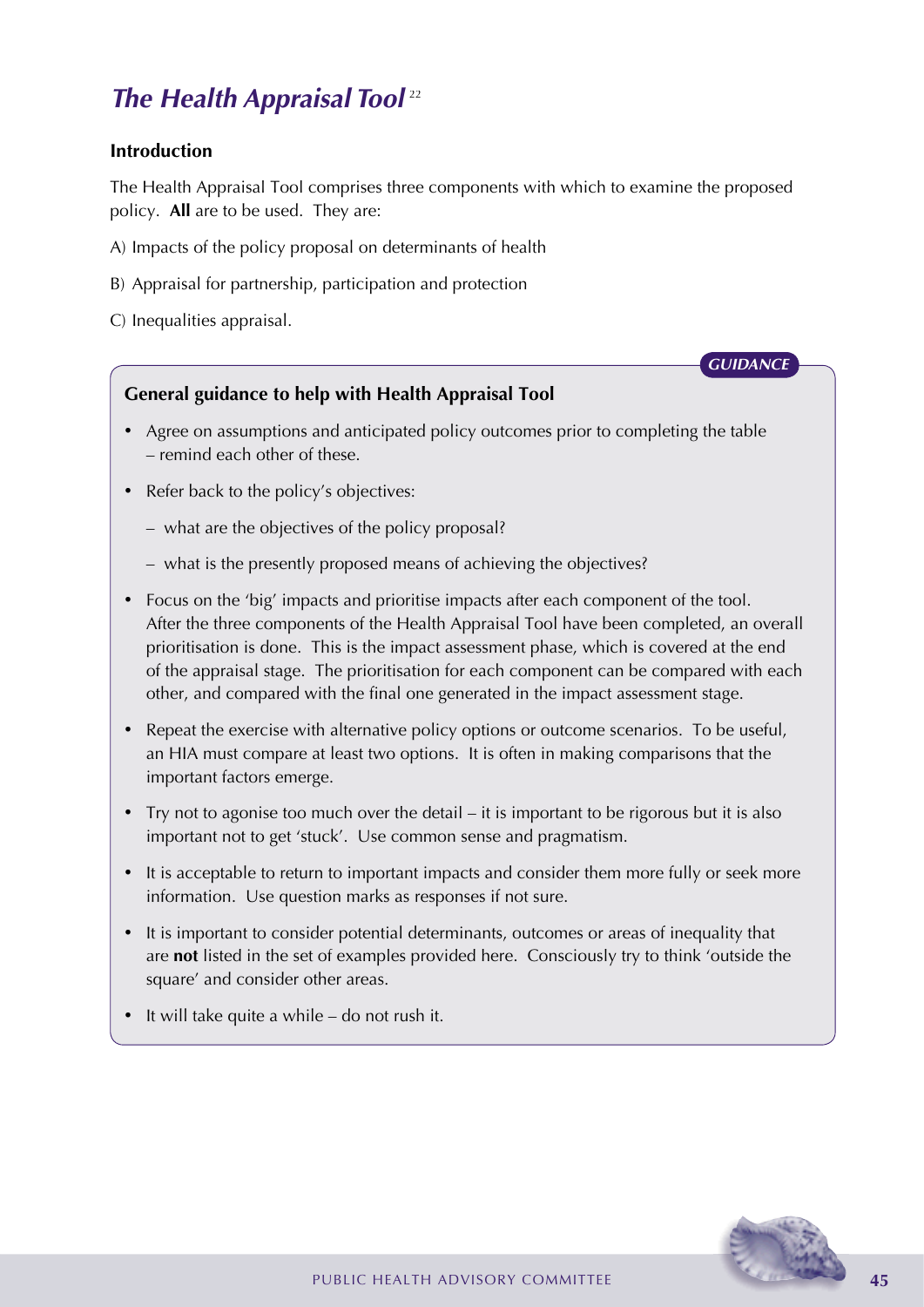# **A) Impacts on determinants of health**

The initial work on identification of determinants of health completed in the scoping stage is repeated more rigorously here using a matrix. Table 4 on the following page provides the format for consideration of a range of potential determinants of health that could be affected by public policy. Table 4a is the same format but completed as an example.

Enter into Table 4 the relevant determinants of health that relate to the particular policy being assessed (identified earlier in this section). Add others that may be particular to the policy being assessed. Then sort and group them, and complete the matrix (Table 4). Questions to help complete Table 4 on the next page are provided after the table.



#### **Ensuring focus**

It is recommended that only the most obvious or important specific determinants are noted initially and the matrix is completed using these. Grouping of the determinants is also suggested. A partially completed matrix is shown on Table 4a, page 49.

Remember that the exercise is to identify the effects of the policy on determinants of health, not the other way round (potential effects of determinants on the policy).

Look out for, and identify, specific determinants that have a regional character (ie, determinants that relate to particular geographic regions).

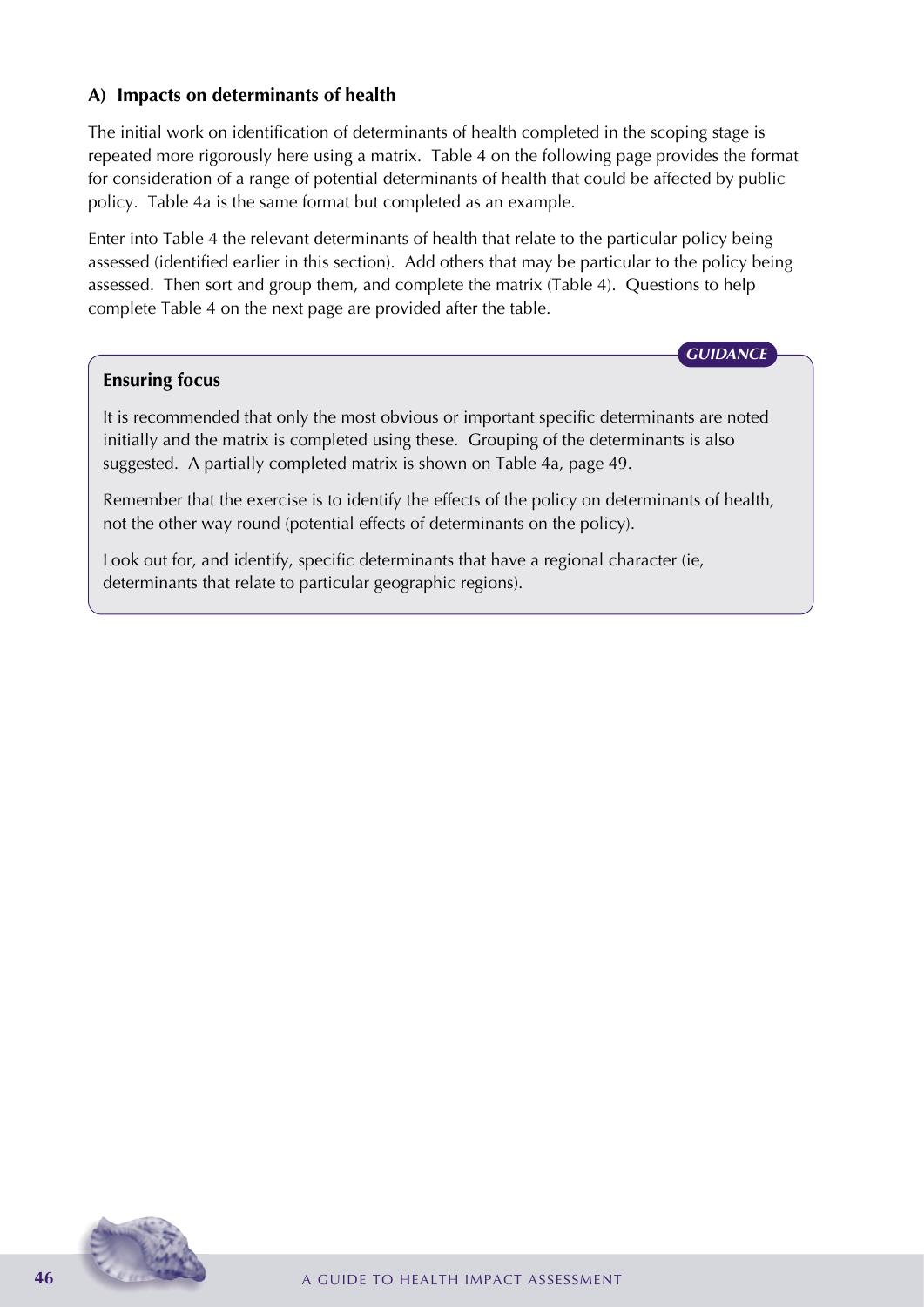| Summary of impact on<br>determinants of health<br>$(2nd column)*5$                          |  |  |  |  |
|---------------------------------------------------------------------------------------------|--|--|--|--|
| that may interact<br>with the policy being<br>External influences<br>assessed* <sup>4</sup> |  |  |  |  |
| Differential impacts<br>respect to each<br>on particular<br>determinant<br>groups with      |  |  |  |  |
| How measurable<br>is the impact?*3                                                          |  |  |  |  |
| or qualitative<br>measurable<br>indicators*1<br>Identify any<br>impacts*2                   |  |  |  |  |
| impact on each<br>determinant of<br>Description of<br>health                                |  |  |  |  |
| Health determinants<br>specific to policy<br>(identified earlier in<br>this section)        |  |  |  |  |

**Table 4: Matrix for determinants of health**  Table 4: Matrix for determinants of health

- \*1 eg, unemployment rates, changes in income levels \*1 eg, unemployment rates, changes in income levels
- \*2 eg, interviews with key informants, qualitative survey, anecdotal information \*2 eg, interviews with key informants, qualitative survey, anecdotal information
- \*3 classify as qualitative, estimable or measurable (quantitative) \*3 classify as qualitative, estimable or measurable (quantitative)
- \*4 other influences that could affect the health impacts of the policy \*4 other infl uences that could affect the health impacts of the policy eg, if benefit cuts were being introduced along with market rents eg, if benefit cuts were being introduced along with market rents (the policy being assessed) there would be a cumulative impact (the policy being assessed) there would be a cumulative impact
- \*5 positive, neutral or negative \*5 positive, neutral or negative

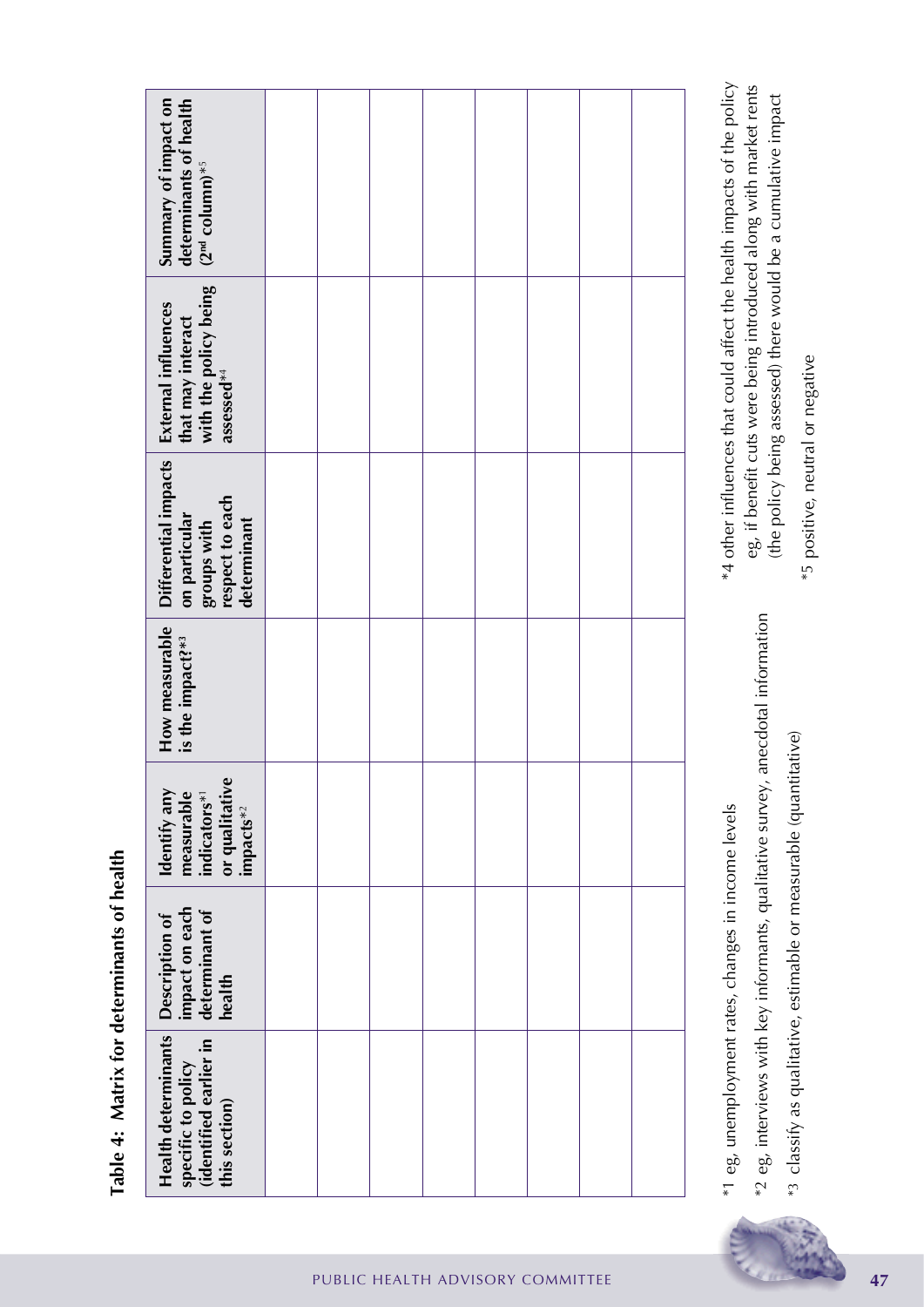# **Questions to help fill out Table 4:**

- In the first column, list the specific determinants of health relevant to the policy proposal that were identified from Table 3.
- Describe the impact of the policy on each of these determinants of health. Remember that you are considering impacts on **determinants** only (not health outcomes).
- What measurable indicators are available to substantiate the choice of each impact?
- To what extent can each impact be measured? (classify as either qualitative, estimable or measurable).<sup>13</sup>
- Will the policy proposal exacerbate or reduce health inequalities for any groups, with respect to each determinant? If so, in what way? Consider Mäori, low socioeconomic groups and people with disabilities in particular.
- What other influences are there on the determinant of health? Are there other policies, legislation or interventions that may interact with the policy being assessed?
- In summary, is each impact positive, neutral or negative?

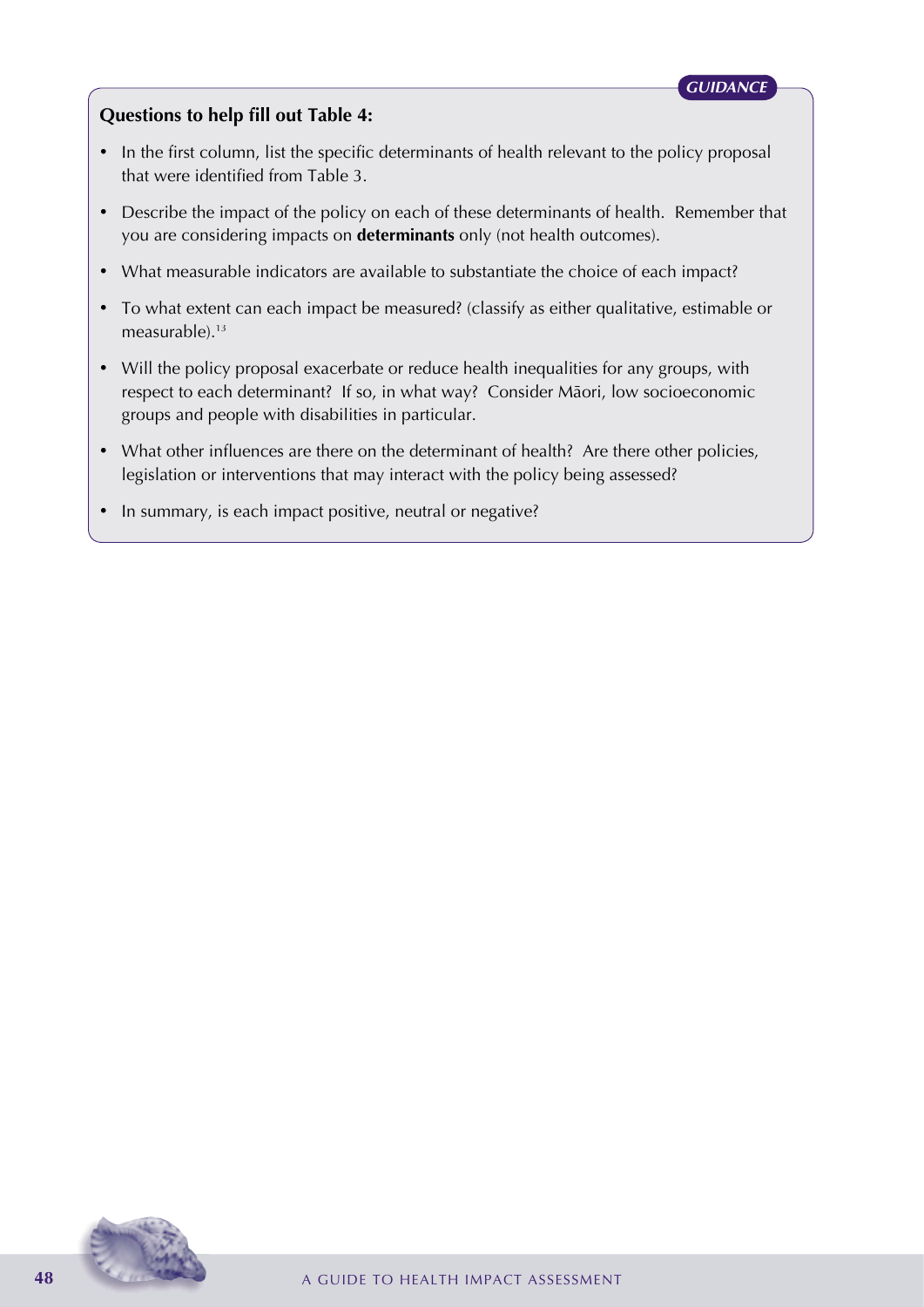|                                                                                                                                                                                                                                                                                                                                                                                                                                                                                                                                                                               | Table 4a: Matrix for determinants of health (example: impacts of improved passenger transport)                                                                                                                                              |                                                                                                           |                                               |                                                                                                                  |                                                                                            |                                                                             |
|-------------------------------------------------------------------------------------------------------------------------------------------------------------------------------------------------------------------------------------------------------------------------------------------------------------------------------------------------------------------------------------------------------------------------------------------------------------------------------------------------------------------------------------------------------------------------------|---------------------------------------------------------------------------------------------------------------------------------------------------------------------------------------------------------------------------------------------|-----------------------------------------------------------------------------------------------------------|-----------------------------------------------|------------------------------------------------------------------------------------------------------------------|--------------------------------------------------------------------------------------------|-----------------------------------------------------------------------------|
| (identified from table 3)<br>Health determinants<br>specific to policy                                                                                                                                                                                                                                                                                                                                                                                                                                                                                                        | Description of impact on each<br>determinant of health                                                                                                                                                                                      | Identify any measurable<br>indicators <sup><math>\pi</math></sup> or<br>qualitative impacts" <sup>2</sup> | How measurable<br>is the impact? <sup>3</sup> | on particular groups<br>with respect to each<br>Differential impacts<br>determinant                              | with the policy being<br><b>External influences</b><br>that may interact<br>assessed       | on each determinant<br>Summary of impact<br>$(2nd$ column) $4$<br>of health |
| Social support and social<br>cohesion                                                                                                                                                                                                                                                                                                                                                                                                                                                                                                                                         | services enables people to be<br>Improved availability of bus<br>mobile and maintain social<br>support networks                                                                                                                             | sought through surveys<br>Qualitative<br>information could be<br>or interviews                            | Qualitative                                   | people, unemployed<br>car access, those on<br>low incomes, older<br>on people without<br>Particular impact       | More affordable cars<br>alternative public<br>Availability of<br>transport                 | Positive                                                                    |
| Air quality                                                                                                                                                                                                                                                                                                                                                                                                                                                                                                                                                                   | air quality through reduced use<br>Potential for improvements in<br>of cars                                                                                                                                                                 | Local air quality<br>monitoring                                                                           | Measurable                                    | Particular impact<br>conditions, older<br>people, children<br>on people with<br>respiratory                      | national Air Quality<br>Vehicle emission<br>Regional and<br>Standards<br>standards         | medium to long term<br>Potential positive<br>impact over the                |
| facilities for people with<br>education opportunities<br>services, social services<br>health care, disability<br>employment and<br>disabilities<br>Access to:<br>$\begin{array}{c} \rule{0pt}{2.5ex} \rule{0pt}{2.5ex} \rule{0pt}{2.5ex} \rule{0pt}{2.5ex} \rule{0pt}{2.5ex} \rule{0pt}{2.5ex} \rule{0pt}{2.5ex} \rule{0pt}{2.5ex} \rule{0pt}{2.5ex} \rule{0pt}{2.5ex} \rule{0pt}{2.5ex} \rule{0pt}{2.5ex} \rule{0pt}{2.5ex} \rule{0pt}{2.5ex} \rule{0pt}{2.5ex} \rule{0pt}{2.5ex} \rule{0pt}{2.5ex} \rule{0pt}{2.5ex} \rule{0pt}{2.5ex} \rule{0$<br>$\overline{\phantom{a}}$ | Timetable and routes affect<br>access to public services                                                                                                                                                                                    | Qualitative<br>information through<br>surveys                                                             | Qualitative                                   | for families/people<br>Access to services,<br>employment etc.<br>and people with<br>without cars<br>disabilities | walking and cycling<br>alternative public<br>transport and of<br>Availability of<br>tracks | Positive                                                                    |
| Physical activity                                                                                                                                                                                                                                                                                                                                                                                                                                                                                                                                                             | within a central city area means<br>through walking to bus stops/train<br>if availability of new bus routes<br>that people choose to take the<br>b) Decreased physical activity<br>a) Increased physical activity<br>bus instead of walking | Qualitative<br>information through<br>surveys                                                             | Qualitative                                   | Not applicable                                                                                                   | Walking and cycling<br>policies of local<br>authority                                      | b) Negative<br>a) Positive                                                  |

**EXAMPLE**

**EXAMPLE** 

\*1 eg, unemployment rates, changes in income levels \*1 eg, unemployment rates, changes in income levels

\*2 eg, impacts identified from interviews with key informants, surveys or anecdotal information  $*2$  eg, impacts identified from interviews with key informants, surveys or anecdotal information

\*3 classify as qualitative, estimable or measurable \*3 classify as qualitative, estimable or measurable

\*4 positive, neutral or negative \*4 positive, neutral or negative

\*5 these are grouped determinants, in this case arising from public transport \*5 these are grouped determinants, in this case arising from public transport

PUBLIC HEALTH ADVISORY COMMITTEE **49** 

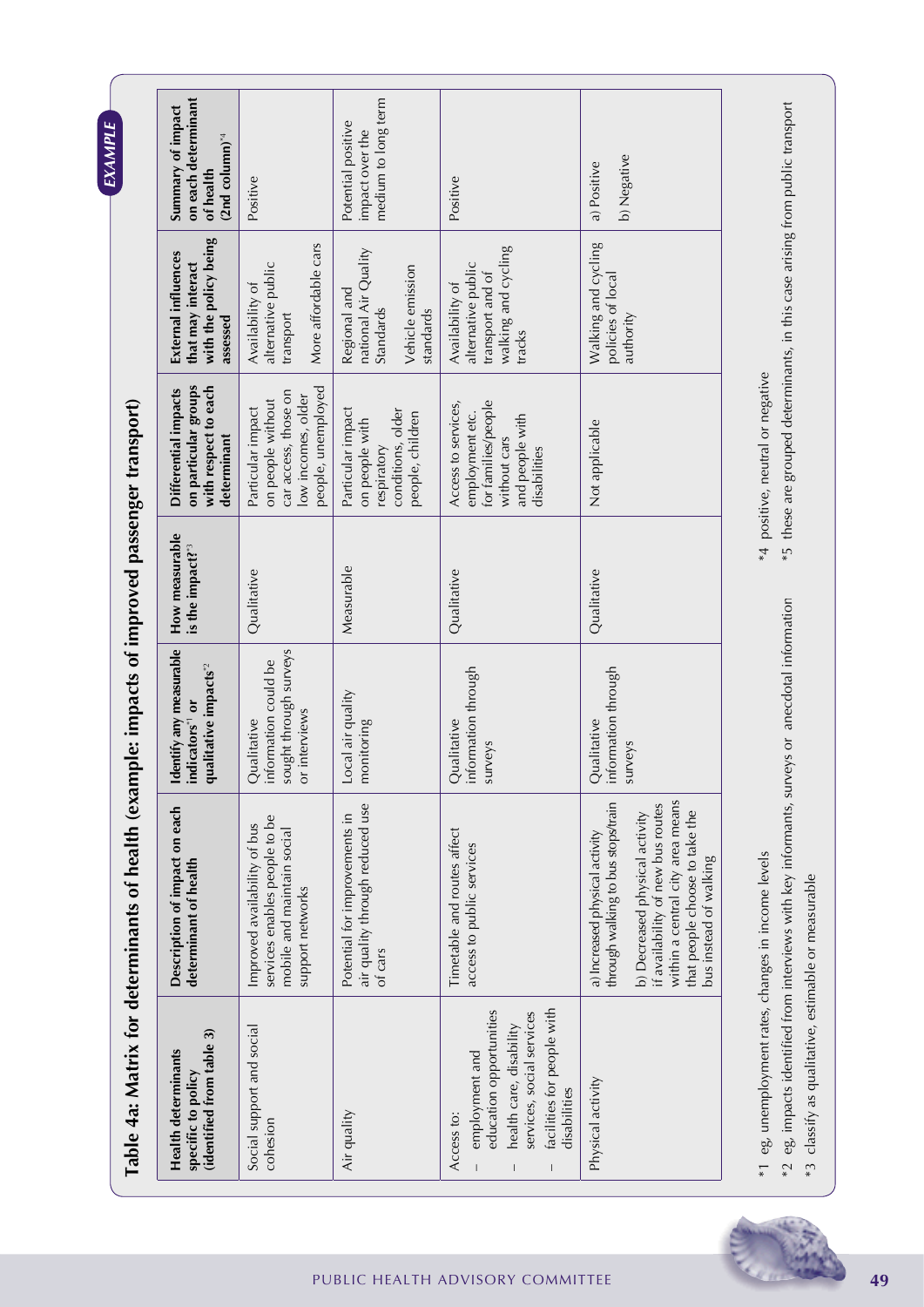# **Description of impact**

Aside from detailing potential impacts, there are two other options for recording responses in the Table 4 'description of impact' column:

- insufficient information available to make a decision or call
- unlikely to be significant impact.

Before attempting to make an overall assessment, it is important to acknowledge that there is likely to be some degree of uncertainty about the policy's potential impact on determinants. You may need to go away and collect more information using policy or HIA specialists or knowledgeable people in the subject area. The table is designed to help you identify what is not known.

**GUIDANCE**

The next step is to complete Table 4 for several different policy options and compare the results. If policy alternatives are not being considered at the stage the HIA is done, the table could be filled out for the status quo and the proposed policy, with the status quo being used as the basis for comparison.

After completing the table, prioritise the most significant impacts by highlighting them. The main purpose of Table 4 is to identify the more strongly positive or strongly negative impacts and key issues or concerns, in order to help generate recommendations that can address these issues. The eventual goal of HIA is to make an overall assessment based on the table's information in terms of whether the policy proposal is generally positive or negative. Table 6 in the impact assessment section is supplied to help with this.

At this stage, it is appropriate to start to form a view on which impacts are the most significant, but avoid drawing a firm conclusion prematurely. It will also be important at this stage to **highlight any areas of particular concern and major effects regarding Mäori health and health inequalities.** 

# **B) Appraisal for partnership, participation and protection**

In order to recognise and respect the principles of the Treaty of Waitangi, and with a view to improving health outcomes for Mäori, the NZ Public Health and Disability Act 2000 (Part 3) provides mechanisms to enable Mäori to contribute to decision-making on, and to participate in the delivery of, health and disability services. Fundamental to the principles of the Treaty is the notion of partnership. This principle should be reflected throughout the HIA process.

Health impact assessment helps to ensure that proposed policies consider the expectations of the Act, including the principles of partnership, participation and protection, by applying the following questions. Refer to the "What else do you need to know?" section for definitions.

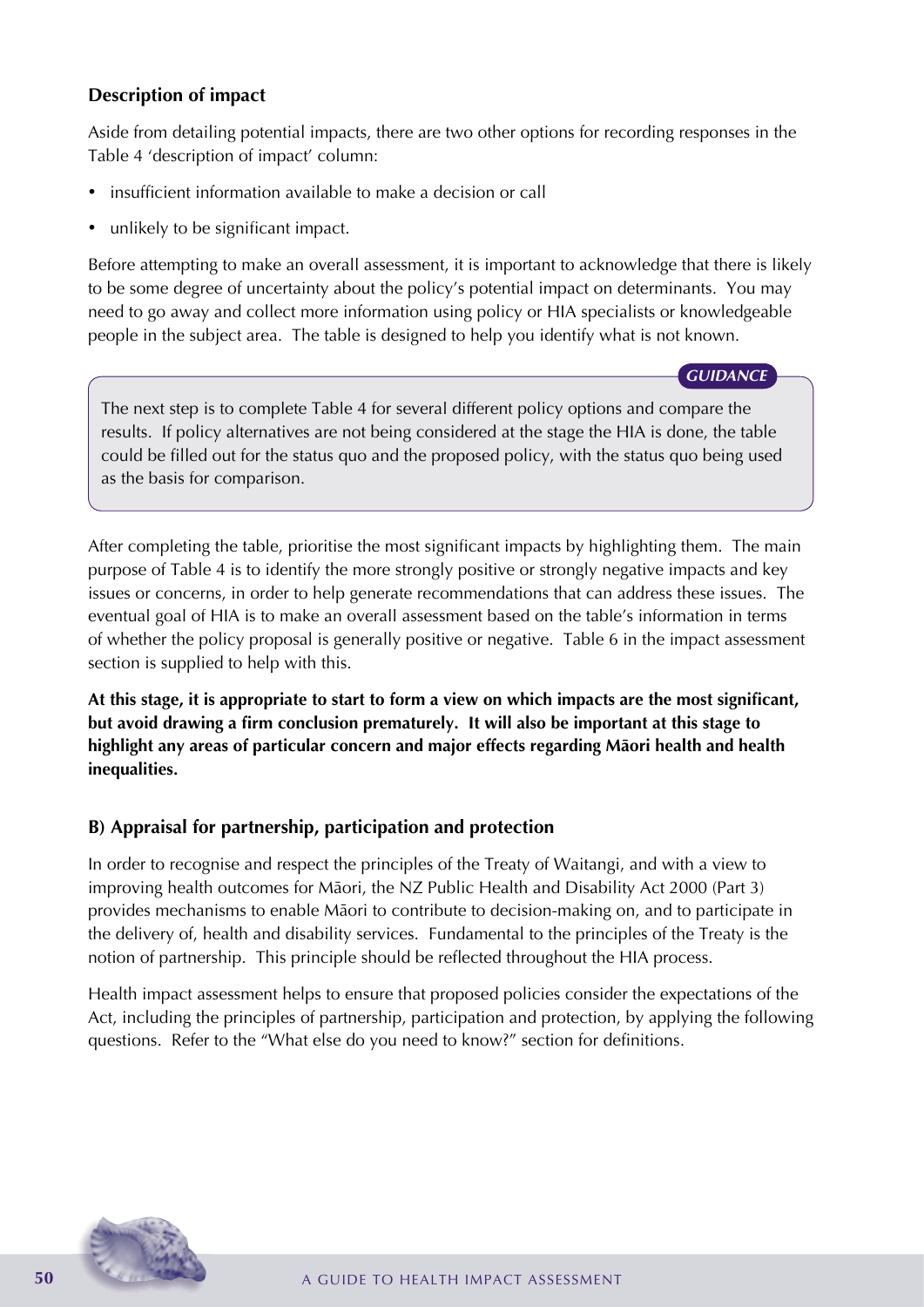#### **Questions:**

(Table 6).

1) How does the policy proposal provide for effective partnership with Mäori? (the principle of partnership) 2) How does the policy proposal provide for opportunities for Mäori to contribute to the policy process? (the principle of participation) 3) How does the policy proposal contribute to improved health outcomes for Mäori? (the principle of protection). Please explain where it does or does not. 4) Considering the determinants of health in the previous section, what is the potential effect of the policy proposal on Mäori health? • impact on the mental and physical health and wellbeing of Māori whānau/families/ communities • impact on the spiritual and cultural values of Mäori whänau/families/communities • impact on Māori with disabilities and their whānau/families. **NEXT STEP** The next step is to make an assessment of whether the principles have been taken into account



adequately and take the assessment through to the impact assessment stage of the appraisal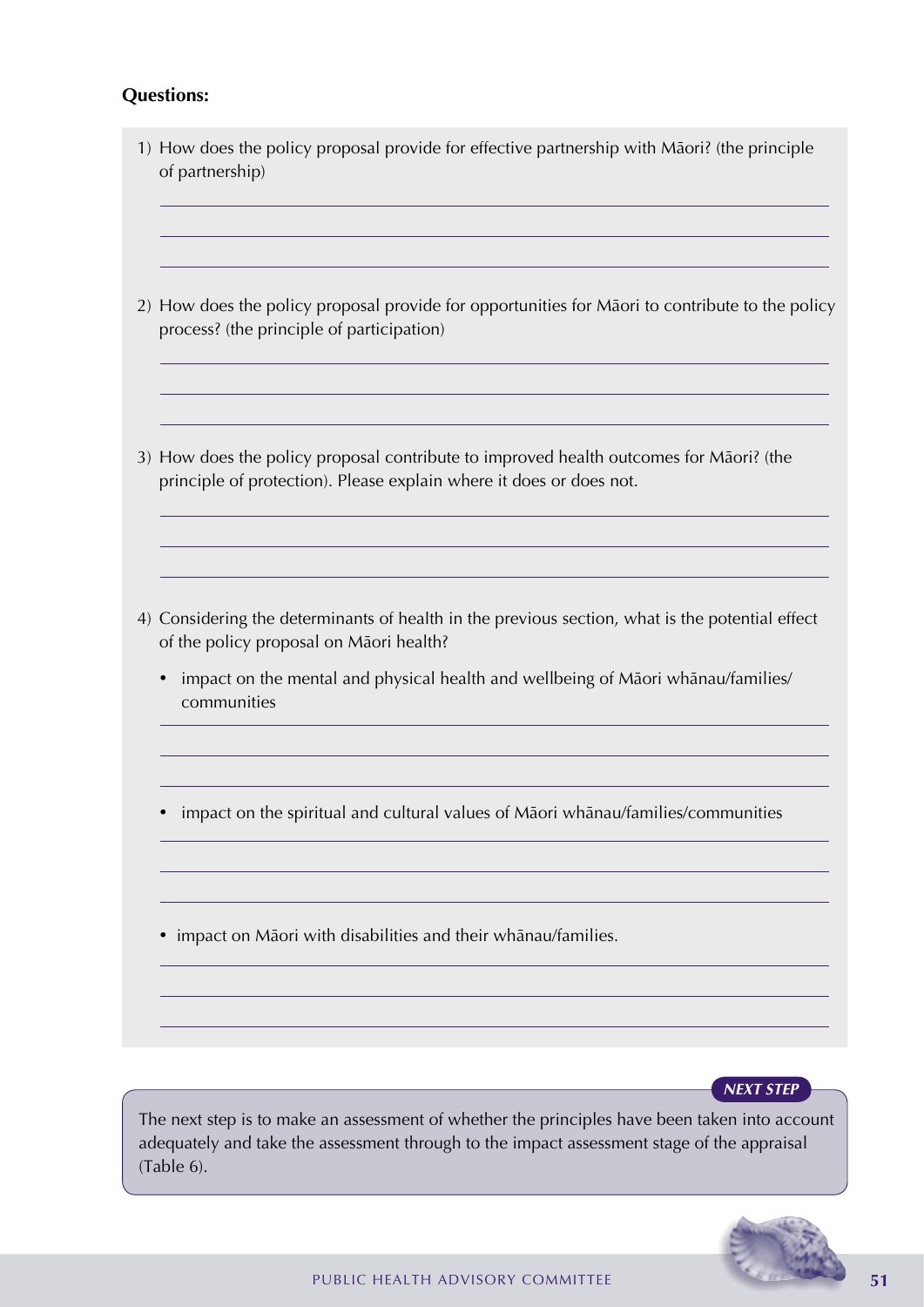# **C) Inequalities appraisal**

This section of the tool considers specifically the potential for the policy to have impacts on health inequalities. Inequalities in health occur across a range of areas, including socioeconomic status, age, gender, ethnicity, disability and geographic location. Note that one measure of socioeconomic status is the New Zealand Deprivation Index (NZDep), which takes the following variables into account:

- access to a telephone
- income including whether on a benefit or having an income below an income threshold
- employment status
- access to a car
- living in a single parent family
- educational qualifications
- home ownership
- living space.

These are all variables that have relevance when conducting a health impact assessment.

Complete Table 5 (on the following page) for each policy option and note impacts. Some impacts may be new, others will endorse previously noted items. In this case there may be reason to vary 'answers' to the analysis framework that the matrix provides.

It is acknowledged that there may be some crossover in responses to the different parts of this appraisal tool. The intention is to repeat aspects from different 'angles' in order to ensure that every potential impact and effect on health inequalities is covered.

After using this tool you should have identified the major contributors to health (or ill-health) of the specified policy, and the main potential impacts on health inequalities. Consider how the planning of this policy could incorporate steps to reduce any potentially negative impacts on health inequalities.

For example, a policy to reduce vehicle emissions may impact more heavily on people on low incomes. A step to mitigate this effect would be to subsidise the cost of tuning vehicles or upgrading fuel quality.

**GUIDANCE**

After completing the table, prioritise the most significant impacts by highlighting them. If several components of the tool highlight particular impacts, these may be especially important.

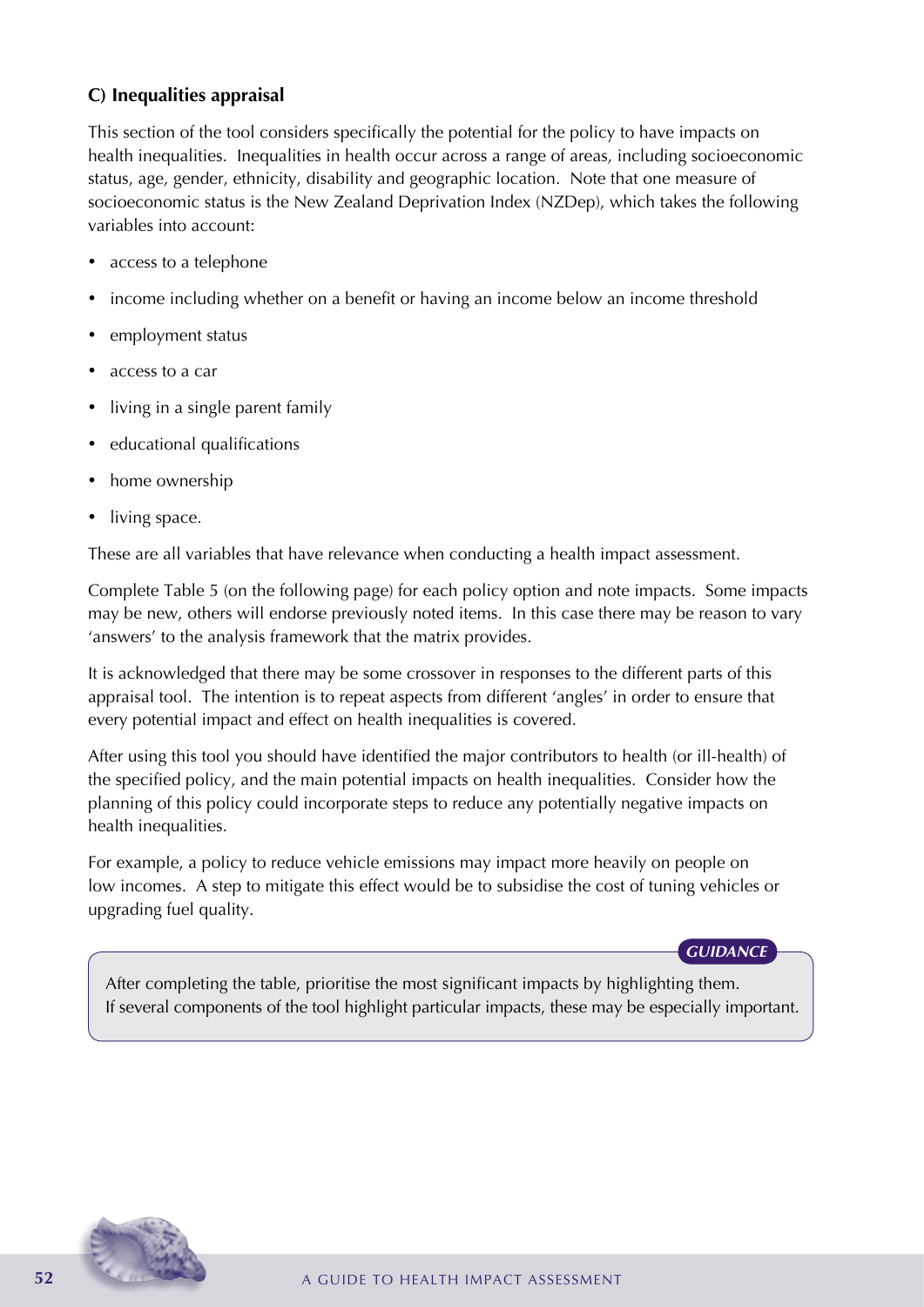| Does the policy proposal have<br>a potential effect on health<br>inequalities in respect of: | Describe the effects on<br>health inequalities | Identify any quantitative<br>measure/s | estimable or calculable?<br>How measurable is the<br>impact - qualitative, | positive, neutral or negative<br>on health inequalities -<br>Summarise the impact |
|----------------------------------------------------------------------------------------------|------------------------------------------------|----------------------------------------|----------------------------------------------------------------------------|-----------------------------------------------------------------------------------|
| Deprivation and income<br>groups <sup>ss</sup>                                               |                                                |                                        |                                                                            |                                                                                   |
| Age                                                                                          |                                                |                                        |                                                                            |                                                                                   |
| Gender                                                                                       |                                                |                                        |                                                                            |                                                                                   |
| Disability                                                                                   |                                                |                                        |                                                                            |                                                                                   |
| Ethnicity                                                                                    |                                                |                                        |                                                                            |                                                                                   |
| Regions or local areas                                                                       |                                                |                                        |                                                                            |                                                                                   |
| Rural areas                                                                                  |                                                |                                        |                                                                            |                                                                                   |
| Other                                                                                        |                                                |                                        |                                                                            |                                                                                   |

Table 5: Health inequalities matrix<sup>#</sup> **Table 5: Health inequalities matrix** ‡‡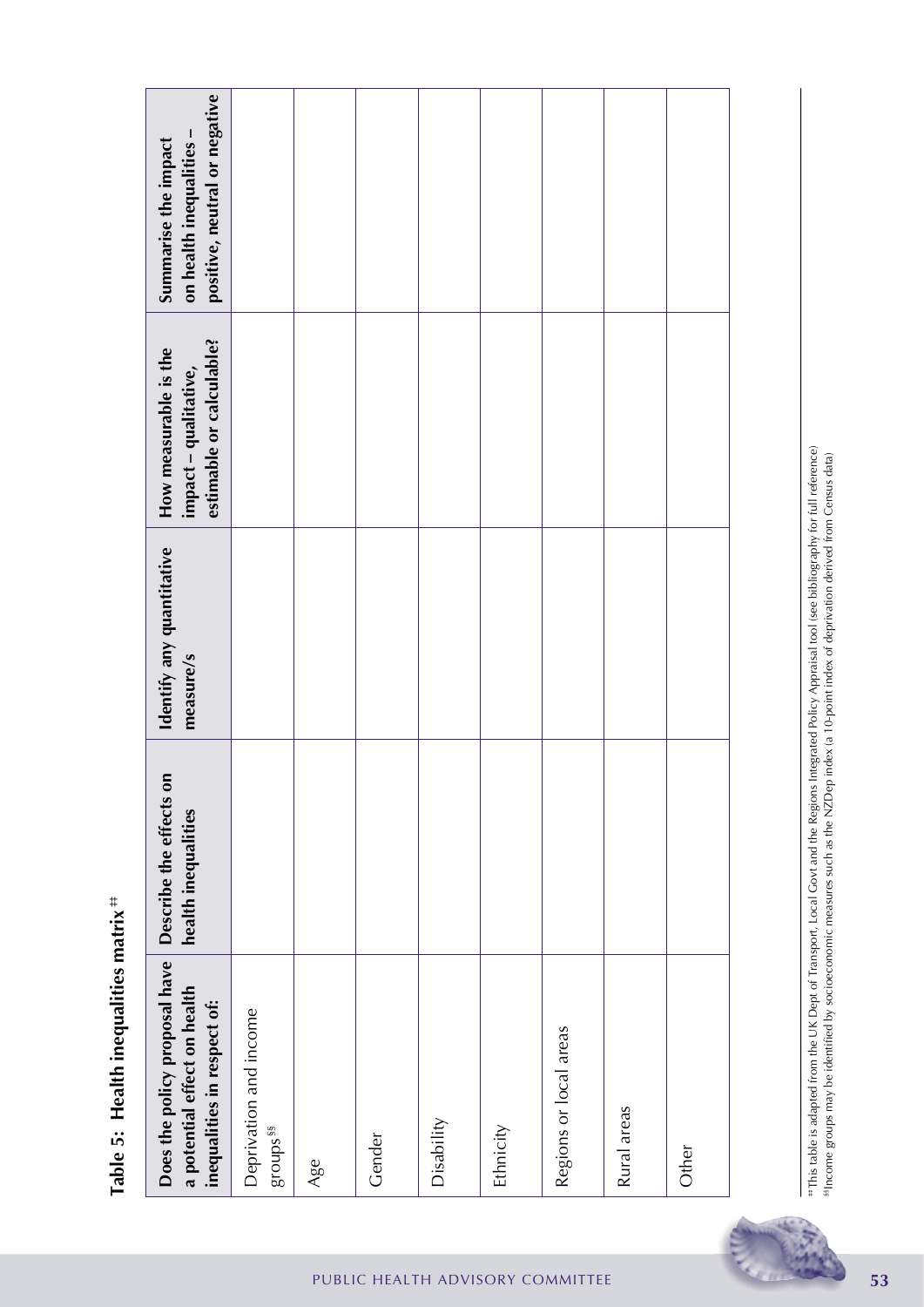# **Impact assessment**

This is the second phase of the appraisal stage. You have identified potential impacts on determinants of health, on Mäori, and on inequalities using one of the two appraisal tools. The next task is to identify the extent, nature, measurability and risk of those potential impacts.

You are now asked to prioritise the identified impacts. It is advised that you select the most significant impacts and keep the list of impacts as small as possible. This makes the exercise more manageable.

**GUIDANCE**

 For each anticipated effect on particular health determinants (both direct or indirect health impacts) or health inequalities consider the:

- likelihood of the impact occurring
- severity of impact and numbers of people affected
- likely timescale of achieving the predicted impact
- strength and type of evidence
- distribution of the impact across the population, considering in particular, the impact on Mäori
- practical ways to improve positive impacts and minimise negative impacts, both within the proposal and external to the proposal.

Remember that positive as well as negative effects on health and wellbeing are being considered.

The resources and methods used for this work will include those that have already helped to identify the potential impacts. Nevertheless, additional information may be needed, and in a comprehensive assessment a literature review or other specific research may need to be undertaken or commissioned.

The following table, Table 6, may be used to plot the impacts and record the information about these predicted health impacts. It can be used to further analyse information gained from using either the Health Lens or the Health Appraisal Tool. Particularly in the latter case, the successive stages of appraisal may add shape and emphasis to impacts already identified. In some cases opposing positive or negative impacts may come to light arising from the same source.

The table begins by allowing a listing of all of the potential impacts that have been identified up to this point:

- Determinants of health that are affected, including direct impacts (such as noise and certain pollutants) and indirect impacts (such as social cohesion and income) from Table 4.
- Impact on Mäori health from page 51.
- Health inequalities from Table 5.

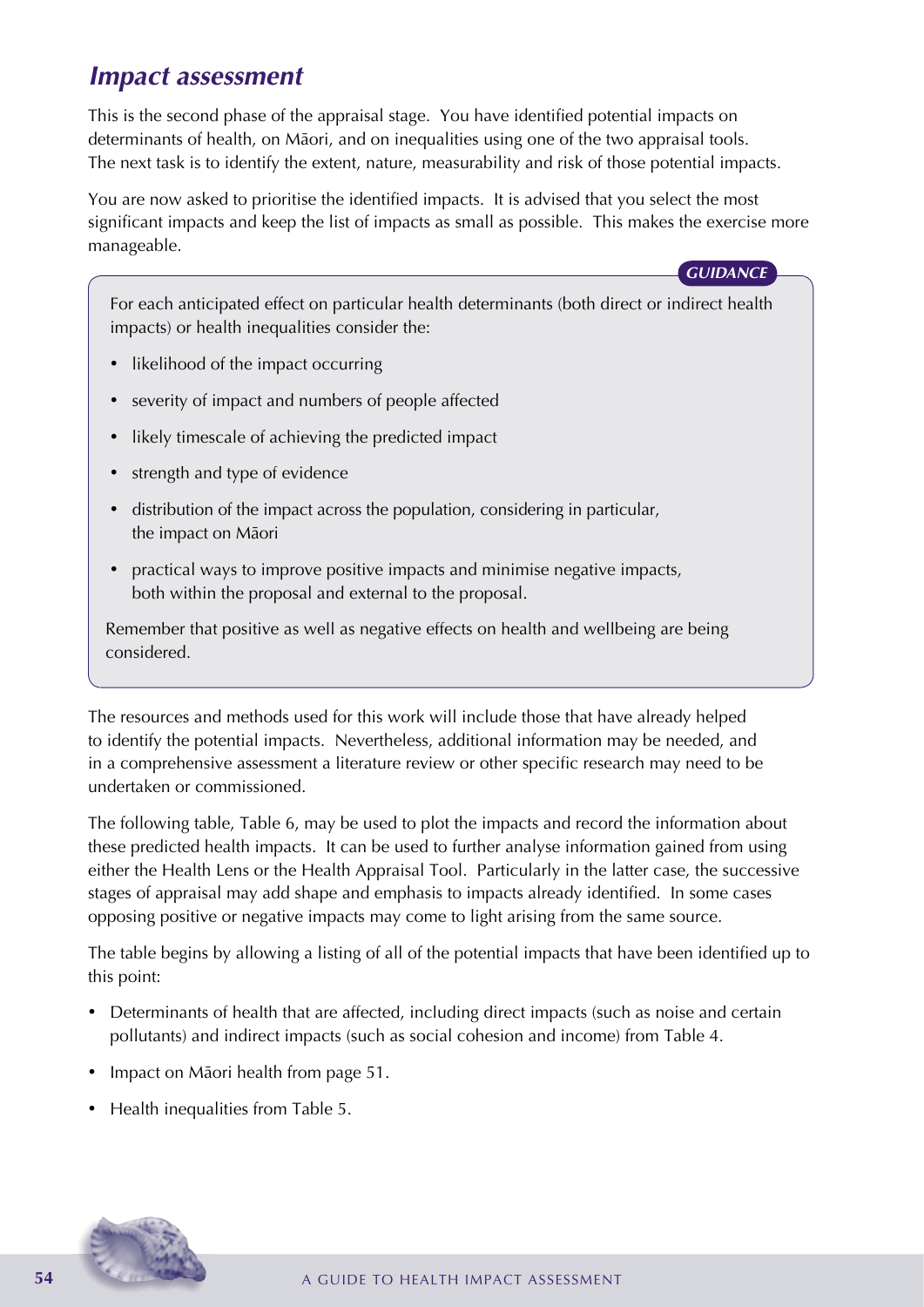Table 6 presents a simple grading system for the working group to rate its considered assessment. This work is, to an extent, a subjective process, as it aims to correlate diverse information and that is why it is important to make it a group exercise. As much evidence on the associated health effects as possible needs to be referenced, although it is acknowledged that assessment of measurability and risk of impact may be based on subjective perceptions.

In determining the extent and nature of the impacts, it may also be useful to assess the significance or severity of the impact and identify whether it is a precursor for other impacts. That is, will it result in or contribute to further positive or negative impacts?

As is the case for the appraisal tools, work on the Table 6 matrix may identify uncertainties or knowledge gaps that require further investigation.

When prioritising impacts, you need to question whether the issues that have been identified are those that are the most 'known' or discussed. It may be tempting to focus on impacts that are well known or on the public or government agenda, rather than more significant impacts in lesserknown areas. You may need to reflect on this and take steps to move outside your 'comfort zone'. Inevitably, it is much easier to focus on direct effects. It is harder to address indirect effects and changes over time that result from interactions between components.

The issue of change that occurs over time and space is a challenging issue for those involved in impact assessment. For example, methods used may overlook additive, synergistic, or neutralising effects. In other words, some thought needs to be given to longer term change which might occur, given the adoption of particular policies.

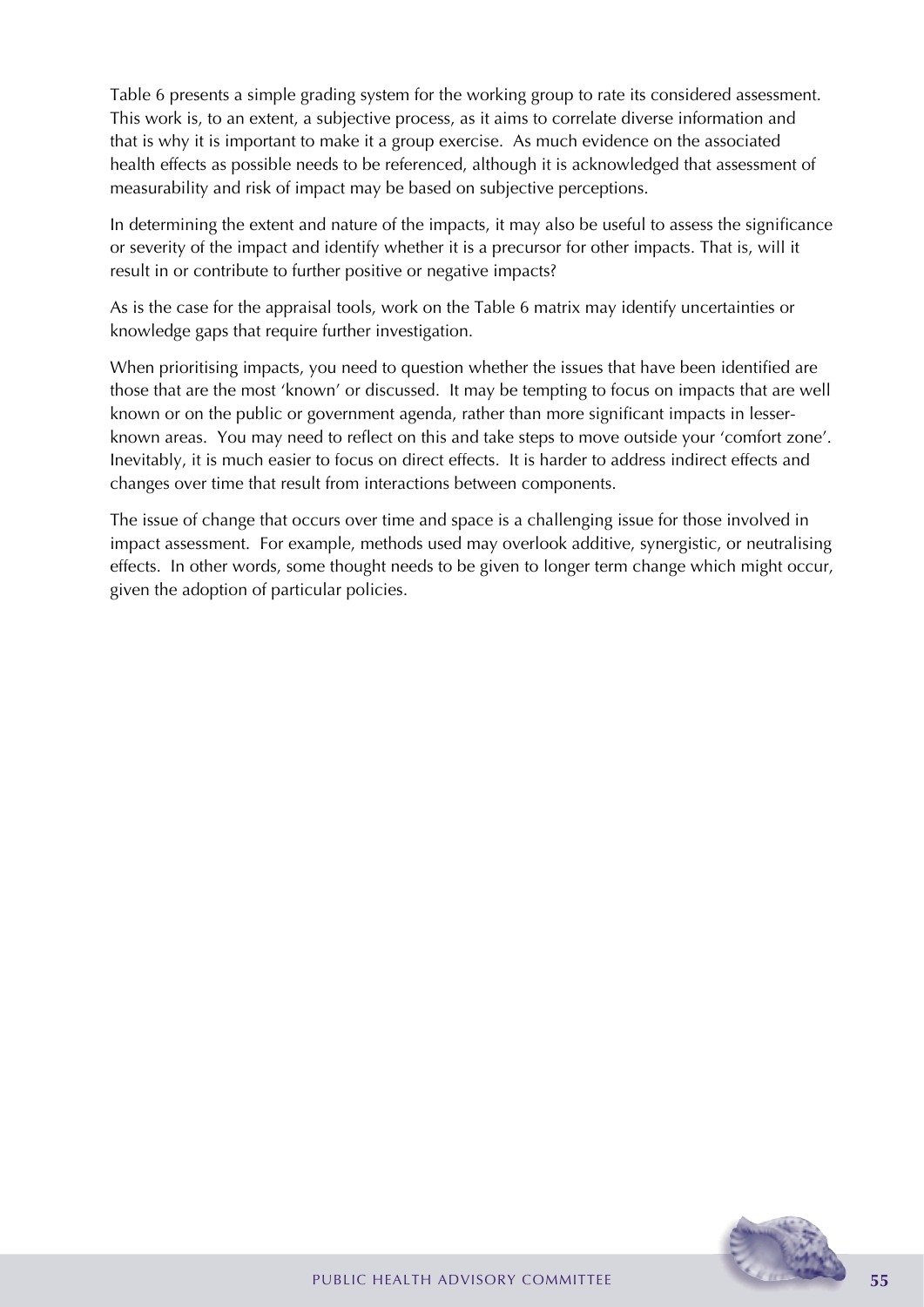|                                   | diminish negative<br>Possible actions<br>to enhance<br>positive or<br>impacts                                                                   |             |                                             |                                     |                                      |                                             |  |
|-----------------------------------|-------------------------------------------------------------------------------------------------------------------------------------------------|-------------|---------------------------------------------|-------------------------------------|--------------------------------------|---------------------------------------------|--|
|                                   | Measurability<br>(qualitative,<br>of potential<br>estimable,<br>impact                                                                          | calculable) |                                             |                                     |                                      |                                             |  |
|                                   | medium term, long<br>Expected time to<br>(short term,<br>take effect<br>term)                                                                   |             |                                             |                                     |                                      |                                             |  |
|                                   | Scope of potential<br>large number of<br>(affects small or<br>people)*<br>impact                                                                |             |                                             |                                     |                                      |                                             |  |
|                                   | potential impact<br>(small/low,<br>medium, high)*<br>significance of<br>Severity or                                                             |             |                                             |                                     |                                      |                                             |  |
|                                   | ηg<br>impact occurri<br>(low, medium,<br>high)<br>Likelihood of                                                                                 |             |                                             |                                     |                                      |                                             |  |
|                                   | (both direct and indirect) of proposed                                                                                                          | Negative    |                                             |                                     |                                      |                                             |  |
|                                   | policy on health determinants, Māori<br>List of identified potential impacts<br>health and health inequalities<br>(identified in Table 4 and 5) | Positive    |                                             |                                     |                                      |                                             |  |
| Table 6: Impact assessment matrix |                                                                                                                                                 |             | (From Table 4)<br>Determinants<br>Impact on |                                     | (From page 51)<br>Impact on<br>Māori | (From Table 5)<br>Impact on<br>Inequalities |  |
| 56                                |                                                                                                                                                 |             |                                             | A GUIDE TO HEALTH IMPACT ASSESSMENT |                                      |                                             |  |

\*These two aspects are very important when seeking management or mitigation responses. For example, the common cold may have a mild effect across large sections of the population, whereas SARS will have a very<br>severe effec \*These two aspects are very important when seeking management or mitigation responses. For example, the common cold may have a mild effect across large sections of the population, whereas SARS will have a very severe effect across a smaller group. This distinction will have implications for the policy response.

# **Table 6: Impact assessment matrix**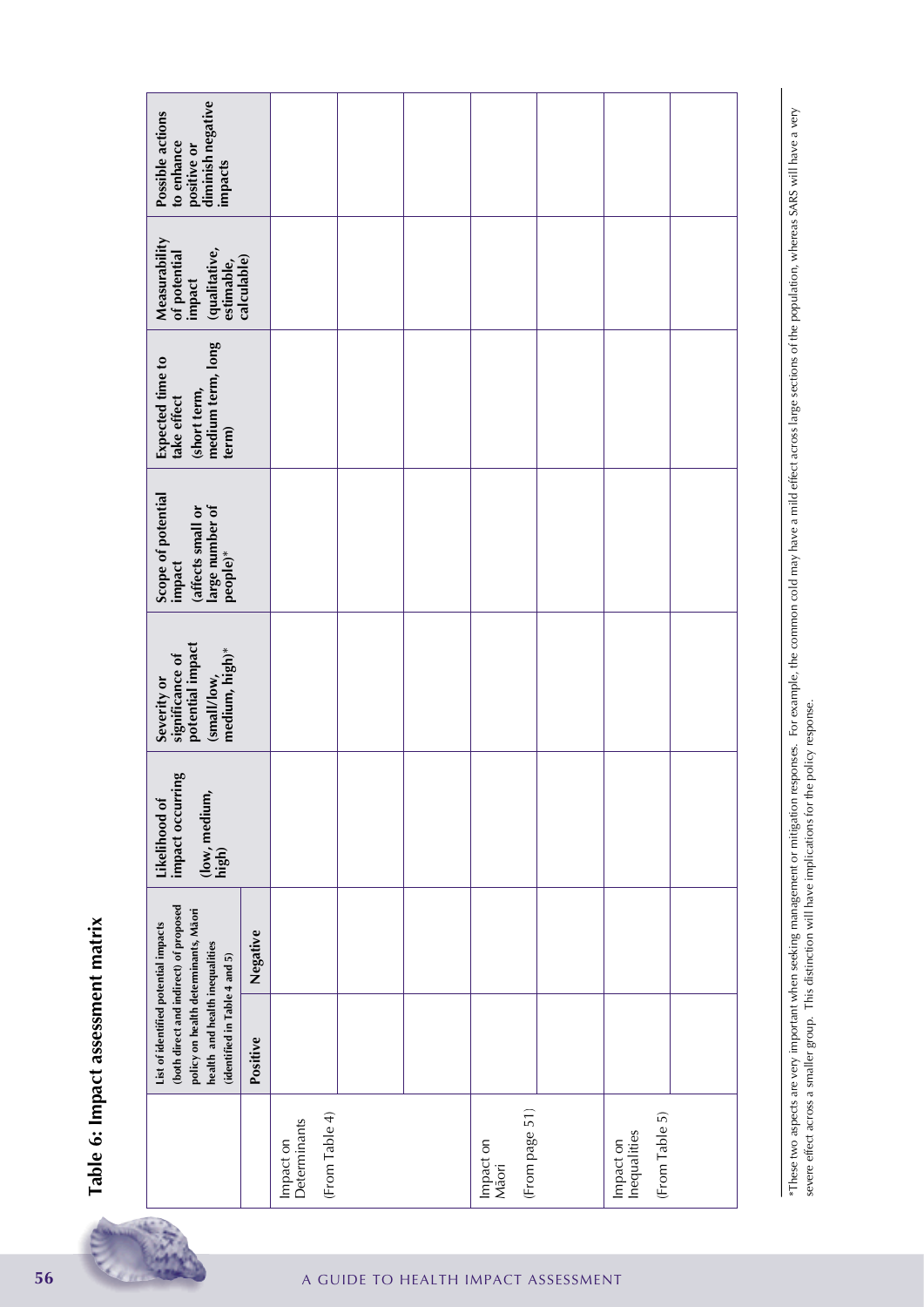# **REPORTING**

Formal reporting is an important component of health impact assessment but it does not necessarily need to be exhaustive. A report is an important record of both the process and the outcome to feed back to participants, or contributors to the process, and to help those receiving recommendations to understand the context in which they arose. The report should be appropriate to its purpose. Good communication between the decision-makers and the assessors will ensure that an appropriately detailed report is produced.

The reporting stage focuses on identifying the practical changes that could be made to a proposal to minimise the harmful effects and maximise the beneficial effects on health. These can be presented by way of recommendations to the agency or management group introducing/ developing the policy. Recommendations for stakeholder agencies can also be made.

This stage will be contingent on the internal reporting procedures of the organisation. It is important to note that reporting will need to be done in different ways depending on which level of appraisal is done. In general, more detailed appraisal will require more detailed reporting.

As a minimum the report would include:

- reporting on the HIA process and the people, organisations and resources that were involved
- reporting on the methods used in the HIA
- reporting on the partnership, protection and participation appraisal
- reporting on the impacts
- making recommendations to maximise positive impacts and minimise negative impacts.

Often an HIA of a particular policy will identify opportunities or issues with related policies, including those managed by other agencies. Reports need to be sufficiently targeted for these other agencies to understand and respect the process and try to adopt the recommendations.

The report should be given to all participants, stakeholders and those who were consulted.

There should be a peer review process undertaken to ensure the report is robust and accurate.

It is advisable to set up a peer review group to review the report before it is finalised.

### **Making recommendations**

The final part of appraisal is to draw conclusions and make recommendations for adjusting the policy proposal or policy alternatives. It may help to group the impacts in order of significance (ie, how important or severe) and scope (ie, how widespread) and comment on the expected time to take effect. This also helps to identify issues that affect a smaller or more vulnerable part of the community. Select other types of grouping if you wish.

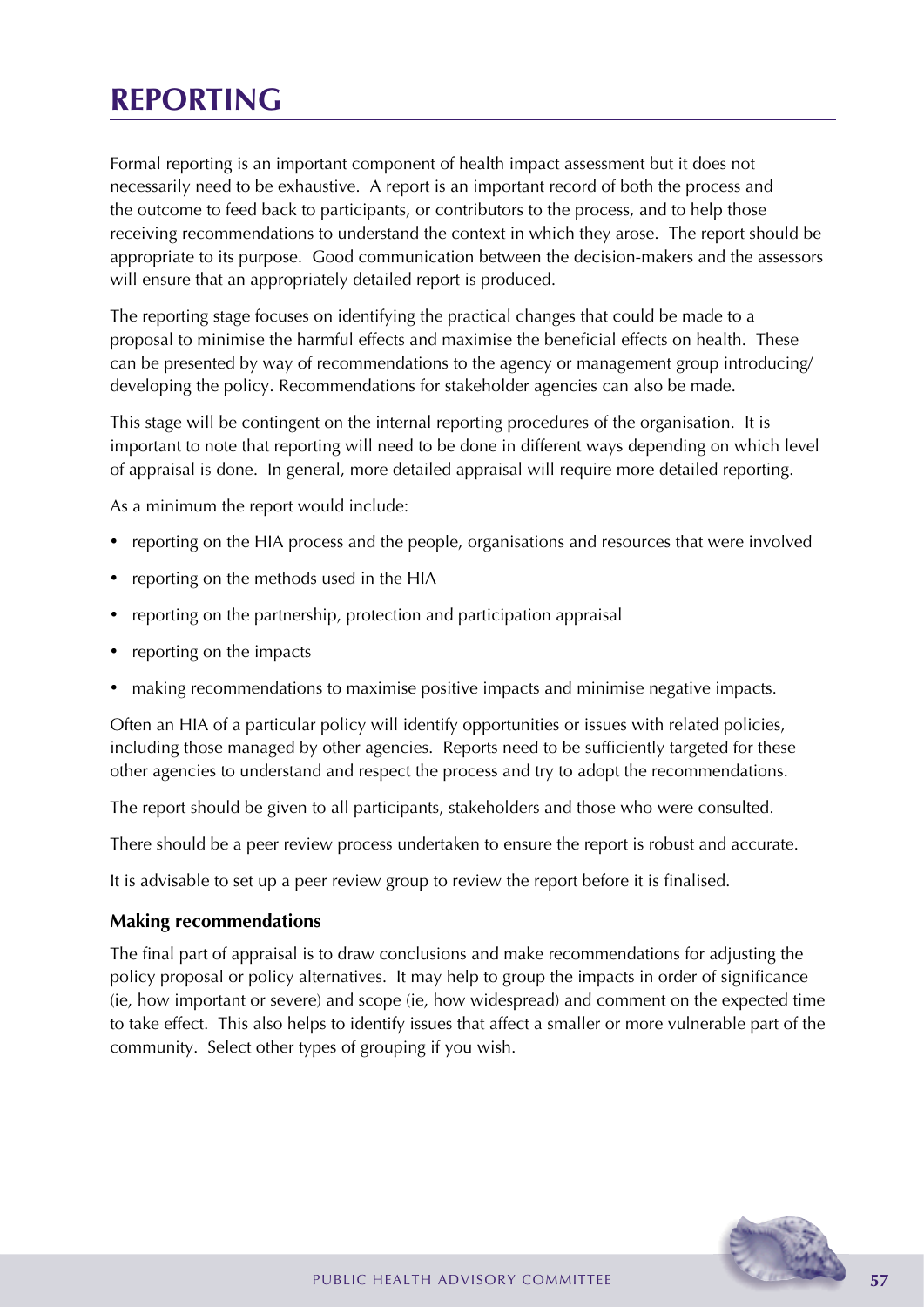There are four tiers of response:

- 1) **There is not enough information** need to seek further information, continue the appraisal and re-do the table.
- 2) **Modify policy proposal to enhance positive impacts** opportunities to provide or extend health benefits are not fully realised.
- 3) Modify policy proposal to address negative impacts for instance, if an identifiable group within a population is negatively affected.
- 4) **No action required** because there is no feasible way of enhancing potential positive impacts on health (or avoiding negative impacts).

Use judgment to identify the most significant impacts and issues, and translate these into recommendations to the decision-making body (and to other stakeholder agencies if appropriate).

The ultimate result is an agreed set of recommendations for modifying the policy proposal/s so as to maximise health benefits or minimise adverse effects on health. The recommendations must be made within the context of complex social, political or material constraints. They will be influenced by the current context for proposal implementation and the constraints operating locally, such as the resources available and the relative priority given to health and health gain. There are likely to be regional factors to be taken into consideration. Negotiation among the decision-makers may be necessary if their views differ about the appropriate actions to take.

It is important to note the recommendations from an HIA will form just part of a bigger picture involving recommendations from other perspectives (for instance, economic analysis, consideration of impacts on gender or disability). The purpose of HIA is to predict the health consequences of each policy alternative so that the policy-makers can make the best trade-offs between health, wellbeing and other policy goals.

Occasionally it may be possible to define a single solution to achieve optimum health and wellbeing benefits of the proposed policy. However, in most cases a series of options will need to be formulated and presented. Formal option appraisal may need to be undertaken. Alternatively a less formal approach may be sufficient.

It is critical to formulate recommendations that will have both the most impact on the policy and the most chance of being implemented. This process is iterative so you may not achieve it all in one step. You may need to refer back to contributors to get agreement once the evidence is factored in.

It is important to bear in mind the 'baseline situation', for example, the consequences of a change in alcohol law would be different for a heavy drinking community, compared with a light drinking community.

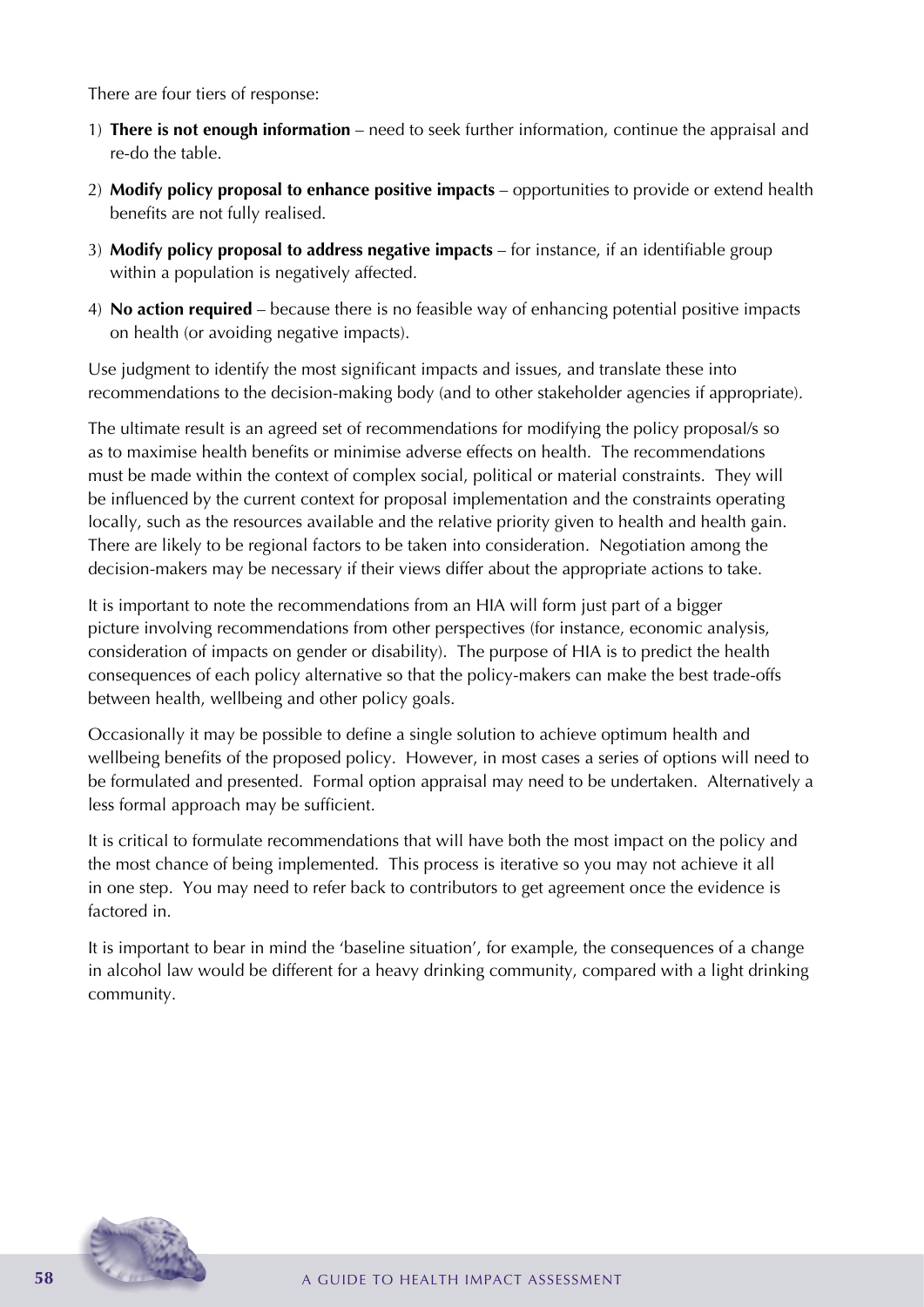

# **Guidance in making recommendations**

The following are some general questions that could be asked to help with making recommendations:

- Who are the likely 'winners' in the policy proposal, how many of them are there, and how will they be affected?
- Who are the likely 'losers', how many of them are there, how serious is the loss, and how could they be compensated?
- What steps could policy-makers take to reduce or mitigate any negative impacts on health and wellbeing and on health inequalities from the policy proposal?
- What are some ways in which current policy or practice could be changed to enhance the positive impacts or to reduce inequalities between population groups?

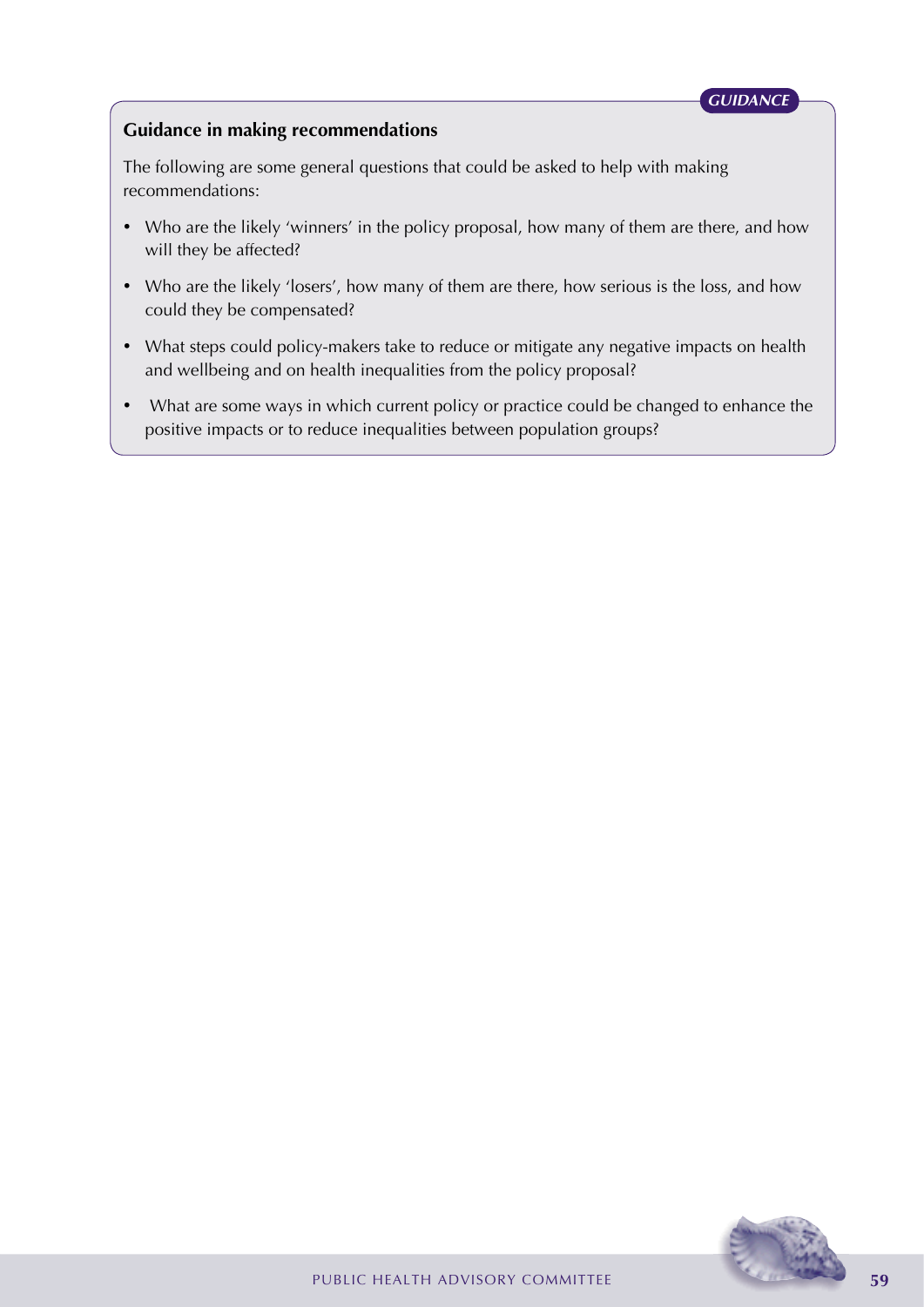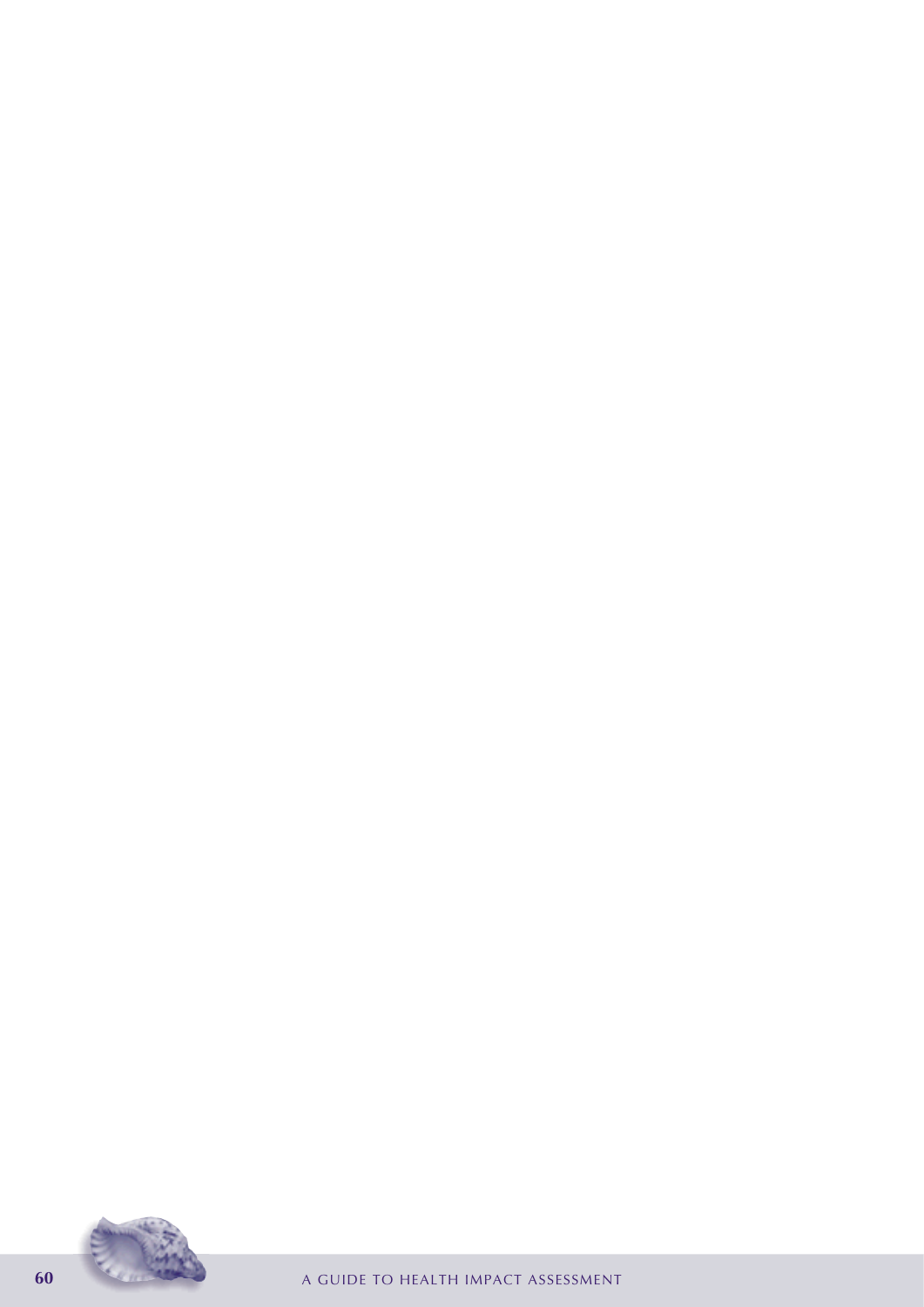# Stage Four: Evaluation

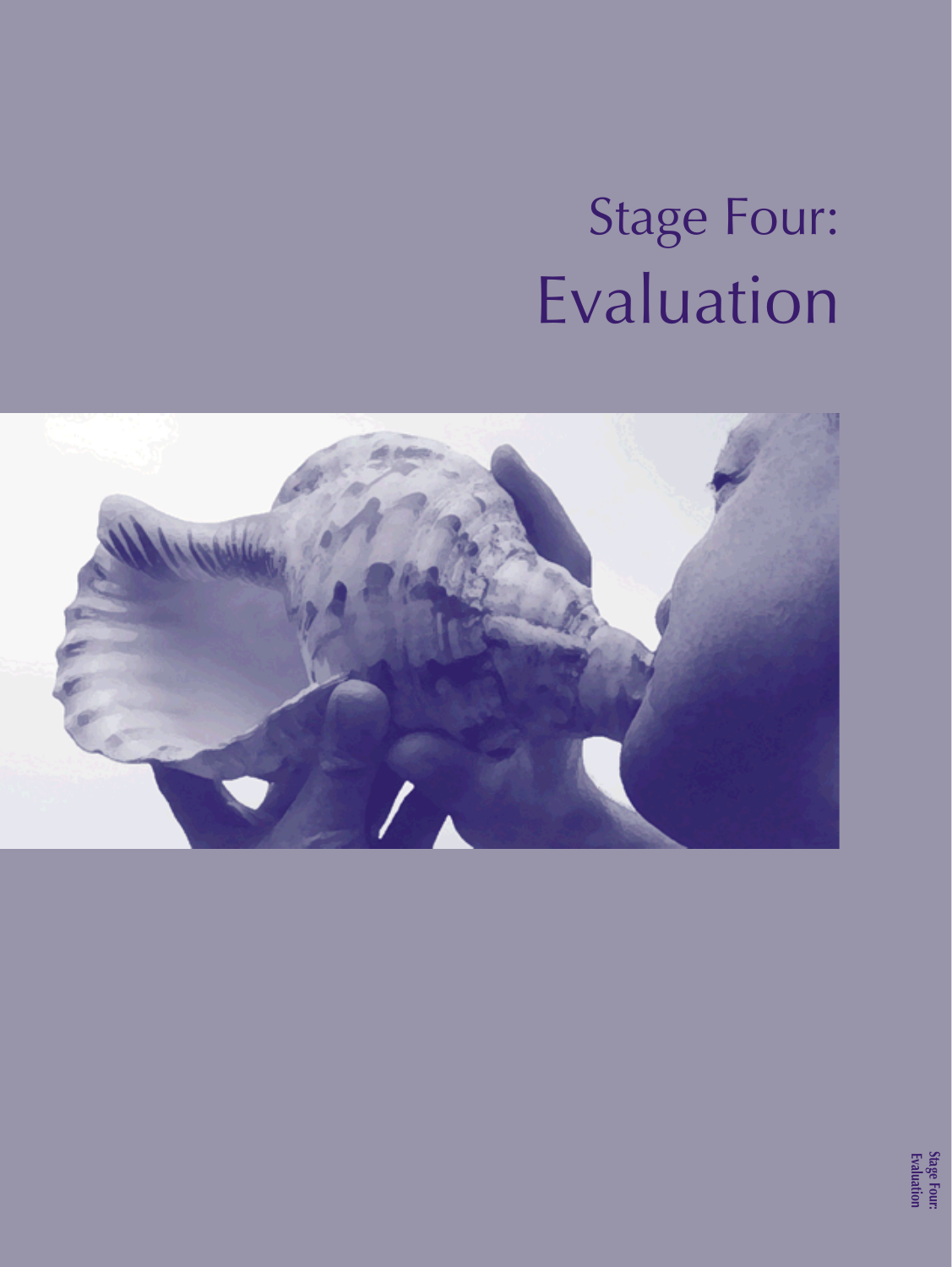## **STAGE FOUR: EVALUATION**

Evaluation must be factored into the health impact assessment process and should not be too complex or unwieldy. It needs to be included as an organisational task and costed/ planned during the scoping stage. Setting clear objectives for the HIA in the scoping stage becomes critical for evaluation, as the evaluation will also look at whether the objectives of the HIA were met. It is important to feed results back in to the policy-making process, and to share the evaluation with others to demonstrate whether, how and why HIA works. Evaluation could be done by either the 'in-house' policy team doing the HIA, or by an external evaluator or peer reviewer.

Both process evaluation and impact evaluation should be used to assess the HIA. Process evaluation aims to assess how the HIA was done and provide information that will be useful in future HIAs. In comparison, impact evaluation analyses the extent to which the recommendations made by the HIA were taken on board in the final policy decision-making.

Outcome evaluation, where the impacts predicted by the HIA are evaluated, is more difficult to do in practice. It is challenging to evaluate whether health impacts will eventuate, as there are complex, multi-causal pathways involved and long timeframes required to track health impacts over time It is possible to evaluate whether predicted health impacts from the HIA were accurate, but as this is a difficult process, it should only be undertaken by skilled practitioners/evaluators with adequate resources.

Evaluation can provide a valuable insight into how:

- the process of HIA can be improved through reflection
- various proposals can be modified to achieve health gain
- the accuracy of predictions made during appraisal can be assessed
- resources were used money, staff and stakeholders involved.

In addition, evaluation:

- is the basis for feedback to stakeholders and the community
- generates commitment to HIA institutional and stakeholders
- develops evaluation skills that can be applied in other settings.

Current best practice for policy agencies involves clear monitoring to identify if the outcomes sought by the policy are being achieved. Such monitoring programmes can be designed to include an evaluation of the public health outcomes and the assumptions and predictions that were introduced into the health impact assessment. Some suggested evaluation questions are shown on the next page.

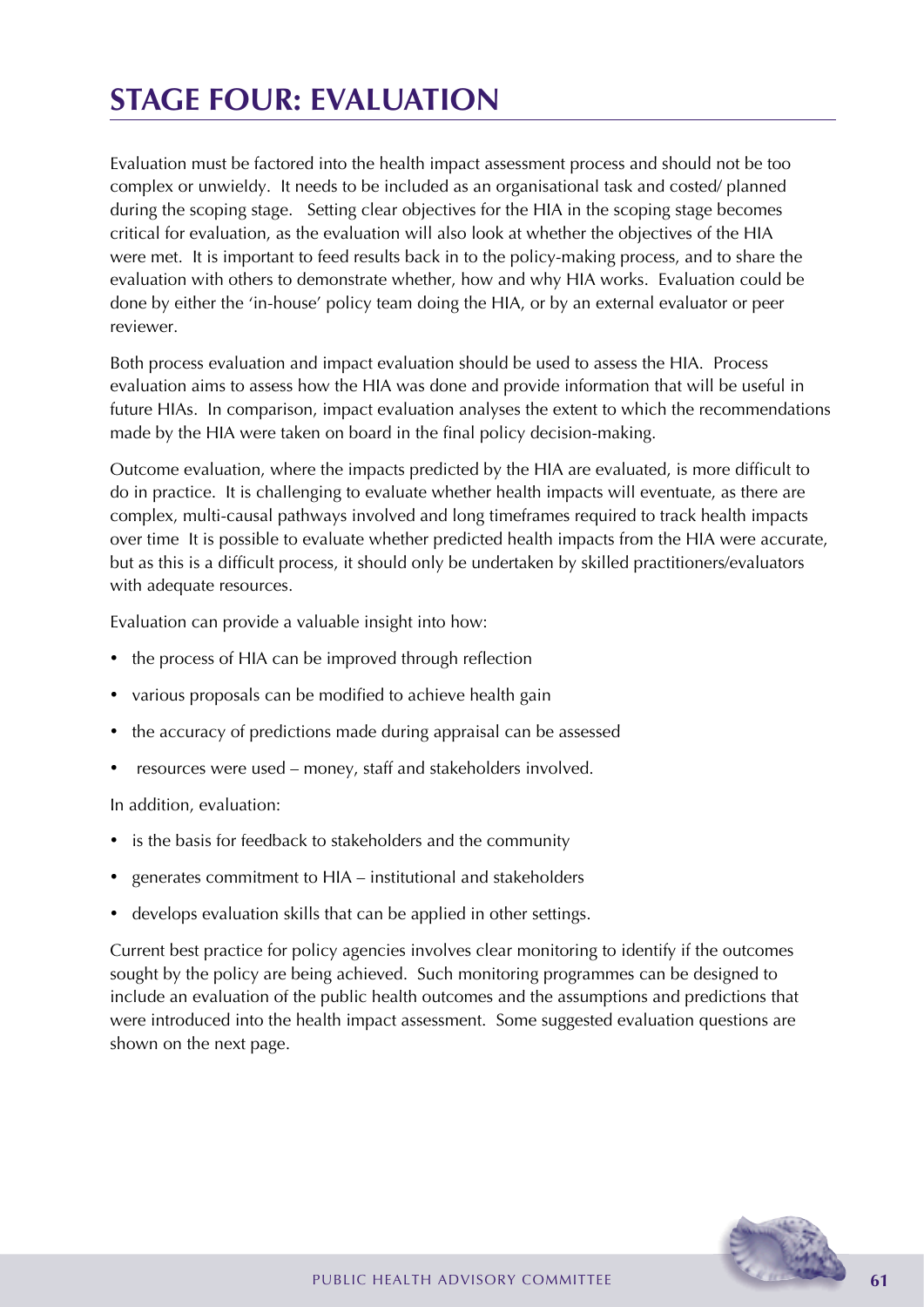#### **Questions about the process of the HIA**23,24

Now you have completed the HIA, you will need to document how you went about it and the methods used so that your organisation can learn from your experience for future HIAs. Include details on time, place, and resources used (financial, staff time, consultants, etc) and participants. Record also what the policy proposal sought to achieve, what geographical area it covered and what population groups were affected.

**GUIDANCE**

Then answer the following questions:

- What evidence was used in the HIA, and how was it used to inform development of recommendations? Was the evidence in the literature on the consequences of similar proposals properly searched?
- How were the issues identified during scoping addressed?
- How were the potential health impacts on vulnerable groups explored and assessed?
- How were the health impacts of alternative policy options explored?
- Were efforts to mitigate any negative effects concentrated on the largest impacts?
- Were the approaches used to ensure transparency in the HIA decision-making process effective or are there other ways you would recommend?
- Given the resources used, (financial, staff time etc) what were the associated opportunity costs?
- How and when were the recommendations delivered to the relevant policy-makers?
- What did those involved in the HIA think about the process used and what changes would they make if they were to do it again?
- Were the aims and objectives of the HIA met?

#### **Questions about the impact of the HIA**

- How was the HIA used in the policy development and advice process?
- Was the policy proposal changed as a result of conducting the health impact assessment? If so, what changed?
- Were the recommendations of the HIA accepted and implemented by policy-makers? If so, how and when, and if not, why not?
- What unintended consequences resulted from the HIA, for example: working in partnership, cross-sectoral collaboration, raising the profile of health needs and putting health 'on the agenda'?

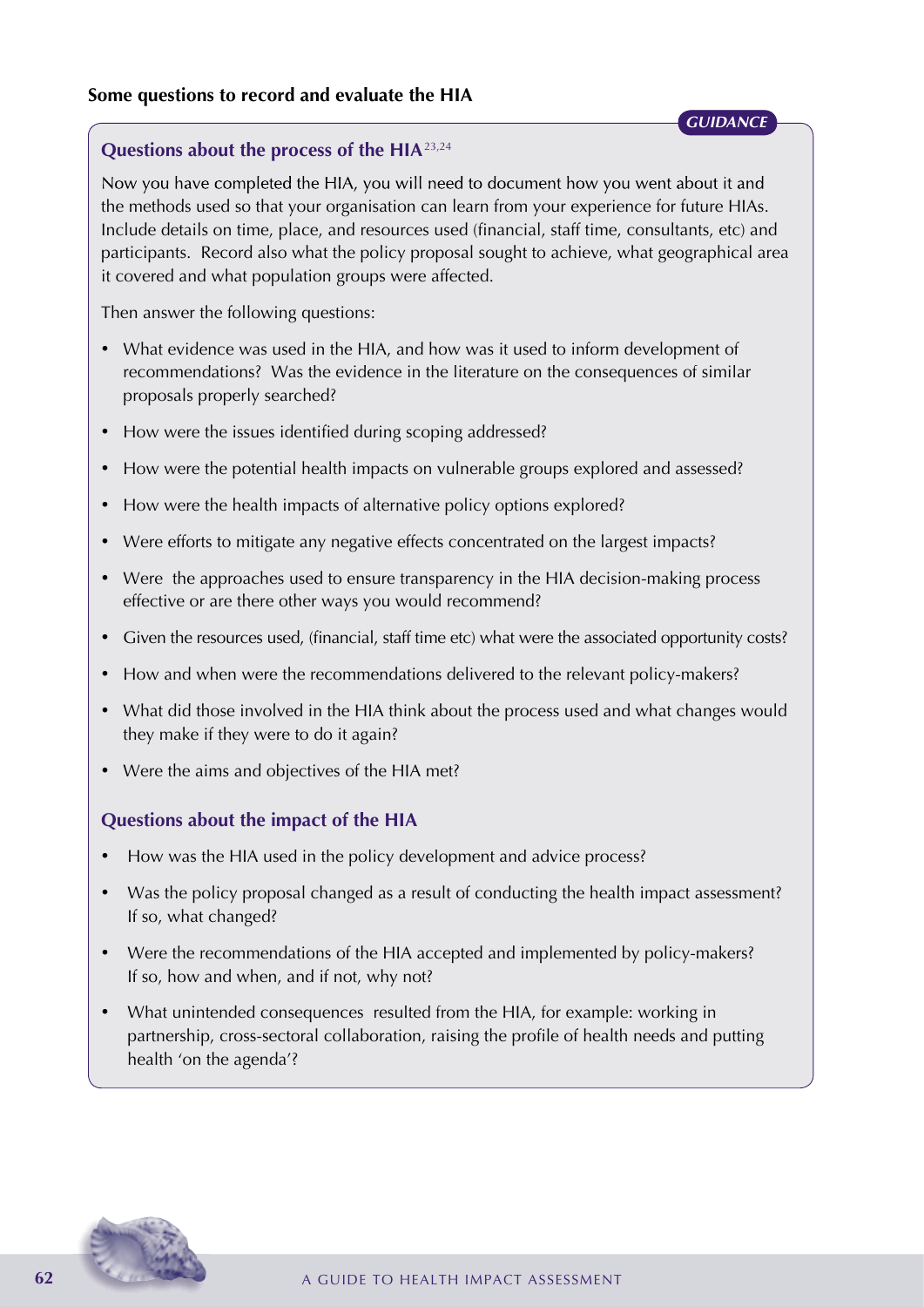### **FURTHER READING ON HEALTH IMPACT ASSESSMENT**

#### **New Zealand:**

Ministry of Health (2003) Appendix Four: Summary of the three Maori models of health, p17-20. In: Mäori Public Health Action Plan 2003-2004. Wellington: Ministry of Health.

Ministry of Health (2002). Reducing inequalities in health. Wellington: Ministry of Health.

Ministry of Health (2003). Decades of disparity: Ethnic mortality trends in New Zealand 1980- 1999. Wellington: Ministry of Health.

Download graphs and data from http://www.wnmeds.ac.nz/academic/dph/research/nzcms/index.html (accessed 21 June 2005)

Ministry of Social Development. 2001. The Social Development Approach, June 2001, Wellington: Ministry of Social Development.

Ministry of Social Development. 2003. Mosaics: Key Findings and Good Practice Guide for Regional Co-ordination and Integrated Service Delivery, Wellington: Ministry of Social Development.

Ministry of Women's Affairs. Key Questions to ask in Gender Analysis. Available at http://www.mwa.govt.nz/pub/key\_questions\_chart.pdf (accessed 10 November 2003).

National Health Committee (1998) The social, cultural and economic determinants of health in New Zealand: Action to improve health. Wellington: NHC.

Public Health Advisory Committee. 2002. The Health of People and Communities: the effect of environmental factors on the health of New Zealanders, October 2002. Wellington: National Health Committee.

Public Health Advisory Committee. 2003. Intersections between transport and health: the impacts of transport, April 2003. Wellington: National Health Committee.

Richards, R., Fithian, N., Signal, L. & Craft, M., Equity Focused Health Impact Assessment What it can do for Policy Development. Chapter in report to the Commonwealth Government of Australia. Australasian Collaboration for Health Equity Impact Assessment, in press.

Signal L, Durham, G (2000) Health impact assessment in the NZ policy context. Social Policy Journal of New Zealand, 15: 11-26.

Woodward, A. and Kawachi, I. (2000) Why reduce health inequalities? Journal of Epidemiology and Community Health 54: 923-29.

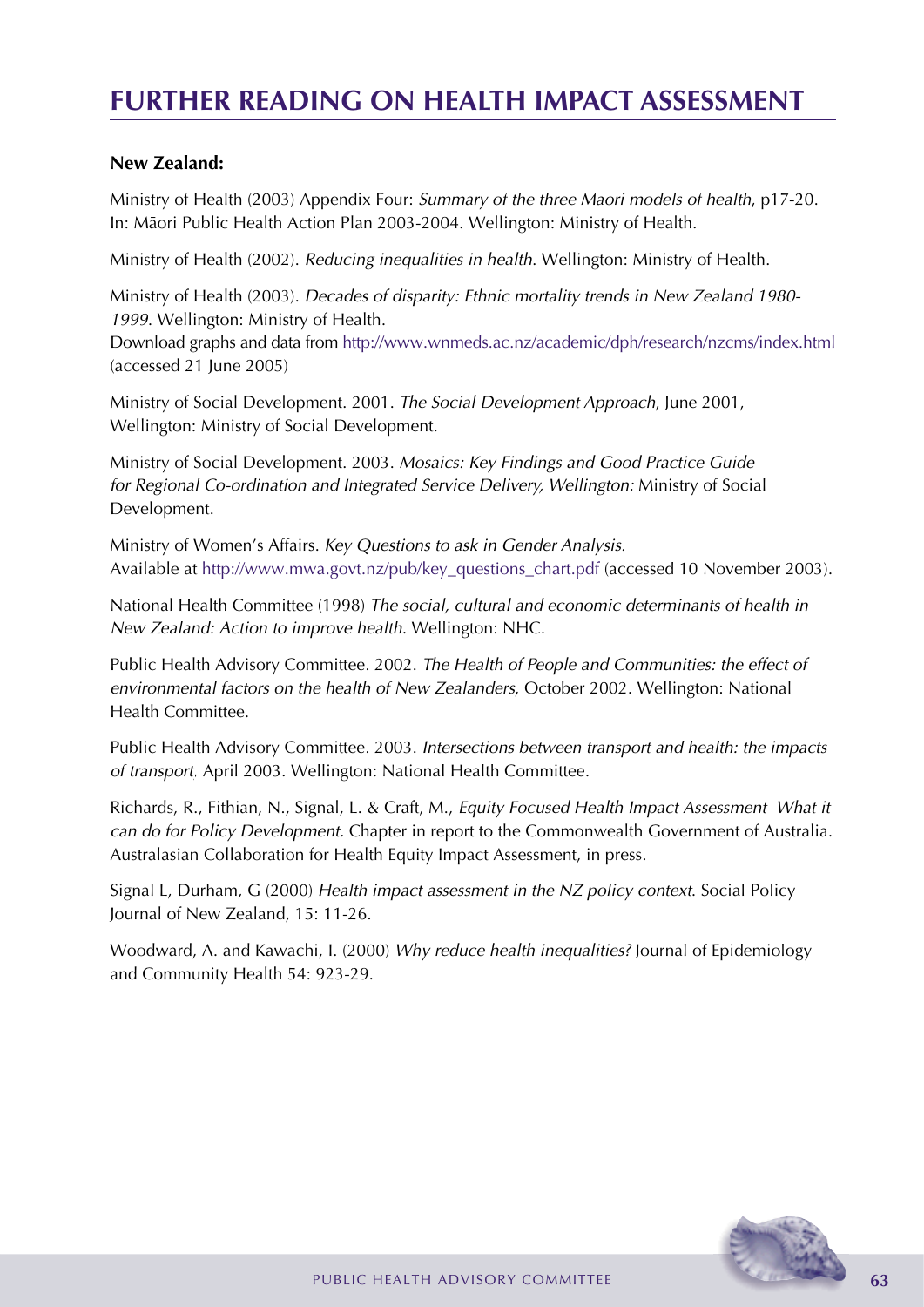#### **International:**

Barnes R, Scott-Samuel A. A Ten Minute Guide to Health Impact Assessment. Available at http://www.ihia.org.uk/hiaguide.html (accessed 21 June 2005).

Breeze, C, Hall, R (2002), HIA in government policy making: Developments in Wales. Policy Learning Curve Series Number 6. Brussels: European Centre for Health Policy

Department of Transport, Local Government and the Regions (United Kingdom). 2002. Better Policy Making: Integrated Policy Appraisal in DTLR; screening checklist and summary appraisal table. February 2002.

Douglas M, Conway L, Gorman D, et al. (2001) Developing principles for health impact assessment. Journal of Public Health Medicine, 23(2): 148-54.

European Centre for Health Policy, WHO Regional Office for Europe (1999), Health impact assessment: main concepts and suggested approach (Otherwise known as the Gothenburg Consensus paper) (Brussels: WHO).

Ison E. 2000. A Resource for Health Impact Assessment : Volume 1. Commissioned by NHS Executive. Available at http://www.phel.gov.uk/hiadocs/VOL\_I\_Resource\_for\_HIA\_l.pdf (accessed 21 June 2005).

Ison, E (2002), Rapid appraisal tool for health impact assessment: A task based approach, 11th iteration (Oxford: Institute of health sciences)

Joffe M, Mindell J. 2002. A framework for the evidence base to support health impact assessment. J Epidemiol Community Health 56:132-8.

Kemm J. (2003) Perspectives on health impact assessment. Bulletin of the World Health Organization, 81(6): 387.

Kirklees Metropolitan Council. 1998. Achieving Health Outcomes through Best Value: A Toolkit to Assess Health Impact: An approach to the identification and specification of anticipated effects on health and health determinants.

Kjellstrom T, Hill S. 2002. New Zealand Evidence for the Health Impacts of Transport, December 2002. Available at http://www.nhc.govt.nz/phac.htm

Krieger N et al. 2003. Assessing health impact assessment: multidisciplinary and international perspectives. J Epidemiol Community Health 57:659-662.

Lock K. 2000. Health impact assessment. British Medical Journal 320:1395-8.

Mahoney M, Simpson, S, Harris E, Aldrich R, Stewart Williams J (2004). Equity focussed health impact assessment framework, the Australasian Collaboration for Health Equity Impact Assessment (ACHEIA).

Mindell J, Joffe M. 2003. Health impact assessment in relation to other forms of assessment. J Public Health Med 25:107-12.

Mindell J, Ison E, Joffe M. 2003. A glossary for health impact assessment. J Epidemiol Community Health 57:647-651.

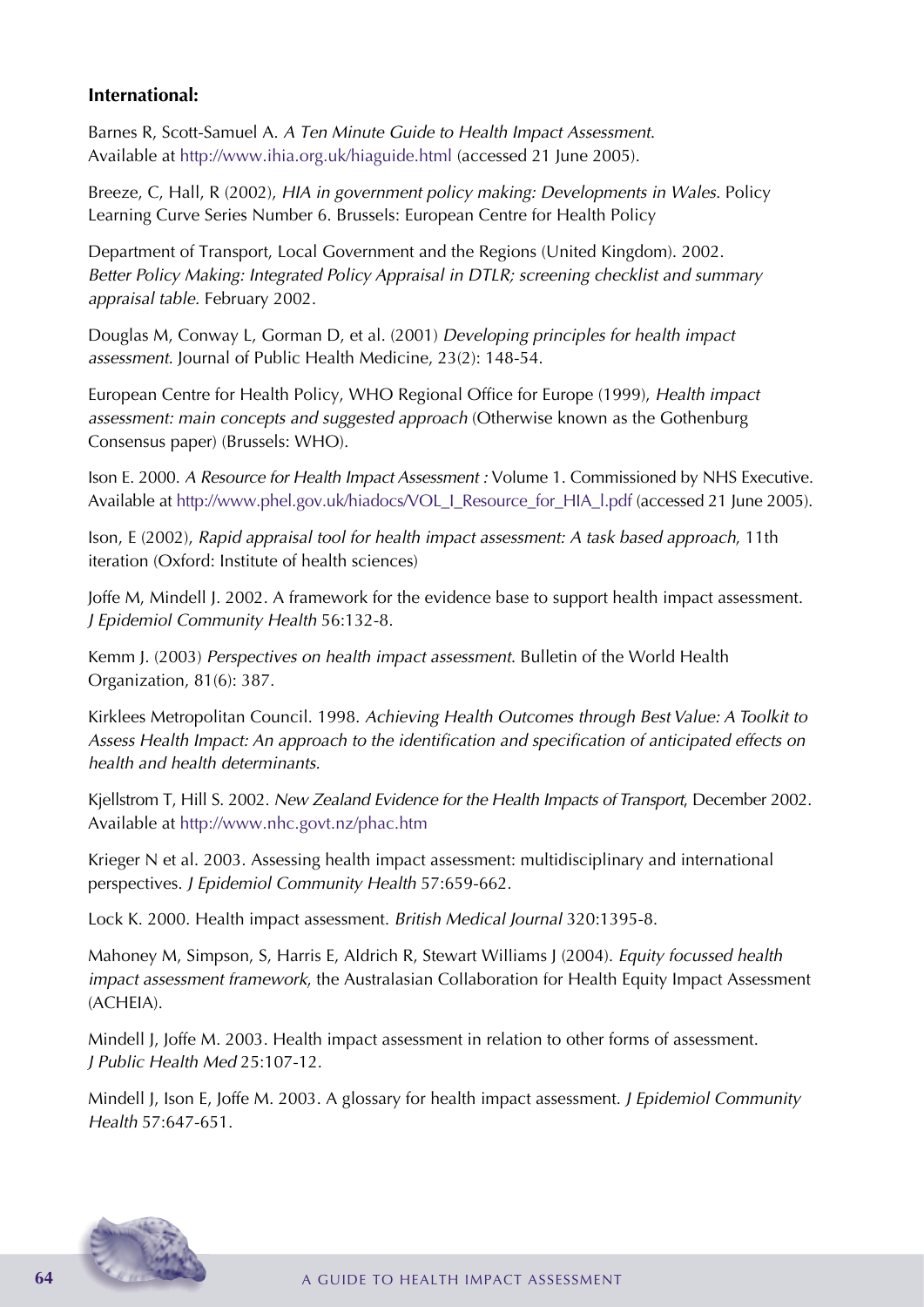Mindell J, Sheridan L, Joffe M, et al. (2004) Health impact assessment as an agent of policy change: improving the health impacts of the Mayor of London's draft transport strategy. Journal of Epidemiology and Community Health, 58, 169-74.

McIntyre L, Petticrew M. 1999. Methods of health impact assessment: a review. Glasgow: MRC Social and Public Health Sciences Unit.

Available at http://www.msoc-mrc.gla.ac.uk/Publications/pub/PDFs/Occasional-Papers/OP-002.pdf (accessed 21 June 2005).

Ministry of Health and Ministry Responsible for Seniors (British Columbia). 1994. Health impact assessment guidelines – a resource for program planning and development. Victoria, BC.

Parry J, Stevens A. 2001. Prospective health impact assessment: pitfalls, problems, and possible ways forward. British Medical Journal 323:1177-82.

Scott-Samuel A. 1996. Health impact assessment – an idea whose time has come. British Medical Journal 313:183-4.

Scott-Samuel A, Birley M, Ardern K. 1998/2001. The Merseyside Guidelines for Health Impact Assessment. Second Edition, May 2001. Liverpool: Merseyside Health Impact Assessment Steering Group reissued by International Health Impact Assessment Consortium. Available at http://www.ihia.org.uk/document/merseyguide3.pdf (accessed 21 June 2005).

Taylor L, Blair-Stevens C. (eds.) 2002. Introducing health impact assessment (HIA); informing the decision-making process. Health Development Agency, United Kingdom. Available at http://www.hiagateway.org.uk/what\_is\_hia/Full\_copy\_of\_HDA\_short\_guide.pdf (accessed 21 June 2005).

Taylor L, Quigley R. 2002. Health impact assessment: A review of reviews, NHS Health Development Agency, United Kingdom, October 2002.

WHO European Centre for Health Policy. 1999. Health Impact Assessment. Main concepts and suggested approach. Gothenburg Consensus Paper, December 1999. Copenhagen: WHO Regional Office for Europe, 1999.

World Health Organization. 2003. Bulletin of the World Health Organization; the International Journal of Public Health 81:6:387-472 (special theme: health impact assessment).

#### **Websites:**

- Public Health Advisory Committee website http://www.nhc.govt.nz/phac.htm
- NHS National Institute for Clinical Excellence's HIA Gateway website (United Kingdom) http://www.publichealth.nice.org.uk/
- World Health Organization website on health impact assessment http://www.who.int/hia/en/
- Netherlands Health Impact Assessment Database http://www.hiadatabase.net/
- IMPACT International Health Impact Assessment Consortium http://www.ihia.org.uk/
- NZ Association of Impact Assessment http://www.nzaia.org.nz

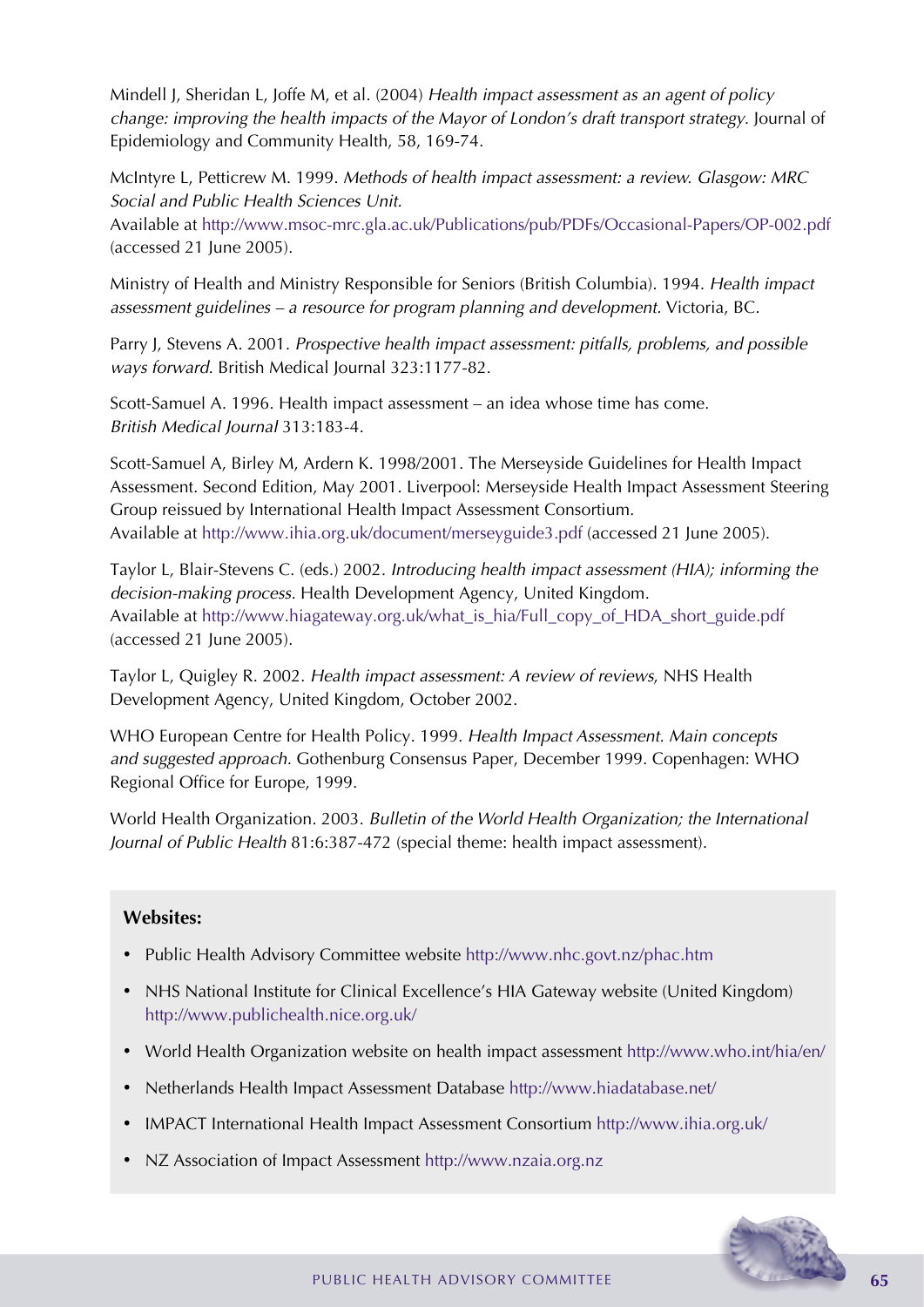#### **Support available:**

- 1. HIA training courses are available in New Zealand and Australia to increase the knowledge and skill of participants to undertake policy-level HIA. The New Zealand course provides participants with the opportunity to:
- Understand the value of using HIA in the policy setting
- Gain and develop an understanding of HIA theory, principles and methods
- Increase their understanding about how HIA has developed in New Zealand and internationally
- Undertake a hypothetical HIA using A Guide to Health Impact Assessment: a policy tool for New Zealand developed by the Public Health Advisory Committee
- Know where to access further information on HIA
- Network with others interested in HIA
- Explore how to make HIA happen.

Please contact PHAC for more information.

2. The PHAC may also be available to provide advice to agencies wanting to undertake an HIA. Please contact PHAC for more information through the website http://www.nhc.govt.nz/PHAC/Feedback.htm.

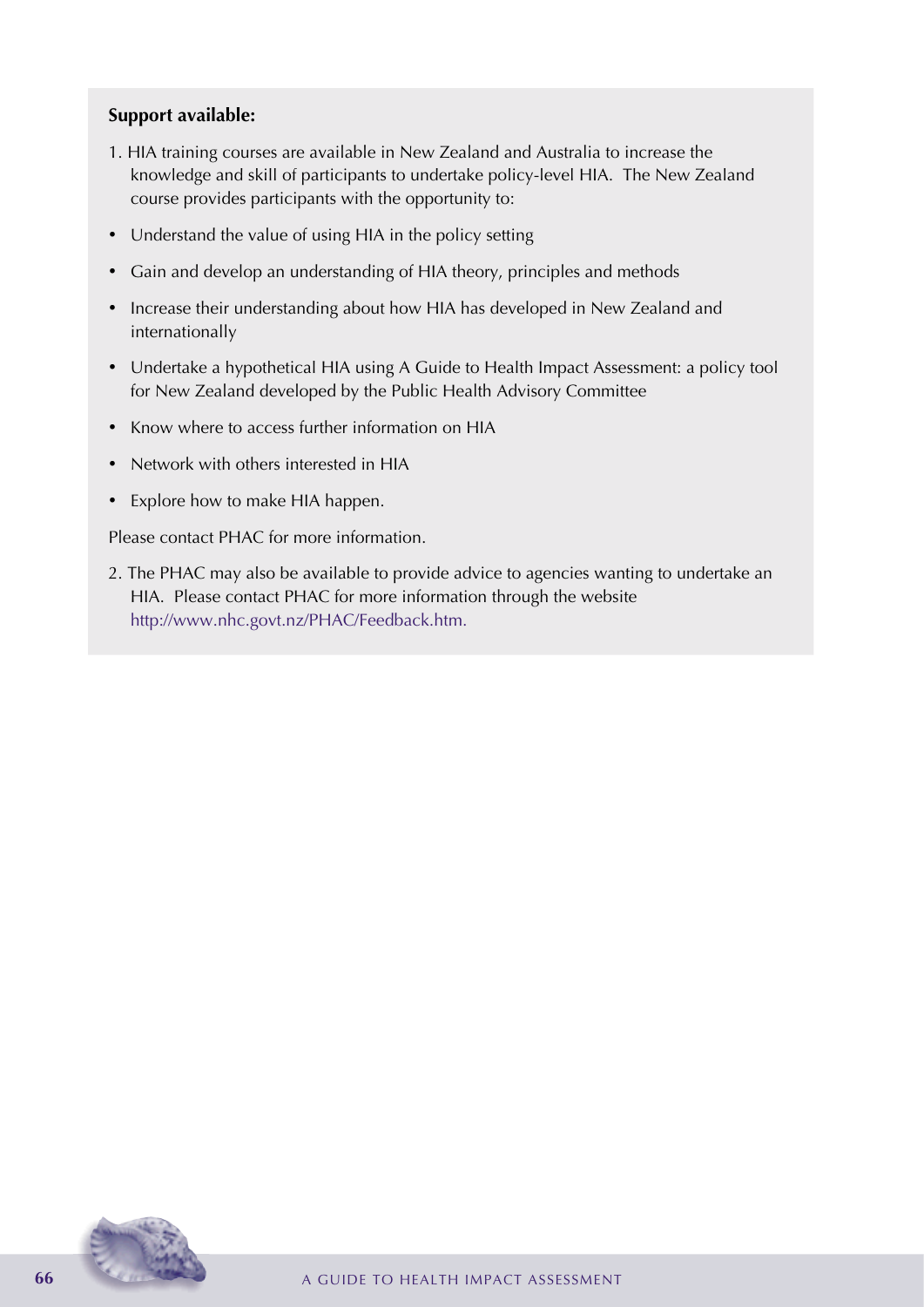## **REFERENCES**

- 1 Mahoney M, Durham G (on behalf of the HIA research team). 2002. Health Impact Assessment: a Tool for Policy Development in Australia, Deakin University. Definition not quoted (the original one also specifies "unanticipated effects").
- 2 Acheson D. 1988. Public Health in England: A Report of the Committee of Inquiry into the Future Development of the Public Health Function. London HMSO.
- 3 Public Health Commission. 1995. A guide to health impact assessment: Guidelines for Public Health Services and resource management agencies and consent applicants. May 1995.
- 4 Ministry of Health. 2000. The New Zealand Health Strategy. December 2000, Wellington: Ministry of Health. Available at http://www.moh.govt.nz/publications/nzhs (accessed 22 May 2005).
- 5 Ministry of Health. 2001. The New Zealand Disability Strategy: Making a World of Difference. Minister for Disability Issues. April 2001, Wellington: Ministry of Health. Available at http://www.odi.govt.nz/nzds/ (accessed 22 May 2005).
- 6 Parry J, Wright J. 2003. Community participation in health impact assessments: intuitively appealing but practically difficult. World Health Organization. 2003. Bulletin of the World Health Organization; the International Journal of Public Health 81:6:387-472 (special theme: health impact assessment). Also available at http://www.who.int/bulletin (accessed 22 May 2005).
- 7 Kingi T, Durie M. 2000. Hua Oranga: A Mäori Measure of Mental Health Outcome. A report prepared for the Ministry of Health. January 2000.
- 8 Durie M. 1994. Whai Ora: Māori Health Development.' Auckland University Press, Auckland.
- 9 Ministry of Health. 2002. He Korowai Oranga: Mäori Health Strategy. November 2002, Wellington: Ministry of Health. Available at http://www.moh.govt.nz/mhs.html (accessed 22 May 2005).
- 10 National Health Committee. 1998. The social, cultural and economic determinants of health in New Zealand: action to improve health. Wellington: National Advisory Committee on Health and Disability.
- 11 Acheson D. 1998. Report of the Independent Inquiry into Inequalities and Health. London: Stationery Office. September 1998.
- 12 Ministry of Health. 2002. Reducing Inequalities in Health. September 2002, Wellington: Ministry of Health.
- 13 Howden-Chapman P, Tobias M. 2000 cited in Ministry of Health. 2002. Reducing Inequalities in Health. September 2002, Wellington: Ministry of Health.
- 14 Te Puni Kökiri. He Tirohanga ö Kawa ki te Tiriti o Waitangi: A guide to the principles of the Treaty of Waitangi as expressed by the Courts and the Waitangi Tribunal. Available at http://www.tpk.govt.nz/news/presentations/tehauparongo/treatypresentation/tsld001.htm (accessed 22 May 2005).